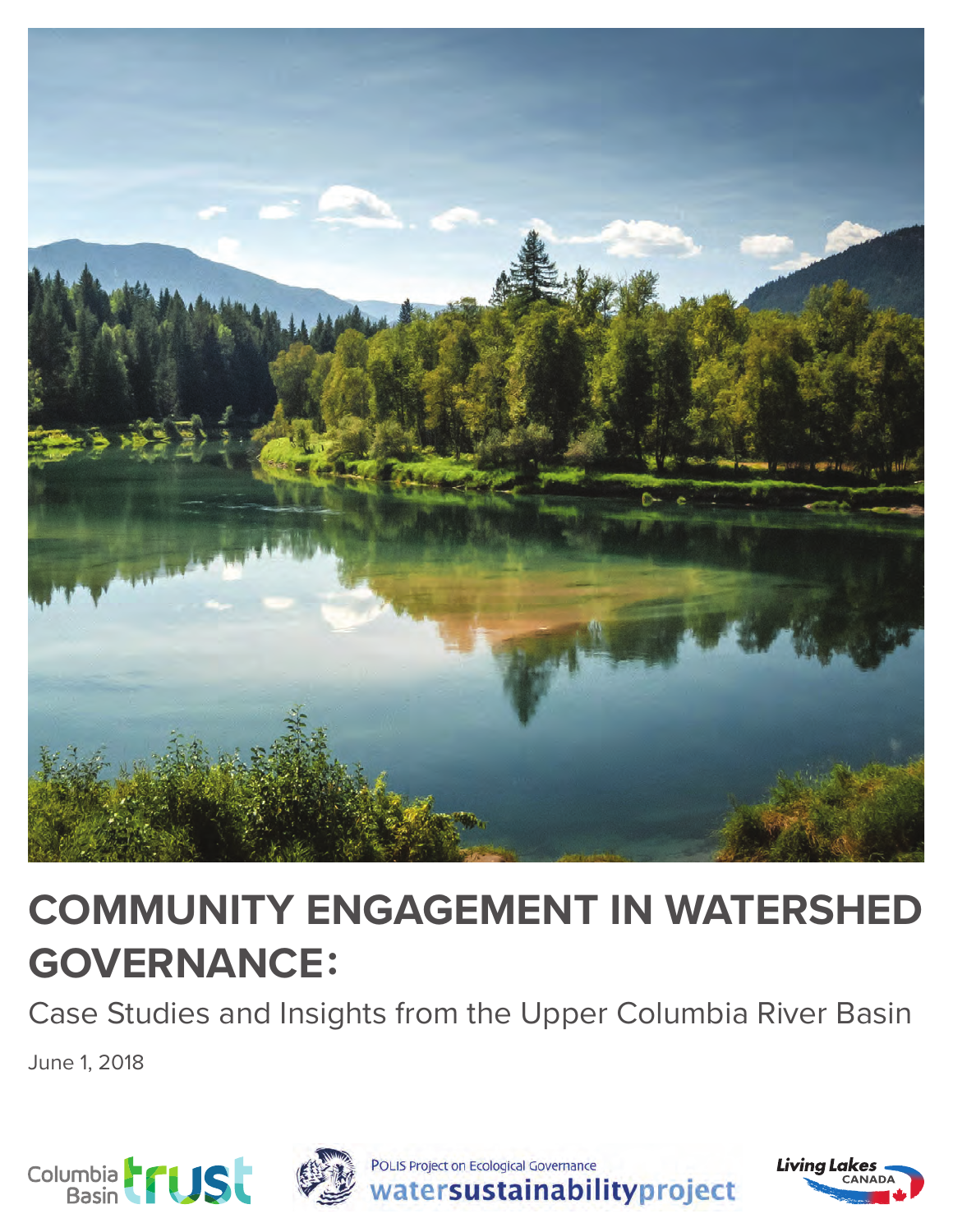# **TABLE OF CONTENTS**

| PART I: CURRENT GOVERNANCE CONTEXT AND NEW LEGAL OPPORTUNITIES FOR                           |  |
|----------------------------------------------------------------------------------------------|--|
|                                                                                              |  |
|                                                                                              |  |
| Governments, Interests and Agreements Shaping Watershed Governance in the Basin  10          |  |
| New Legal Opportunities for Freshwater Protection and Management Through British Columbia's  |  |
|                                                                                              |  |
|                                                                                              |  |
|                                                                                              |  |
|                                                                                              |  |
|                                                                                              |  |
|                                                                                              |  |
|                                                                                              |  |
|                                                                                              |  |
|                                                                                              |  |
|                                                                                              |  |
| At a Glance The East Kootenay Integrated Lake Management Partnership 16                      |  |
| East Kootenay Integrated Lake Management Partnership Activities That Contribute to Watershed |  |
| East Kootenay Integrated Lake Management Partnership Role in Watershed Governance:           |  |
|                                                                                              |  |
|                                                                                              |  |
| Origins of the Lake Windermere Ambassadors and Lake Windermere Management Plan  18           |  |
|                                                                                              |  |
| Lake Windermere Ambassadors Activities That Contribute to Watershed Governance 20            |  |
| Lake Windermere Ambassadors Role in Watershed Governance: Summary 21                         |  |
|                                                                                              |  |
|                                                                                              |  |
|                                                                                              |  |
|                                                                                              |  |
| Kootenay Lake Partnership Activities That Contribute to Watershed Governance 23              |  |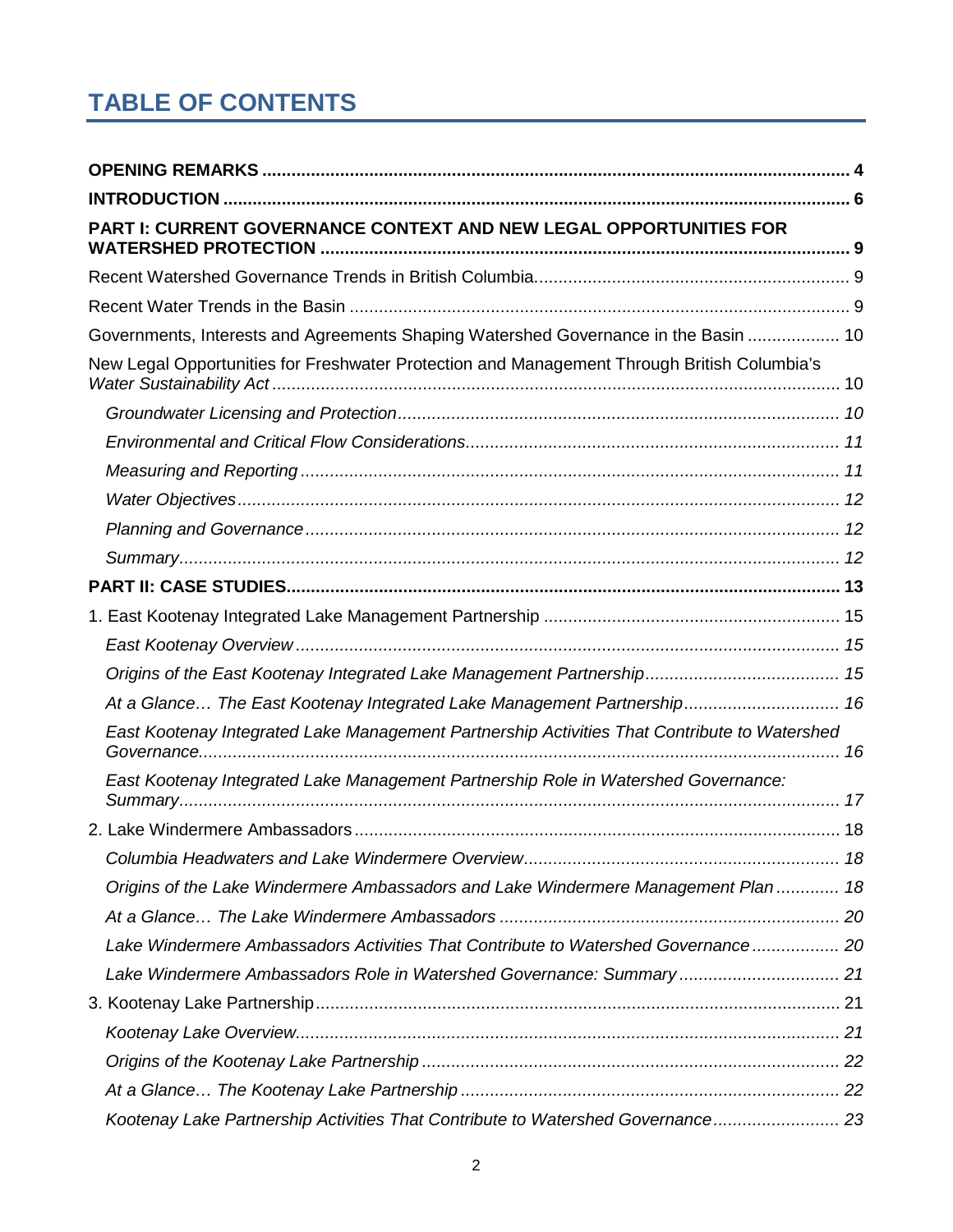| PART III: FOUR CROSS-CUTTING GOVERNANCE INSIGHTS AND CONCLUSIONS 28                           |    |
|-----------------------------------------------------------------------------------------------|----|
| 1. Community-based Watershed Groups Generate Local Benefits That Enhance Watershed            |    |
| 2. Community-based Watershed Groups Provide Critical Information to Inform Watershed Decision |    |
| 3. Community-based Watershed Groups Are More Effective When They Include Representatives      |    |
| 4. Navigating the Complex Governance System Can Be Challenging for Watershed Groups 29        |    |
| Appendix A: Jurisdictional Roles and Responsibilities for Water in the Canadian Columbia      | 31 |
|                                                                                               |    |

|--|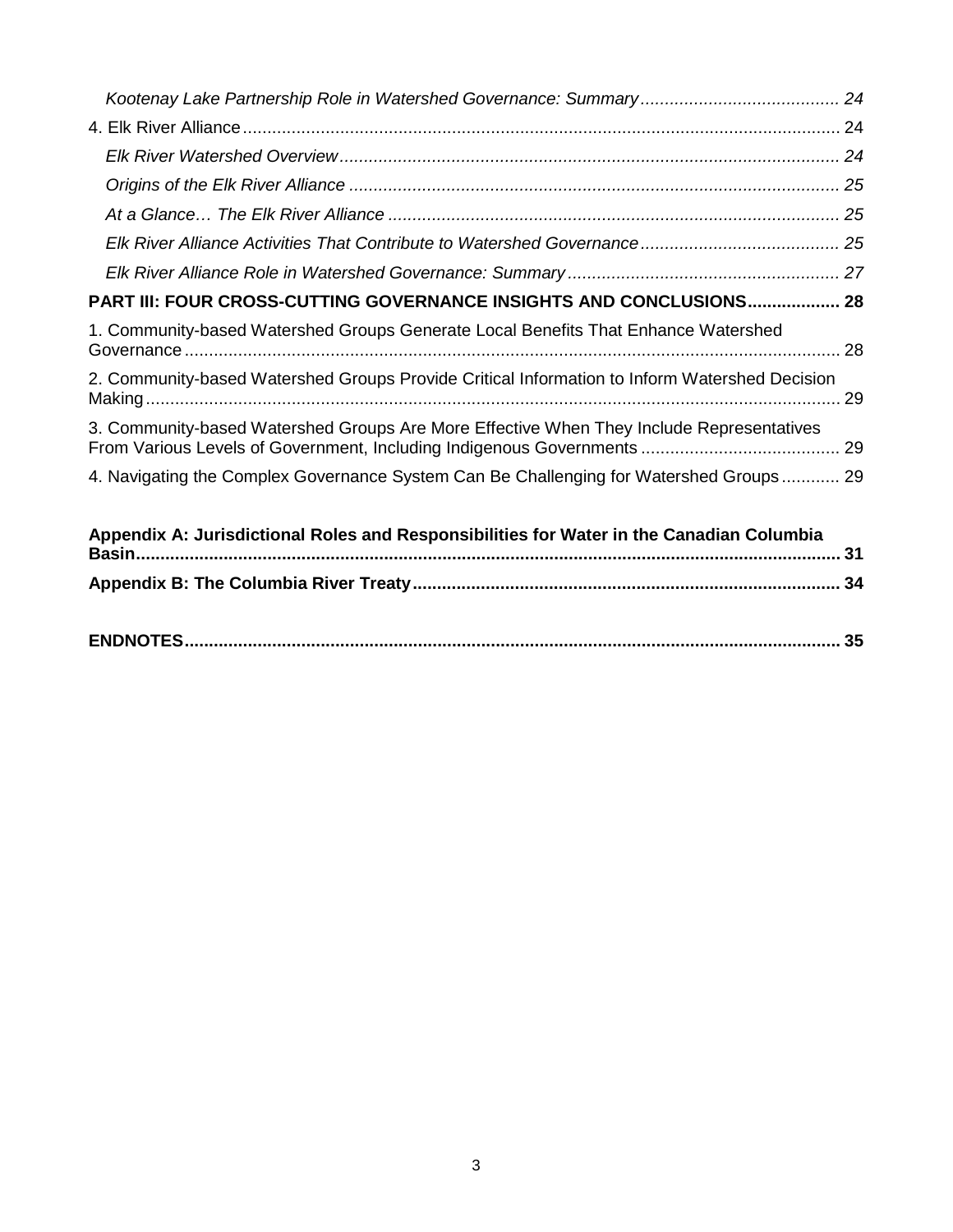#### <span id="page-3-0"></span>**Project and Research Team**

- Natasha Overduin, Watershed Governance Project Manager and Research Associate, POLIS Water Sustainability Project/Centre for Indigenous Environmental Resources Joint Initiative
- Oliver Brandes, Co-Director, POLIS Project on Ecological Governance, University of Victoria
- Kat Hartwig, Executive Director, Living Lakes Canada
- Tim Hicks, Senior Manager, Delivery of Benefits, Columbia Basin Trust

#### **A Note on the Research and Review Process**

This report was jointly produced by the POLIS Water Sustainability Project with Columbia Basin Trust and Living Lakes Canada. Background for this research report and the identification of the case studies were informed by the 2013 Think Like a Watershed Symposium, hosted in Fairmont Hot Springs by the Columbia Basin Watershed Network and Living Lakes Canada.<sup>1-3</sup> This report was also informed by discussions with elected officials and staff from governments (provincial, local and Ktunaxa Nation) and watershed groups, as well as through a review of background reports, documents, memos and academic research. This research began in the Summer of 2015 and the report was finalized in the Spring of 2018. The information in the case studies reflects activities occuring primarily between 2015-2017. Each of the case study groups described continues to play an ongoing role, and is implementing additional new initiatives, not all of which are described here. Websites are included for readers to learn more about these groups' current activities. The interpretation and analysis in this report are that of the project team alone, and do not necessarily reflect views of specific individuals or organizations.

#### **Contributions from the Following Reviewers are Gratefully Acknowledged:**

- British Columbia Ministry of Environment and Climate Change Strategy
- British Columbia Ministry of Energy, Mines and Petroleum Resources
- Lake Windermere Ambassadors (Megan Peloso, Coordinator, and Taoya Schaefer, Director)
- Living Lakes Canada (Heather Leschied)
- Ktunaxa Nation Council (Nicole Kapell, Environment and Archaeological Stewardship Manager)
- POLIS Water Sustainability Project, Centre for Global Studies, University of Victoria (Jon O'Riordan, Strategic Water Policy Advisor, and Rosie Simms, Project Manager and Researcher)
- Water, Innovation and Global Governance Lab, Centre for Global Studies, University of Victoria (Michele-Lee Moore, Associate Professor, Department of Geography)
- Elk River Alliance (Lee-Ann Walker, Executive Director)
- Mountain Labyrinths Inc. (Cindy Pearce, Principal)

### **About Columbia Basin Trust**<sup>4</sup>

Columbia Basin Trust supports the ideas and efforts of the people in the Columbia Basin. We take our lead from residents and communities. Whatever the situation calls for, we adapt our role: from providing resources, to bringing people together, to leading an entire initiative. The Trust is here to offer experience and support to all Basin residents. While our range of services, programs, initiatives and financial investments is extensive, our purpose is straightforward: we exist and act for the social, economic and environmental well-being of the Basin—now and for generations to come.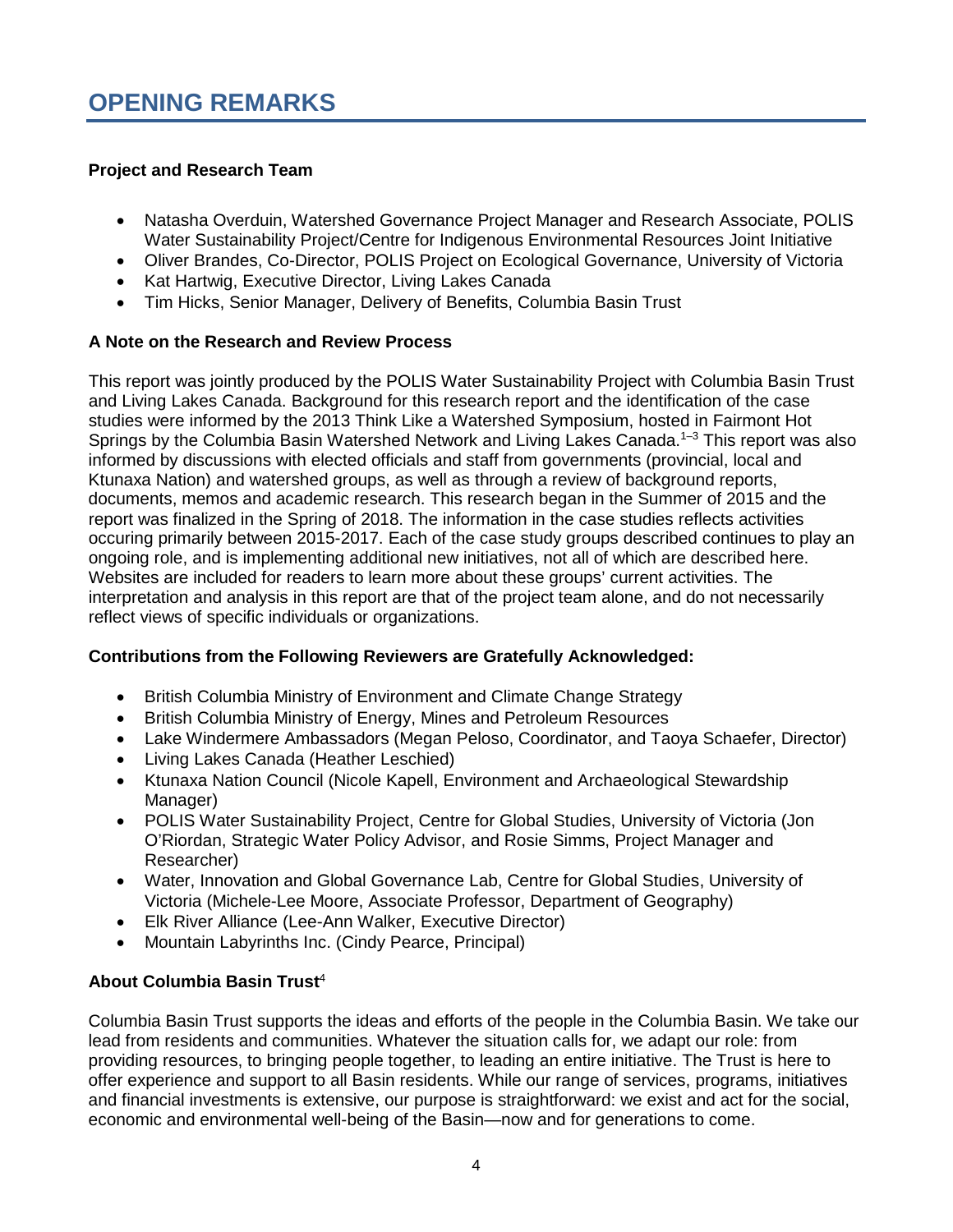#### **About the POLIS Water Sustainability Project**<sup>5</sup>

The POLIS Water Sustainability Project is an initiative of the POLIS Project on Ecological Governance at the Centre for Global Studies, University of Victoria. Our work is based on a strong foundation of rigorous applied research that explores water and watershed law, policy and governance with a focus on solutions, best practices and opportunities for reform. We are a nimble "think and do tank" that collaborates with a wide network of decision-makers, influencers, academics, experts and on-theground organizations to advance innovative governance approaches with an explicit focus on ecological function and healthy watersheds, conservation, community-driven collaboration, stewardship and respect for Indigenous rights and knowledge. We develop and help advance practical legal and institutional changes that embody the principles of sustainability, ecological governance and social and ecological resilience as the foundation for a comprehensive legal and policy framework.

#### **About Living Lakes Canada**<sup>6</sup>

Living Lakes Canada works towards the long-term protection of Canada's lakes, rivers, wetlands and watersheds. They do this by connecting science with action to foster citizen-based water stewardship. Living Lakes Canada delivers programs focused on four core areas: watershed awareness and education; citizen science and community stewardship; watershed restoration, and; innovative policy approaches for governance, management, and planning. Living Lakes Canada aims to help Canadians understand the intimate connections between water quantity, water quality, land-use, climate change, biodiversity, and healthy human communities by promoting a solid water stewardship ethic.

Suggested citation: POLIS with Columbia Basin Trust and Living Lakes Canada (2018). Community Engagement in Watershed Governance: *Case Studies and Insights from the Upper Columbia River Basin*. POLIS Project on Ecological Governance, University of Victoria, BC.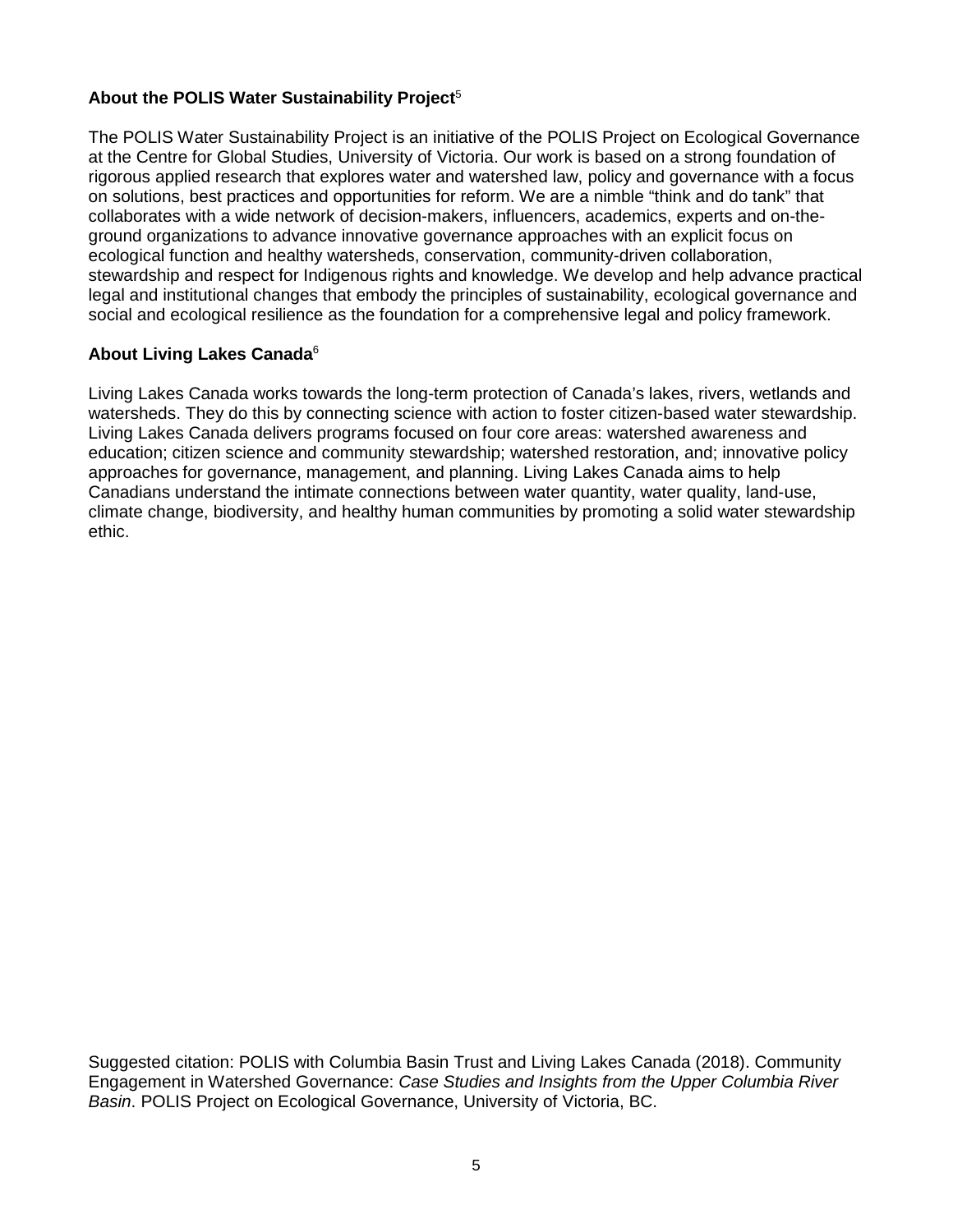# <span id="page-5-0"></span>**INTRODUCTION**

Living Lakes Canada, Columbia Basin Trust and the POLIS Water Sustainability Project undertook this report with the intent of offering residents of the Upper Columbia River Basin a useful resource for understanding how community-based groups engage in watershed governance. The hope is that the following case studies, and the information about new legal tools available for watershed protection, can equip a wide range of people to engage in informed dialogue about opportunities and solutions for addressing pressing freshwater issues.

#### **This report explores four main themes:**

- 1. The meaning and best practices of watershed governance, and its relevance in British Columb[i](#page-5-1)a (BC) and the Upper Columbia River Basin (the Basin).<sup>i</sup>
- 2. New opportunities for watershed protection available in the Basin (and beyond), as a result of BC's new *Water Sustainability Act* (WSA).
- 3. How four community and partnership-based water groups in the Basin seek to advance watershed health goals in their respective watersheds.
- 4. How these groups contribute to watershed governance and what lessons they might offer others in the Basin and more broadly in other regions in BC.

**Part I** introduces research and concepts around watershed governance, and current water trends and context in BC, specifically the Basin. Legal tools and opportunities available for watershed protection in the WSA are briefly summarized.

**Part II** showcases four case studies<sup>[ii](#page-5-2)</sup> of community- and partnership-based watershed groups: East Kootenay Integrated Lake Management Partnership, Lake Windermere Ambassadors, Kootenay Lake Partnership and Elk River Alliance. The case studies describe each group's:

• local watershed geography

 $\overline{a}$ 

- origins and organizational history and structure
- activities that contribute to watershed governance, between 2015-2017.

**Part III** synthesizes cross-cutting themes from the case studies, offering three insights from the watershed groups' common experiences and their positive contributions to water governance, as well as challenges they are facing that may prevent groups from engaging more effectively in the future.

<span id="page-5-1"></span><sup>&</sup>lt;sup>i</sup> The geographic scope of this paper is the region served by Columbia Basin Trust. It primarily consists of all watersheds in British Columbia that flow into the Columbia River in Canada (nearly 80,000 square kilometres). See a map here:<br>ourtrust.org/map.

<span id="page-5-2"></span> $\mathbb{I}$  Aside from the community-based initiatives described in this report in detail, there are many other water stewardship organizations and non-profit environmental organizations undertaking conservation and water stewardship activities in the Basin.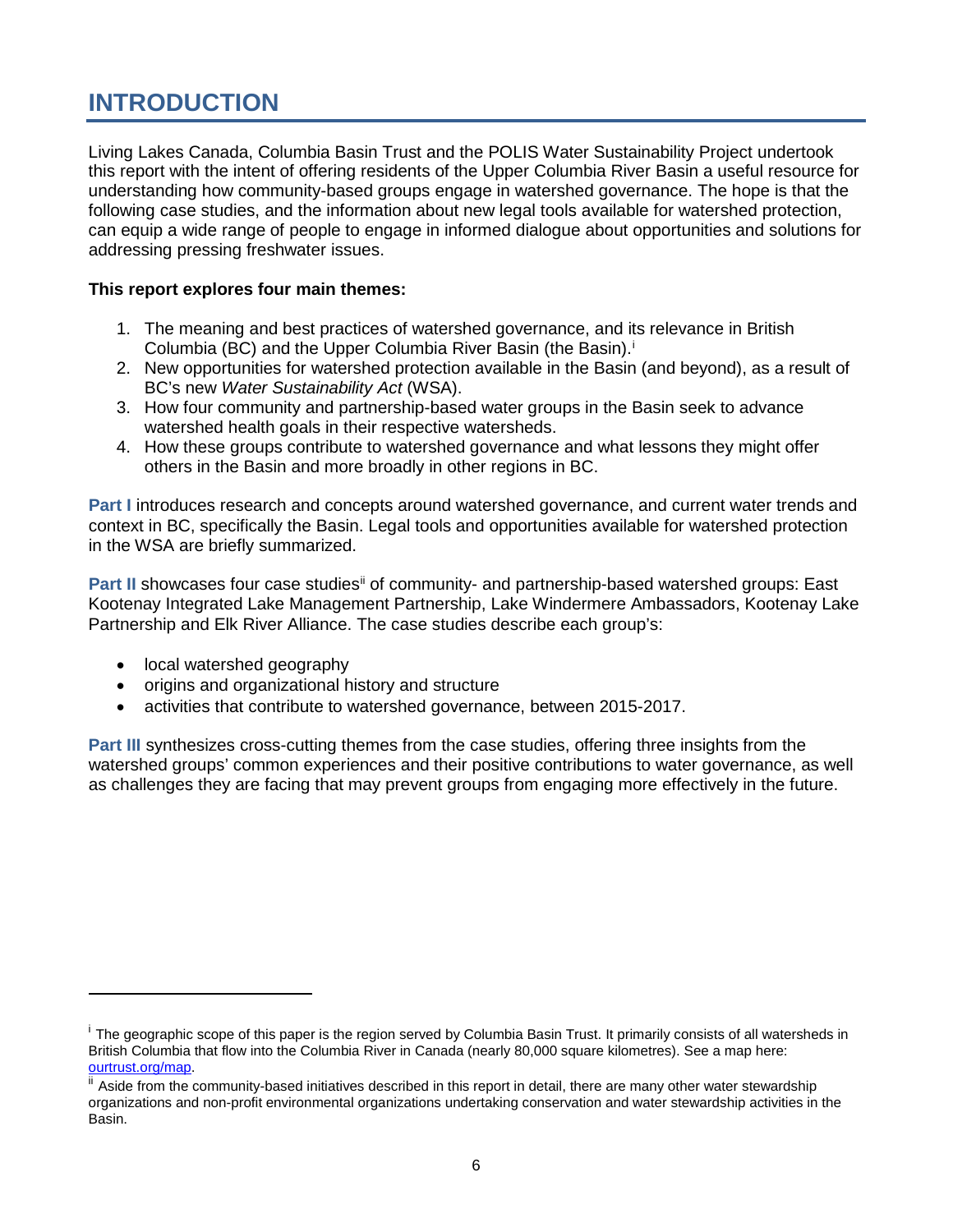#### **Watershed Governance Concepts and Best Practices**

British Columbians value the health and sustainability of fresh water, and strong public support exists for freshwater protection. Recent public opinion research indicates 93 per cent of British Columbians agree fresh water is our "most precious resource"—but only 21 per cent feel confident that BC's fresh water will be in good condition 20 years from now.<sup>7,8</sup>

Recent drought, flood and extreme weather events illustrate how climate change affects water conditions, ecosystems, communities and livelihoods.<sup>9</sup> Incidents of water quality contamination point to the vulnerability of this most important resource.<sup>9</sup> Watershed governance plays a critical role in addressing these challenges.

*Governance* is concerned with the process of decision making and accountability—distinct from onthe-ground operational *management* activities—and deals with who has the power to make decisions and their jurisdiction to do so, and can involve formal and informal influences on decisions.<sup>10-12</sup> *Watershed governance* relates to this concept of decision making specifically in the context of water and watersheds. It involves the political, organizational and administrative processes through which interests are articulated, and decisions are made and implemented, that affect the management of watersheds. Robust "good" governance reduces conflicts and enhances the ability to provide for watershed protection to ensure healthy functioning ecosystems, resilient communities and a strong economy.13

Watershed governance fundamentally comprises: $^{10}$ 

- who decides who may use, access or alter water or watershed resources, and for what purposes
- how watershed-related values are identified and described, and by whom
- what standards must be met to protect ecological, economic, social and/or cultural values
- how the decision process is undertaken and how decision-makers are held accountable
- how water-based decisions align with ecological boundaries and integrate related land and water in decision making.

A range of formal and informal avenues exist for non-governmental organizations (such as community-based water groups) to participate in aspects of decision-making processes. On the more informal end of the spectrum, governance-related activities may include: watershed visioning, planning, oversight of implementation and management activities (such as information gathering and specific monitoring programs), engagement with affected interests and rights holders, and ongoing evaluation and learning.<sup>10</sup> On the formal end, watershed governance could include more formalized roles in decision making, developing localized standards and thresholds and promoting compliance and enforcement across the various authorities.

Six guiding principles of watershed governance are identified here.<sup>[iii](#page-6-0)</sup> These principles are synthesized from a comprehensive national and global review related to sustainable watershed management and governance<sup>10</sup> and include:

1. water for nature

 $\overline{a}$ 

- 2. whole-systems approaches
- 3. transparency and engagement of affected parties

<span id="page-6-0"></span>iii In addition to these identified principles, the research by Brandes, et al. identifies nine "winning conditions" necessary to advance watershed governance in British Columbia—review and discussion of these nine winning conditions is beyond the scope of this report.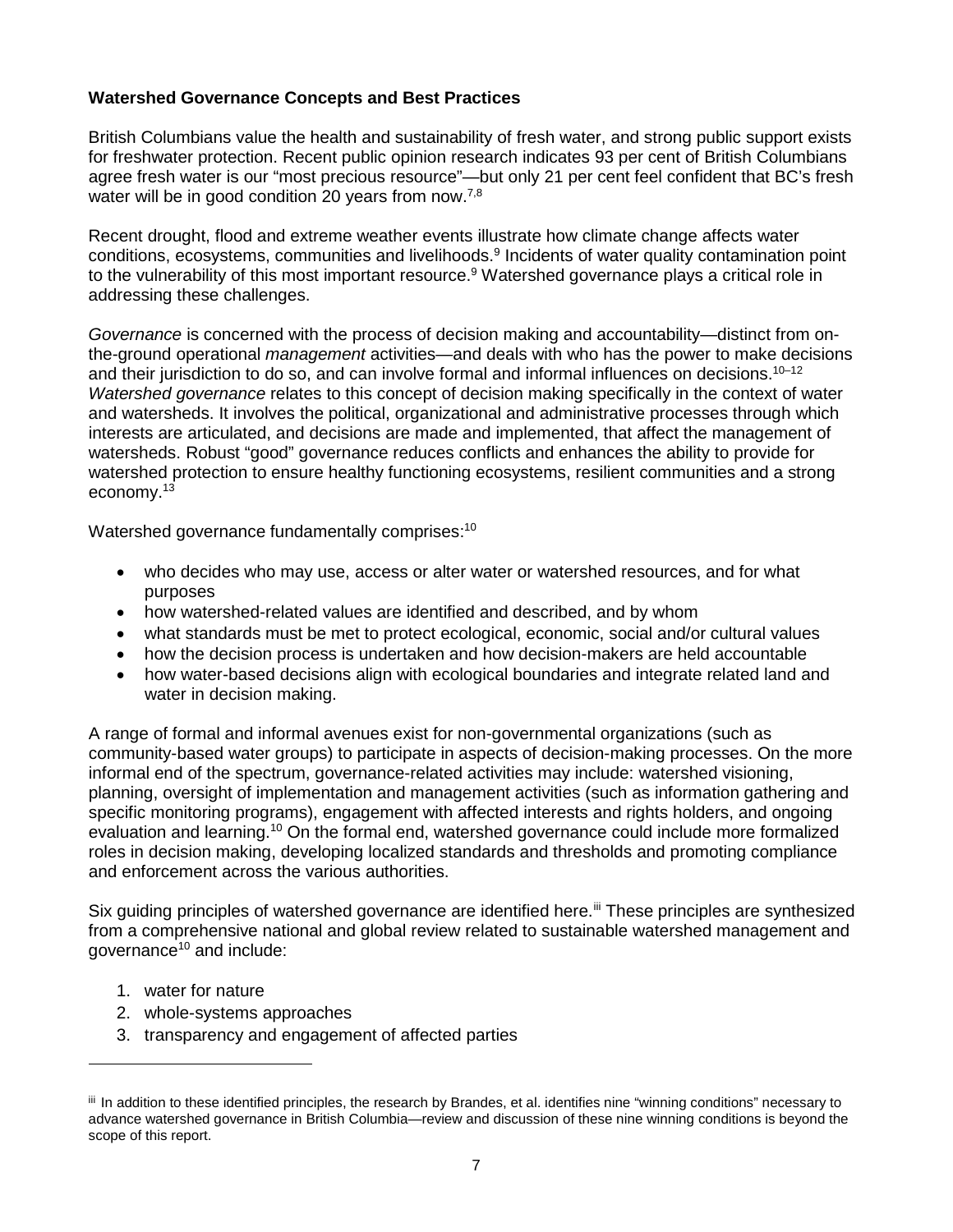- 4. subsidiarity (i.e. local resolution for local issues) and clear roles for decision making between levels of government
- 5. sustainable financing and capacity

 $\overline{a}$ 

6. accountability and independent oversight.

Additionally, widespread recognition exists that for watershed governance to be robust and meaningful, especially in Canada and BC, it is essential that First Nations are engaged and Indigenous rights and interests are recognized and respected.<sup>[iv](#page-7-0)</sup> Although it is beyond the scope of this report to delve into this aspect of the broader watershed governance topic, it is critical context for any discussion about water decision making in BC and elsewhere in Canada. 14–16

<span id="page-7-0"></span>iv In a 2015 survey with over 500 respondents representing all levels of government, Indigenous peoples, academia, watershed boards, non-governmental organizations and industry and industry practitioners, 77 per cent of respondents indicated they strongly agreed or agreed that co-governance with Indigenous governments in local watershed entities is a winning condition for effective watershed governance.<sup>7</sup>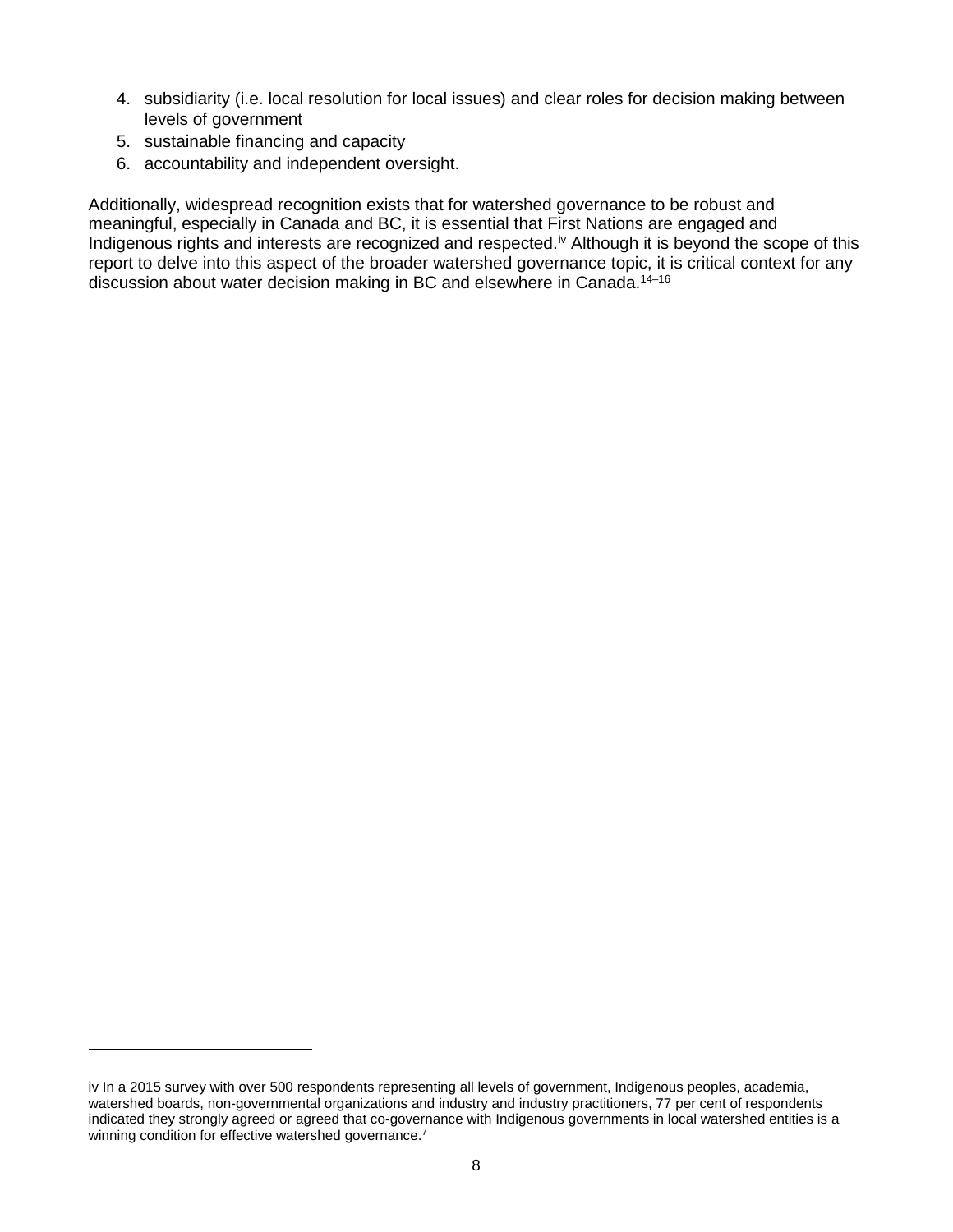# <span id="page-8-0"></span>**PART I: CURRENT GOVERNANCE CONTEXT AND NEW LEGAL OPPORTUNITIES FOR WATERSHED PROTECTION**

# <span id="page-8-1"></span>**Recent Watershed Governance Trends in British Columbia**

As BC faces new water realities and demands, the link between sustainability and watershed governance is gaining attention. A number of recent changes in BC's legal and governance landscape include the following:

- BC recently modernized its water legislation. The new WSA strengthens rules to protect fresh water, as well as enables alternative approaches to more local forms of watershed governance.17
- A number of BC First Nations have articulated water law and policy declarations, setting new precedents and context for watershed decision making. 18,19
- Various court decisions confirm that Indigenous rights and title must be taken into account and First Nations must have an explicit role in resource decision making in their traditional territories.<sup>20</sup>
- Across BC, dozens of community-based water stewardship groups, local governments and collaborative watershed boards are engaging in watershed stewardship, monitoring and planning. <sup>21</sup> Community-based and collaborative groups can play important roles in governance through their unique abilities to promote "whole of watershed" thinking, convene multiple interests, inform planning, pool resources and engage with community and government across scales. 10

# <span id="page-8-2"></span>**Recent Water Trends in the Basin**

In the Upper Columbia River Basin, many residents are passionate about the health of their local watersheds. Some are directly engaged in water stewardship: over 50 community-based stewardship groups exist in the Basin.22,23 These groups undertake a range of activities, including conservation and planning initiatives, citizen science, watershed education programs and ecosystem research and restoration projects.

In various parts of the Basin, communities have experienced water restrictions,<sup>24,25</sup> angling closures due to warm temperatures and low flows,  $^{26}$  water quality degradation,  $^{27,28}$  fish abundance decline  $^{26,29,30}$ and damage to sensitive ecological habitats and cultural values in riparian and shoreline areas. Climate change will continue to present new water challenges and increase uncertainty for decisionmakers. Climate change projections and possible implications for the Basin include warmer temperatures, rapidly retreating glaciers, decreasing snowpack at lower elevations and shifts in the timing and amount of precipitation and runoff. Hydrologic changes may lead to more frequent and extreme droughts, floods and large-scale forest fires, which increasingly affect Basin communities.<sup>31</sup>

Many residents and decision-makers in the Basin (and beyond) are aware of the urgency, the potential implications of a changing hydrology and the complexity of responding to watershed issues affected by climate change impacts. Many share an interest in strengthening water stewardship for the benefit of communities and ecosystems.<sup>1,32</sup> This report provides information about new opportunities for watershed protection under the WSA, and the various ways in which community-based watershed groups in the Basin are supporting conservation and stewardship and contributing to watershed governance.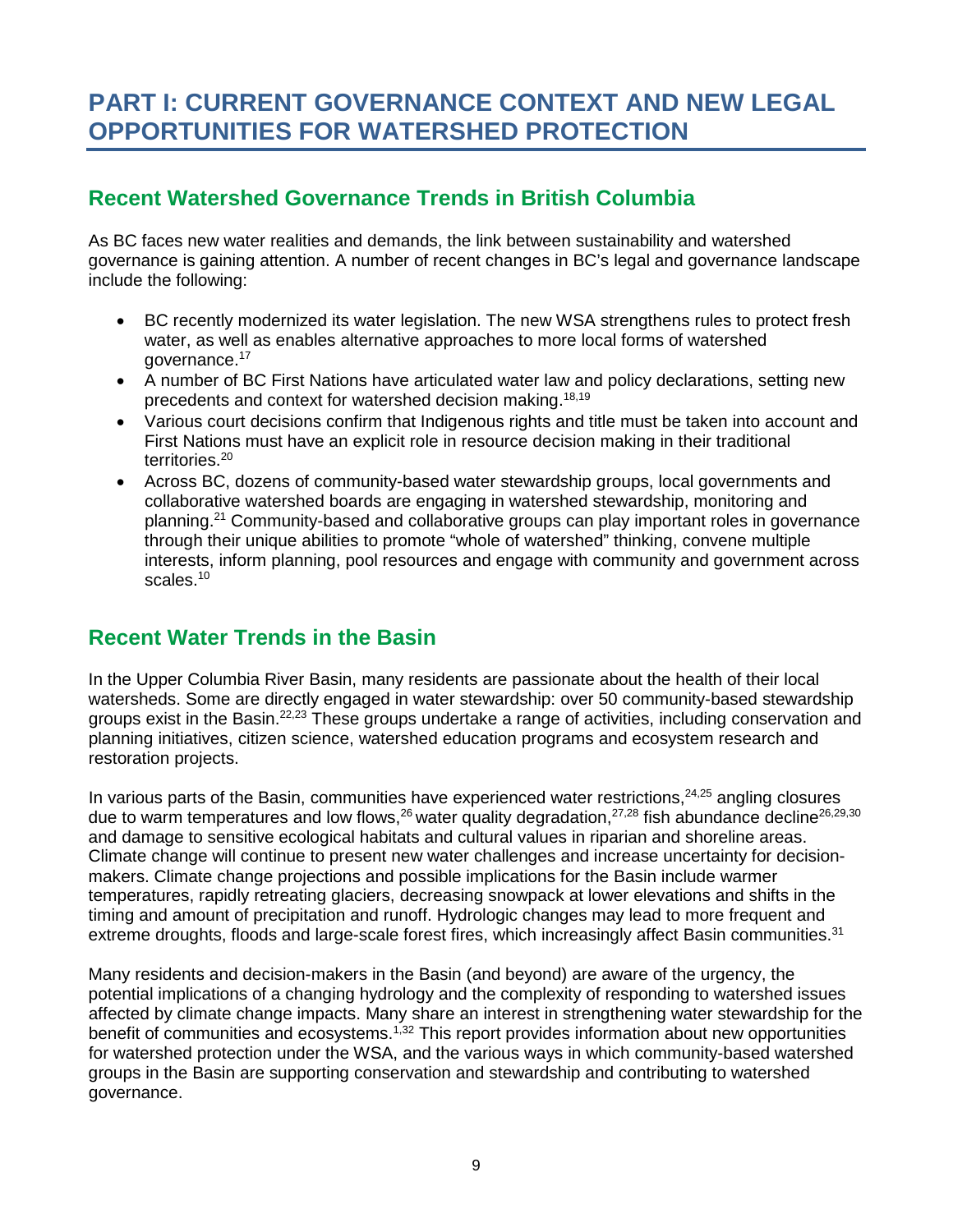# <span id="page-9-0"></span>**Governments, Interests and Agreements Shaping Watershed Governance in the Basin**

The legal landscape for water governance in BC is complex and multi-jurisdictional. Responsibilities for water are spread across various authorities and numerous agencies within all levels of government, including federal, provincial, Indigenous and local government. Water licence holders, non-governmental organizations, business and industry are also engaged in—and affected by various aspects of water management and governance. Appendix A outlines some of the water and watershed roles and responsibilities of these various levels of government (Indigenous, federal, provincial and local) and details some of the related activities of improvement districts and small water systems, and water licensees. Appendix B touches on the role of the Columbia River Treaty (CRT) in the context of watershed governance in the Basin and the broader international Columbia River system. However, the CRT and its ongoing process of renewal and potential renegotiation is not the focus of this report.

### <span id="page-9-1"></span>**New Legal Opportunities for Freshwater Protection and Management Through British Columbia's** *Water Sustainability Act*

To provide some background on the changing legal landscape—and the potential implications for governance—this section provides a brief introduction of the possible water protection and stewardship opportunities related to the new WSA.

BC's WSA came into force in February 2016, replacing the previous *Water Act*, which was first enacted in 1909. The new legislation constitutes a major update of the previous legislation with a clear intention to modernize the water management and governance regime and to explicitly better protect BC's fresh water, including updating the water allocation and planning system. Due to the size and complexity of this legislation, the provincial government is taking a phased approach to implementation.<sup>33</sup>

It is important to note that many BC First Nations have expressed concerns about the WSA and its development process. This report does not review these concerns in detail, however, further discussion and perspecti[v](#page-9-3)e is available in a number of resources.<sup>v</sup>

Despite varying points of view about the WSA, the legislation offers potential new approaches to water management, protection and governance. Some of the key changes are outlined below.

#### <span id="page-9-2"></span>**Groundwater Licensing and Protection34,35**

 $\overline{a}$ 

For the first time, all non-domestic groundwater users are now required to hold a licence and pay fees and rentals. There is a three-year transition period (March 2016 to 2019) for existing groundwater users to apply for an authorization to divert, use and store groundwater. Domestic wells are exempt from the requirement to hold an authorization. However, in certain situations (particularly in areas of persistent scarcity or conflict), an area-based regulation can be developed that can require homeowners to obtain authorizations.

<span id="page-9-3"></span><sup>v</sup> For more information about First Nations concerns around the *Water Sustainability Act*, see submissions and legal analysis developed by the BC Assembly of First Nations and the First Nations Summit, <sup>15, 16</sup> as well as research from the University of British Columbia<sup>14</sup> and POLIS.<sup>37</sup>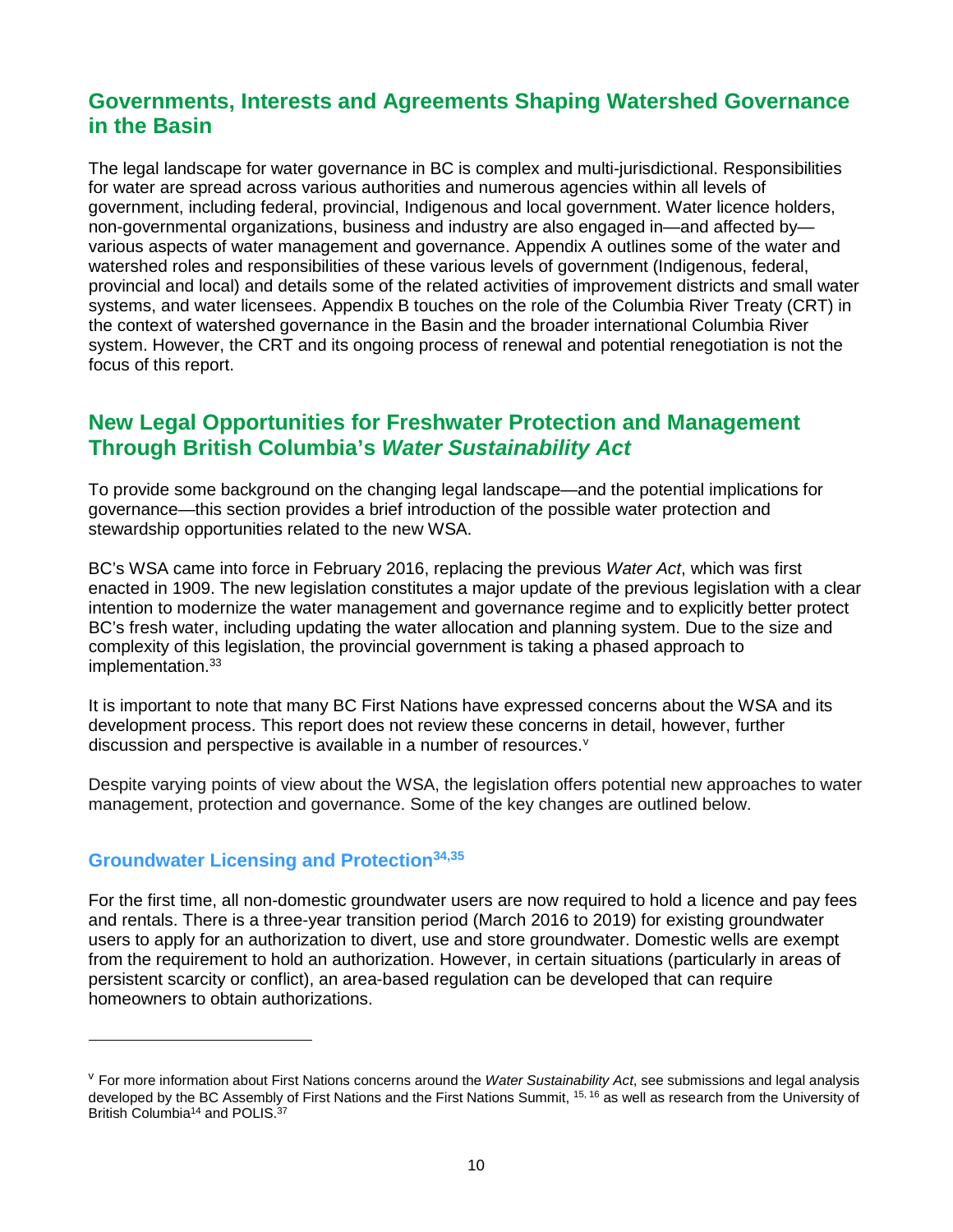The provincial government recommends that all existing groundwater uses—particularly domestic groundwater uses—are inventoried in a registry so they can be accounted for and protected in future decisions. Government agencies are actively working to increase their understanding of groundwater resources in the province to support effective decision making and implementation of the WSA.

#### <span id="page-10-0"></span>**Environmental and Critical Flow Considerations<sup>36</sup>**

The WSA currently requires that decision-makers consider the environmental flow needs for any new authorizations. Environmental flow needs of a stream are defined by the Province of BC in the legislation as "the volume and timing of water flow required for proper functioning of the aquatic ecosystem."<sup>[vi](#page-10-2)</sup> An exception to this requirement is made for existing groundwater uses prior to March 2016 as these uses are currently being brought into the water allocation system; however, the provincial decision-maker has the discretion to consider environmental flow needs in these decisions. A provincial environmental flow needs policy has been developed to guide the review of applications, with a more detailed regulation being considered.

Another important aspect of the new regime includes provisions that deal with critical environmental flow levels. In areas where a significant water shortage is declared, critical environmental low-flow levels are determined and refer to the bare-minimum level of water at which aquatic species can survive without the threat of irreversible harm.

The WSA continues the "First in Time, First in Right" (FITFIR) system, which is designed to resolve water use in times of scarcity or when there is not enough water to meet allocated demand, allowing senior licence holders first access to water. The WSA modifies this FITFIR system to allow water for critical environmental flows and water for households to be used first during times of scarcity, before other licensees are allowed access. The WSA also brings forward the ability to place temporary restrictions on individual licence holders to protect threatened fish populations.

### <span id="page-10-1"></span>**Measuring and Reporting[vii](#page-10-3)**

 $\overline{a}$ 

A recurring challenge in BC is a lack of information about the amount and method of water use by licensees.<sup>9</sup> The WSA introduces various new possibilities for water users to measure and report water use. It is important to note that the WSA does not require mandatory water meters in households. Currently, any applicants for a water licence or water licence holders can be required to develop site plans or undertake a range of studies or assessments. Water users are legally required to use water beneficially, which includes using water efficiently. Licence and use approval holders are also generally required to pay application fees and annual water rentals. As aspects of the WSA are implemented, it is also expected that licence holders will increasingly be required to measure and report water use and use water efficiently, as well as be encouraged to participate in planning and water stewardship activities.

<span id="page-10-2"></span>vi The internationally recognized *Brisbane Declaration* takes a broader approach in defining environmental flows and focuses on both the quantity and quality of water flows required to sustain freshwater ecosystems.

<span id="page-10-3"></span>vii For a more in-depth discussion of how monitoring and reporting will work in the *Water Sustainability Act,* see pages 4–28 in (37)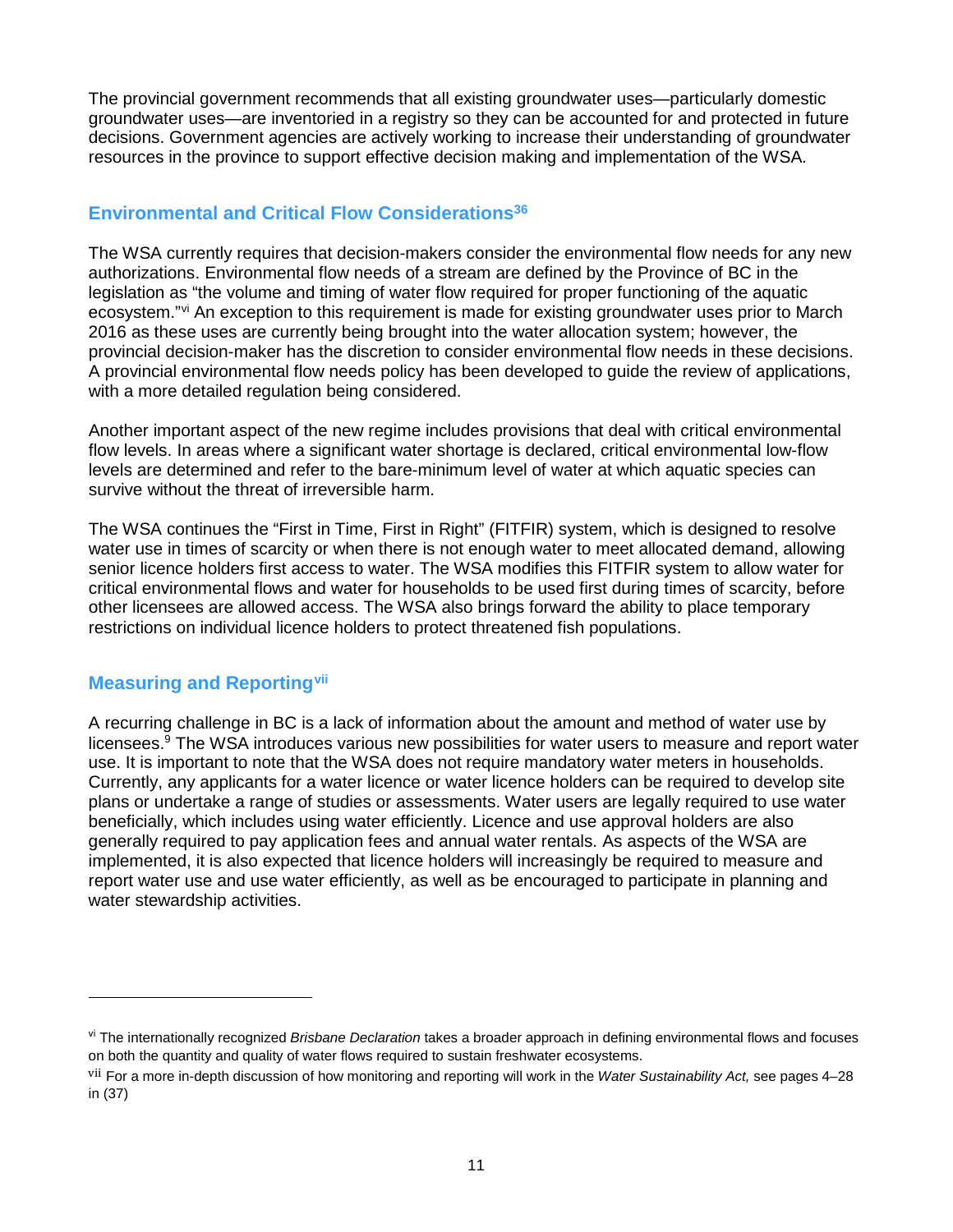#### <span id="page-11-0"></span>**Water Objectives[viii](#page-11-3)**

The WSA creates new provincial authority to establish water objectives that set criteria or thresholds for water quality, quantity and aquatic ecosystem health. Decision-makers across other departments in the provincial government or in local government may be required to consider these objectives when planning and making land, water and resource use decisions.

#### <span id="page-11-1"></span>**Planning and Governanc[eix](#page-11-4)**

Three important planning and related governance functions are enabled in the WSA:

- 1. Development of water sustainability plans to address conflicts and/or risks to water users or between water users and environmental flow needs.
- 2. Creation of advisory boards to provide decision-makers with advice on different aspects of the WSA*,* including establishing water objectives, methods for determining environmental flow needs or critical flow thresholds, and standards and best practices for water diversion and use.
- 3. Delegation of some aspects of decision making to individuals or entities outside of government, which may offer opportunities for locally based collaborative decision making.

Ultimately, how these planning and governance functions are implemented will be determined over time by the provincial government in partnership with First Nations and key watershed users, including local governments.<sup>37</sup>

#### <span id="page-11-2"></span>**Summary**

 $\overline{a}$ 

In light of these legal and management changes and the increased potential avenues for community participation in water-related decision making as the WSA is implemented over time, a real opportunity exists for better local engagement and the ability to advance watershed governance in the Columbia River Basin and elsewhere.

As a starting point it is useful to better understand how individuals and organizations are already collaborating and working together to address watershed issues in the Basin. The following four case studies from the Basin, where community-based collaborative efforts are under way, offer some insights into what is working and where some future opportunities may exist. The information in the case studies is not comprehensive, rather, offers a "snapshot in time" of activities primarily between 2015-2017. These regional initiatives all predate the WSA, having existed anywhere from seven to over 10 years, and may be influenced by the recent introduction of the new Act.

<span id="page-11-3"></span>viii To manage fresh and marine water quality in specific water bodies, water quality objectives may be developed to protect water uses in that watershed. Attainment monitoring is used to determine if water quality objectives are being met. Review reports from regions, including the Kootenay/Boundary region at (38)

<span id="page-11-4"></span>ix Provisions in the WSA around planning and governance stem from (39). In addition to the WSA, a number of other initiatives use plans to protect aquatic ecosystems when developing communities and allocating water for use in agriculture, industry and energy production. For further information see (40) and further sources detailed at (41)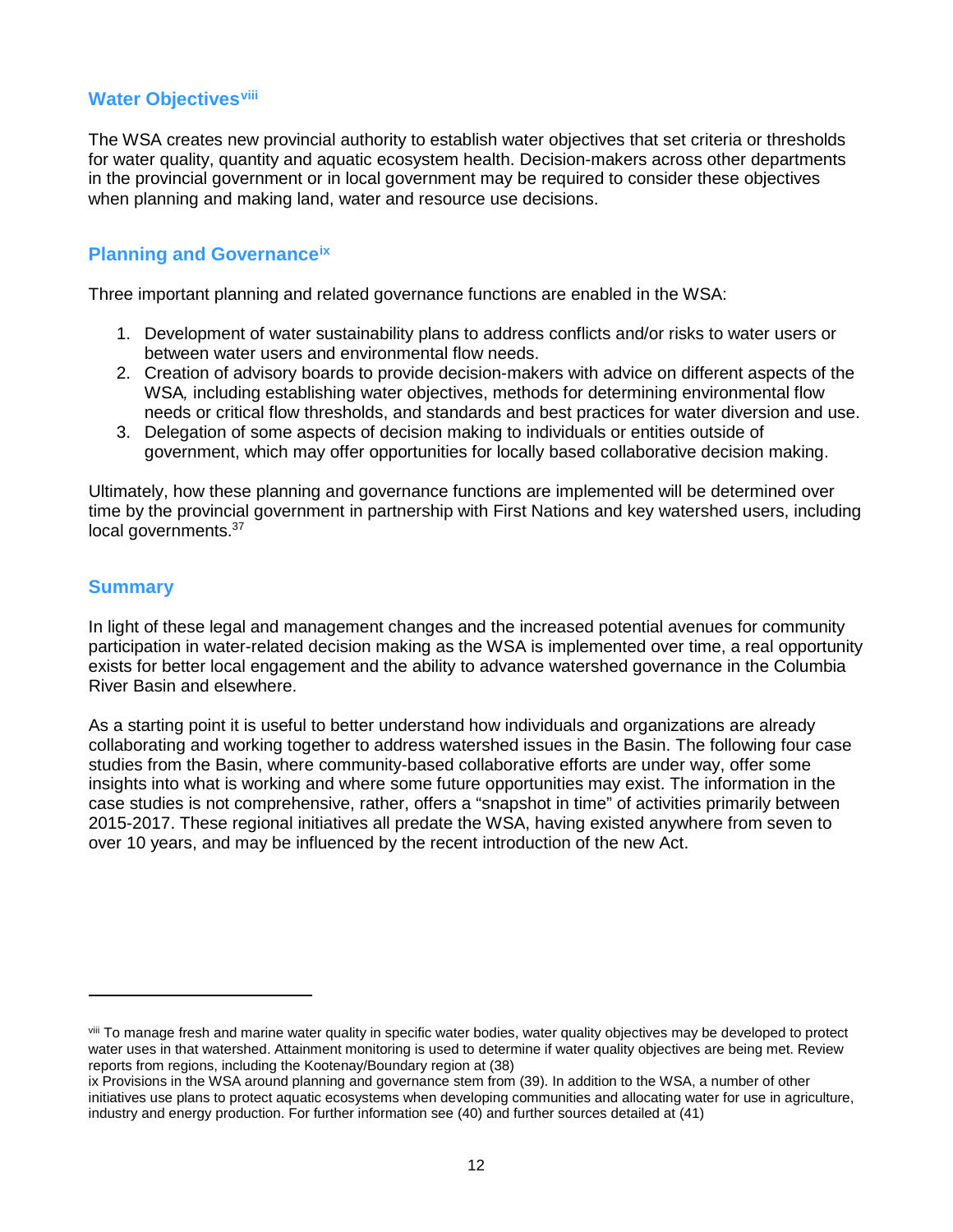# <span id="page-12-0"></span>**PART II: CASE STUDIES**

Many projects, programs and community-based organizations in the Basin are focused on different aspects of watershed governance. These organizations are primarily involved in "informal" modes of governance (influencing decisions as opposed to having any direct decision-making authority) and areas of activity generally focus on water stewardship, ecological health, water conservation and water monitoring and research. The following case studies specifically explore how four communityand partnership-based watershed groups seek to advance watershed health goals in their respective areas of the Basin. All of the community-based watershed groups described in this report share an interest in water stewardship and preserving watershed health for the benefit of ecosystems, communities and future generations. While the specific issues and concerns vary in each subwatershed, some of the most common areas of focus between 2015-2017 include:

- identifying ecologically sensitive areas, such as those along shorelines (see text box on next page), and potential threats or risks to those areas, and developing and promoting solutions that protect cultural and ecological values
- tracking the status of water quality and potential threats to water quality and fish populations
- investigating solutions to climate change impacts (e.g. dealing with drought or addressing the increasing frequency of extreme flood events)
- implementing education and outreach to communities about watershed health and developing best practices around steward watershed values.

Each case includes a summary of the local watershed geography and each organization's origins, history and structure, and identifies the organization's primary activities that contribute to watershed governance. This information is summarized in an "At a Glance" table in each case study.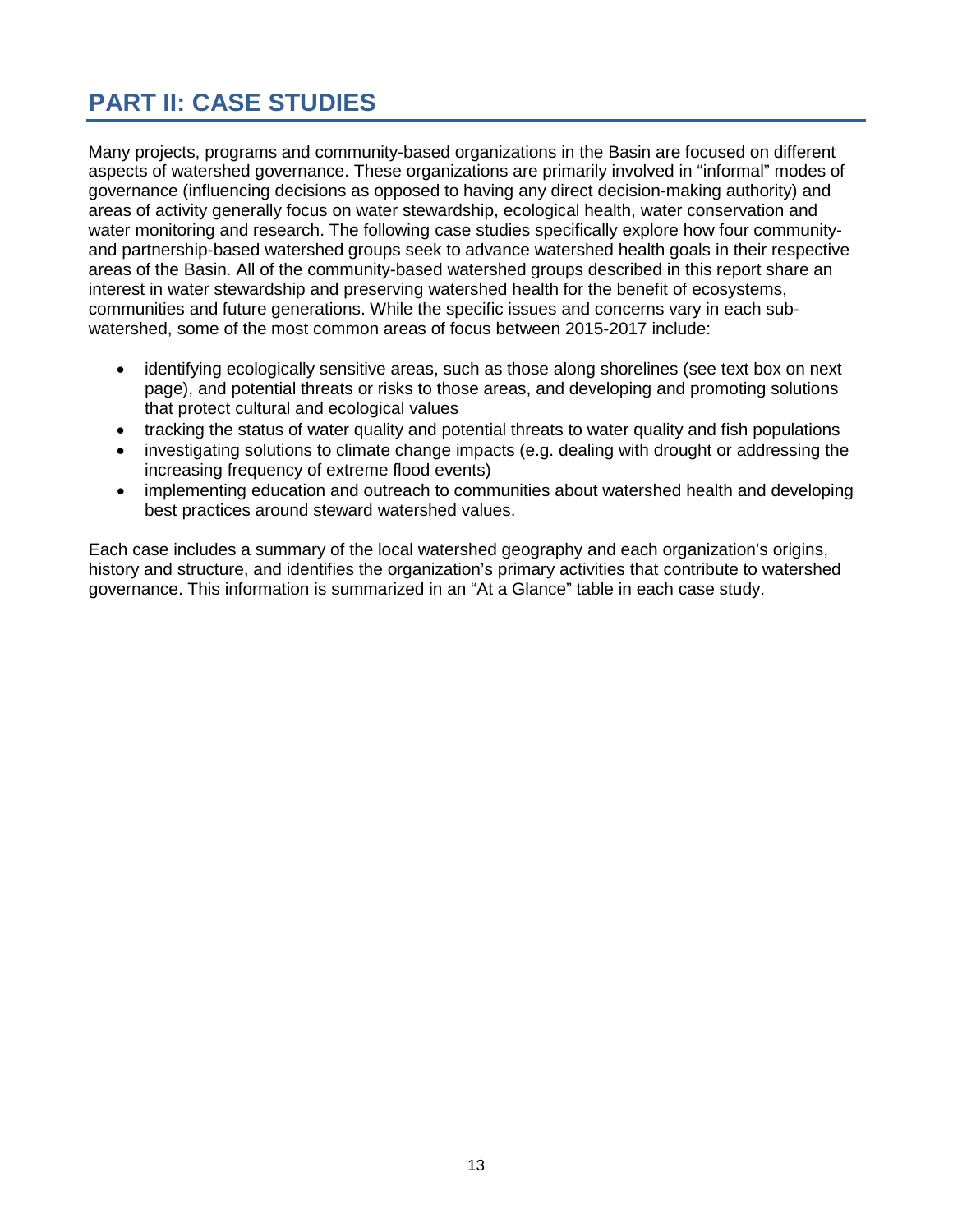#### **A Focus on Ensuring Healthy Shorelines**

Shorelines are the interface between water and land, attracting and supporting high biodiversity and providing particularly important habitat (e.g. nesting and spawning grounds) for fish, birds and other wildlife. Shorelines also provide a critical ecosystem for rare and endangered plants. Healthy shorelines can better withstand effects from erosion, flooding and wave action, thus minimizing property damage. Shoreline developments (e.g. marinas, docks, boathouses, land accretions and human-made beaches) have the potential to cause damage to sensitive shoreline areas. Deterioration in shoreline conditions can also impact cultural and archeological sites, including those of Indigenous peoples. In some cases, limited information is available about the location of ecologically and culturally significant sites on shorelines. For a number of watershed groups, shorelines are an important focus area; this is due to their observations that residential and commercial development has intensified around some lakes and waterfronts, in some cases posing threats to sensitive shoreline values.

Fisheries and Oceans Canada developed a methodology for Sensitive Habitat Inventory Mapping (SHIM) that is used by some watershed groups, such as the East Kootenay Integrated Lake Management Partnership (EKILMP) and Kootenay Lake Partnership (KLP). The approach involves mapping and classifying ecological values and disturbance in the foreshore. A classification system of four colour-coded zones attaches a rating to each part of the shoreline. For example, red zones exist where there are "very high or high existing ecological values that overlap with key habitat areas" and are delineated as conservation areas essential for long-term maintenance of fish and/or wildlife values. At the other end of the spectrum, grey zones indicate lower ecological values, for example where development has been concentrated and/or where fish and wildlife habitat has been disturbed. The classification system gives an indication of the level of development that may be compatible with protecting ecological values in each zone. Information gathered for SHIM can contribute to the creation of shoreline management guidance documents (see the EKILMP case study), lake management plans (see the Lake Windermere case study) and other local policy and planning initiatives.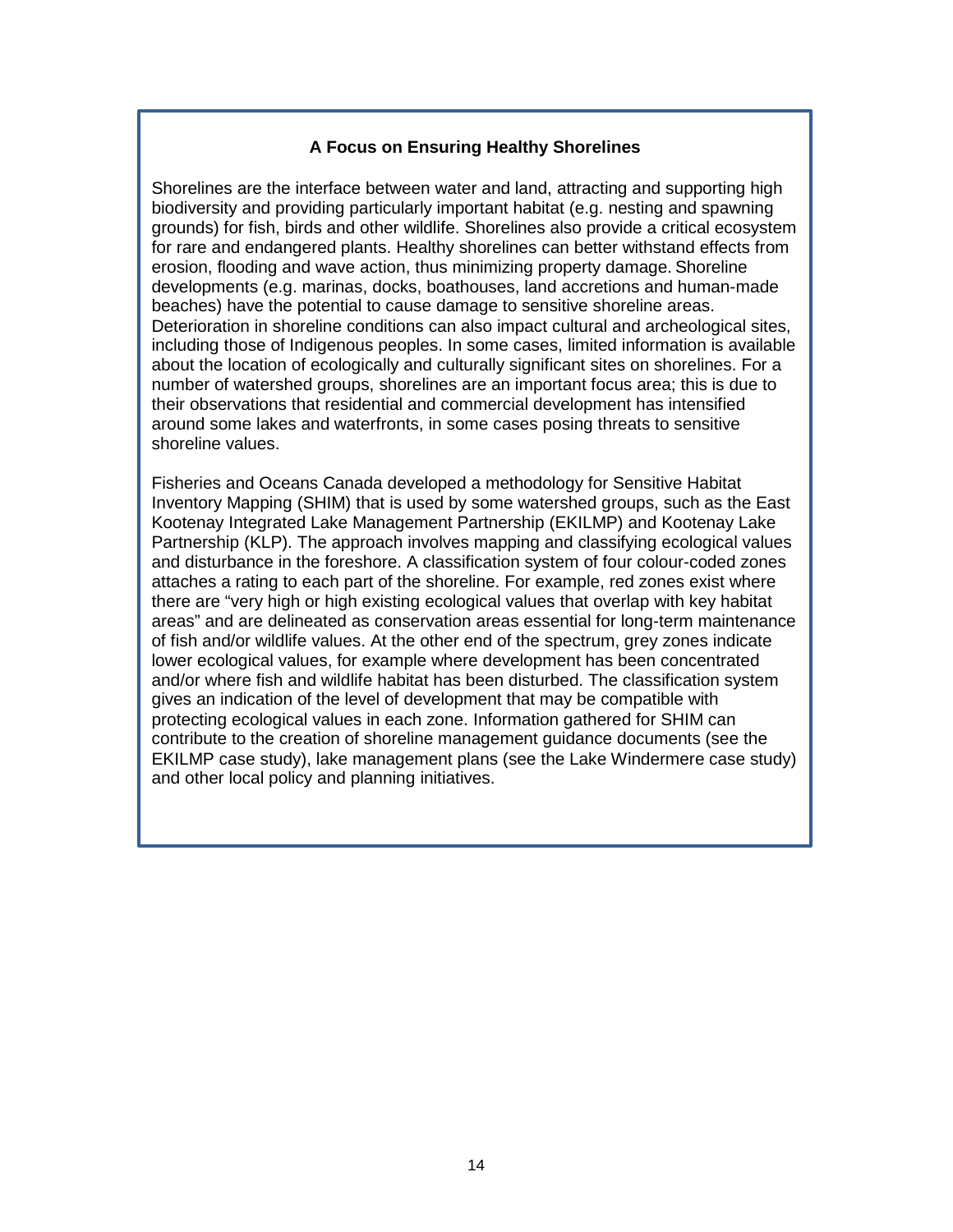# <span id="page-14-0"></span>**1. East Kootenay Integrated Lake Management Partnership**

#### <span id="page-14-1"></span>**East Kootenay Overview**

- The East Kootenay region includes the Purcell and Rocky mountains, with the Rocky Mountain Trench between them. This creates the headwaters of the Columbia River, which flows northward through the Columbia Valley.
- Numerous lakes and water bodies of all sizes provide important habitat for aquatic and terrestrial species: lake shorelines are particularly important zones that provide rich habitat.
- The East Kootenay region is popular as a destination for visitors and second-home owners, particularly from out of province.
- In 2011, the total population of the Regional District of East Kootenay (RDEK) was 56,655.<sup>42</sup> Approximately 30 per cent of the population of the RDEK reside in rural or unincorporated areas, and 70 per cent reside within incorporated communities. 43

#### <span id="page-14-2"></span>**Origins of the East Kootenay Integrated Lake Management Partnership**

The East Kootenay Integrated Lake Management Partnership (EKILMP) initiative began in 2006 when Fisheries and Oceans Canada invited all levels of government, including Indigenous, and community interest groups to discuss their common concerns, issues and joint responsibilities around water governance. A main driver and shared concern among participants was that increasing housing development and recreation in and around various lakes could damage sensitive shorelines and aquatic habitats. The parties agreed to work together to address issues and concerns in an integrated way to better protect the lakes and their beneficial uses for fish, wildlife, drinking water, heritage, recreation and aesthetic values. The EKILMP was created from these initial discussions.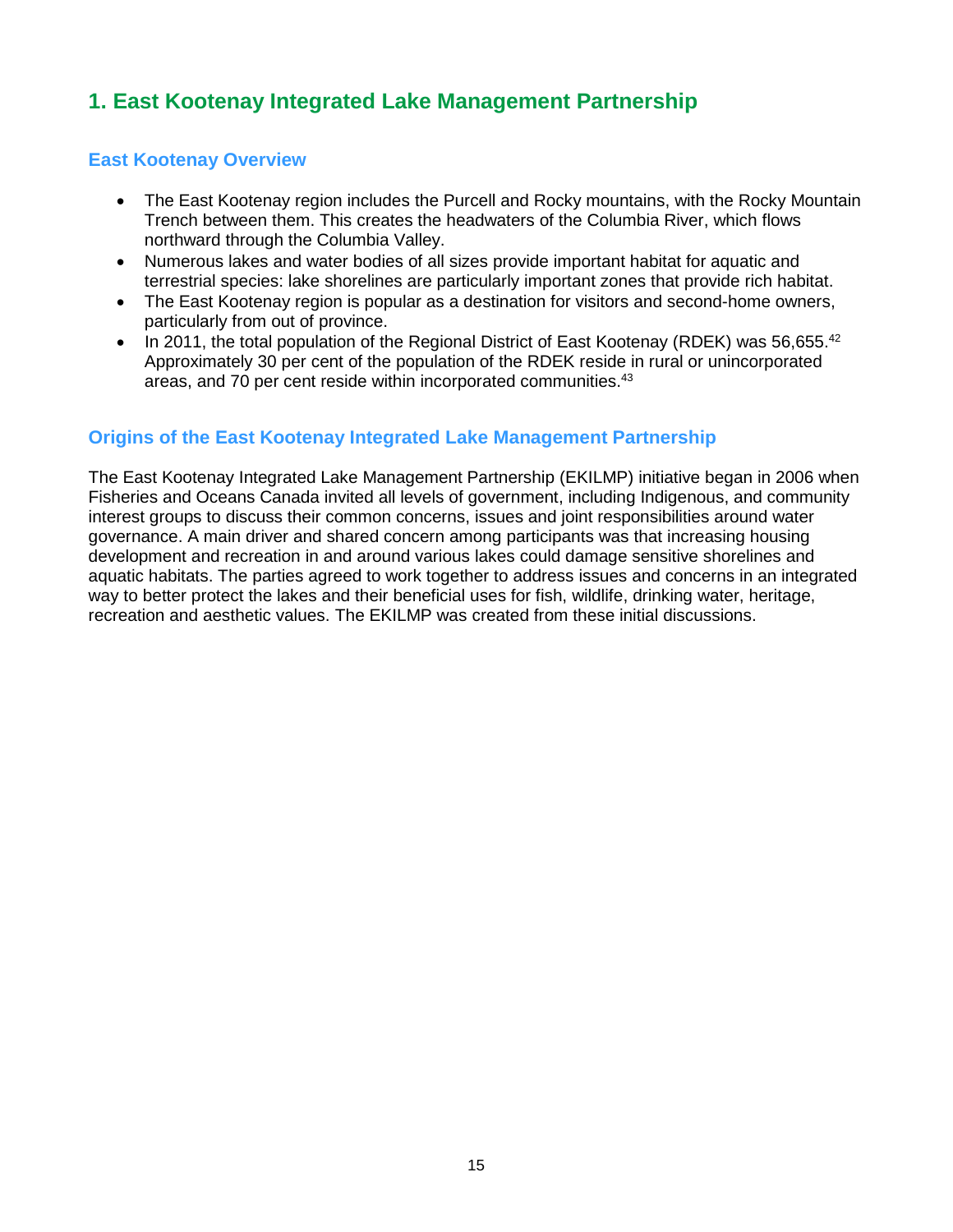### <span id="page-15-0"></span>**At a Glance… The East Kootenay Integrated Lake Management Partnership**

| <b>Vision</b>                       | "Through partnership, information sharing and optimizing available resources, the<br>East Kootenay Integrated Lake Management Partnership wishes to develop<br>integrated, collaborative approaches to lake management in order to address<br>current and future activities in the watershed in ways that sustain the ecological<br>health and social and economic values of lakes in the East Kootenay."44 |
|-------------------------------------|-------------------------------------------------------------------------------------------------------------------------------------------------------------------------------------------------------------------------------------------------------------------------------------------------------------------------------------------------------------------------------------------------------------|
| <b>Mandate</b>                      | "Maintain the integrity of lake ecosystems for fish, wildlife, drinking water,<br>heritage, recreation and aesthetic values."44                                                                                                                                                                                                                                                                             |
| <b>Primary</b><br><b>Activities</b> | Primary activities include developing science-based, coordinated management<br>guidelines for land and water uses associated with East Kootenay lakes; thus far,<br>the East Kootenay Integrated Lake Management Partnership has completed<br>projects for nine lakes. <sup>x</sup>                                                                                                                         |
|                                     | A partnership-based coalition of agencies, local governments, First Nations<br>organizations and non-governmental organizations with joint responsibilities to<br>protect lake ecosystems. Collaboration is guided by a terms of reference with no<br>legal status, although certain partner agencies do have statutory decision-making<br>authority. Partners include:                                     |
| Organizational                      | First Nations: Canadian Columbia River Inter-Tribal Fisheries Commission,<br>Ktunaxa Lands and Resources Department of the Ktunaxa Nation Council                                                                                                                                                                                                                                                           |
| <b>Structure</b>                    | Federal government: Fisheries and Oceans Canada                                                                                                                                                                                                                                                                                                                                                             |
|                                     | Provincial government: Ministry of Forests, Lands, Natural Resource<br>Operations and Rural Development; Interior Health Authority                                                                                                                                                                                                                                                                          |
|                                     | Regional government: Regional District of East Kootenay                                                                                                                                                                                                                                                                                                                                                     |
|                                     | Municipalities: Village of Canal Flats, District of Invermere                                                                                                                                                                                                                                                                                                                                               |
|                                     | <b>Community organizations: Wasa Lake Land Improvement District, Moyie</b><br>Community Association, Rosen Lake Ratepayers Association, Jimsmith Lake<br>Community Association, St. Mary Valley Rural Residents Association, Lake<br>Koocanusa Community Council, Lake Windermere Ambassadors<br>Environmental groups: Living Lakes Canada                                                                  |
| <b>Staff</b>                        | Part-time coordinator on a contract basis.                                                                                                                                                                                                                                                                                                                                                                  |
| <b>Funding</b><br><b>Sources</b>    | Project-based funding from the Columbia Basin Fish & Wildlife Compensation<br>Fund, Columbia Basin Trust, Real Estate Foundation of British Columbia and<br>partner contributions; in-kind contributions of time and expertise from participating<br>partners.                                                                                                                                              |
| <b>Website</b>                      | ekilmp.com                                                                                                                                                                                                                                                                                                                                                                                                  |

#### <span id="page-15-1"></span>**East Kootenay Integrated Lake Management Partnership Activities That Contribute to Watershed Governance**

#### *Sensitive Habitat Inventory Mapping*

 $\overline{a}$ 

The EKILMP used Fisheries and Oceans Canada's methodology for Sensitive Habitat Inventory Mapping (SHIM) in lakes in the East Kootenay (see text box on page 14 for more detail on this approach). This data served as a foundation to develop and implement guidelines for shoreline

<span id="page-15-2"></span>x Windermere, Columbia, Wasa, Moyie, Monroe, Tie, Rosen, St. Mary's and Jimsmith. View at: [ekilmp.com.](http://www.ekilmp.com/)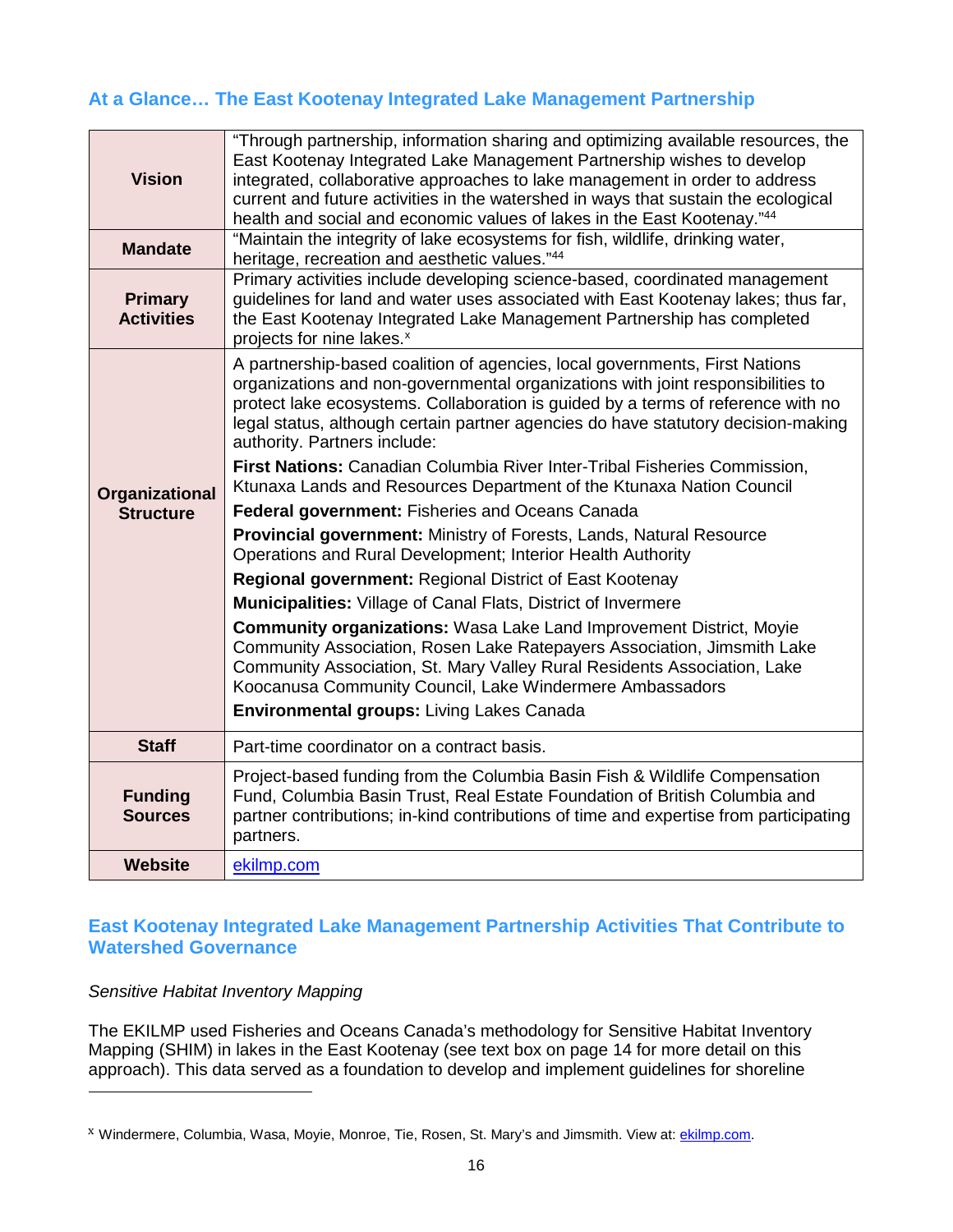development that help protect fish and wildlife values and conserve ecosystems and species of conservation concern.

Shoreline management guidelines support agencies (most notably FrontCounter BC; the Ministry of Forests, Lands, Natural Resource Operations and Rural Development; and the RDEK) that make decisions about development proposals. The guideline documents are also a tool to provide information to stakeholders, development proponents, agencies and other decision-makers when land use or other activities are proposed that could alter shorelines, thereby impacting fish and/or wildlife habitat or other values. The guidelines do not outline a regulatory permit planning process or prescribe rules around shoreline zoning. Rather, the guidelines contribute to the development of legal mechanisms and rules, such as lake management plans or zoning bylaws, that can address matters such as development and conservation opportunities and trade-offs.

For example, EKILMP information was used to inform the Lake Windermere Management Plan (LWMP) and Wasa Lake Official Community Plan. In 2015, the EKILMP initiated a SHIM project for the Canadian portion of Koocanusa Reservoir. This data will be used as part of the shoreline management guidelines for Koocanusa Reservoir, as well as to help inform the recreation management planning process.45

#### *Establishing a Collaborative, Science-based Model Adaptable to Other Watersheds and Regions*

The EKILMP established an approach for various watershed interests to effectively work together. This approach has inspired other groups in the Basin to use similar collaborative approaches focused on issues of lake and watershed health. For example, SHIM was also used by the Kootenay Lake Partnership (KLP) and on Lake Windermere. The approach has also been used by Living Lakes Canada as a model for the South Basin of Lake Winnipeg and Lac la Biche, Alberta.

#### *Attention to Compliance*

In the early years of the EKILMP, partners adopted a method, based on Fisheries and Oceans Canada design, to examine compliance with shoreline management guidelines in order to monitor the effectiveness of the guidelines. In short, the method involves revisiting lakes and assessing the rate of change of shoreline modifications, reviewing the degree to which land use authorizations are compatible with the guidelines and determining if illegal activities have occurred. Looking ahead, the EKILMP plans to renew its focus on compliance monitoring.

#### <span id="page-16-0"></span>**East Kootenay Integrated Lake Management Partnership Role in Watershed Governance: Summary**

The EKILMP engages in, and supports, watershed governance in the East Kootenay by:

- convening a broad-based collaborative group that shares information and works together on watershed projects
- filling information gaps about ecological health by mapping and classifying ecological values in lake foreshore areas
- providing shoreline management guidance documents, which help inform decisions about development authorizations
- using shoreline guidance documents to inform and be incorporated into other planning processes, such as the 2011 LWMP,<sup>46</sup> the Wasa and Area Official Community Plan<sup>47</sup> and the Lake Koocanusa Recreation Strategy<sup>45</sup>
- developing and implementing monitoring and compliance plans for lakes that have shoreline management guidelines to ensure they are effective.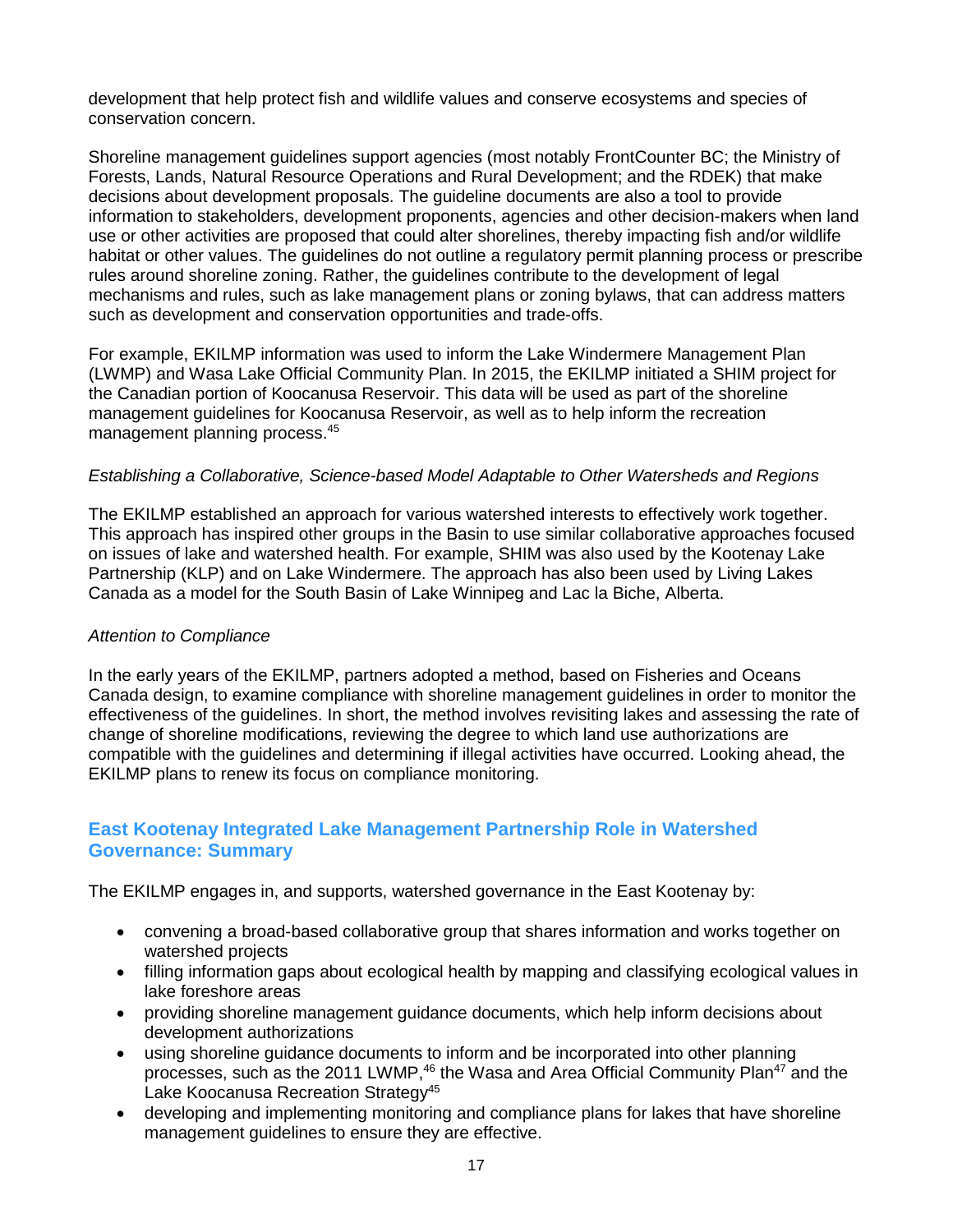# <span id="page-17-0"></span>**2. Lake Windermere Ambassadors**

#### <span id="page-17-1"></span>**Columbia Headwaters and Lake Windermere Overview**

- These are located within the East Kootenay area, in the Rocky Mountain Trench.
- Columbia Lake, the Columbia Wetlands and Lake Windermere form the headwaters of the Columbia River.
- Lake Windermere is a shallow, 17-kilometre-long water body (actually a large widening of the Columbia River) with an average depth of 4.5 metres, which provides important habitat for 16 fish species and hundreds of migratory birds.
- The northward flow of the Columbia River beyond these lakes creates the internationally recognized, biologically diverse Columbia River Wetlands.
- This portion of the Columbia River and upstream to Kinbasket Reservoir are the only parts of the Columbia River not affected by dams.
- Lake Windermere is the primary source for both irrigation and drinking water for surrounding residents and industries.
- The permanent population between Spillimacheen and Canal Flats is estimated to be 10,000, while the local chamber of commerce estimates the region provides services to between 30,000 and 40,000 visitors over summer. 48
- It is estimated that tens of thousands of visitors come to the area annually for recreation and tourism offerings; swimming, golfing, boating, hot springs, fishing, ice fishing, ice skating and cross-country skiing are among some of the popular activities and Lake Windermere is one of the biggest draws.48

#### <span id="page-17-2"></span>**Origins of the Lake Windermere Ambassadors and Lake Windermere Management Plan**

In 2005, concerns about the ecological health of Lake Windermere motivated a regional environmental non-profit organization, Wildsight, to find ways to help protect watershed health. These concerns were particularly the collapse of the lake's burbot fishery<sup>29</sup> and increasing intensification of housing development and water recreation that posed a threat to sensitive shoreline ecosystems. Initially Wildsight conducted a lake-use survey with residents and second-homeowners to determine whether residents had concerns about lake health. The survey results indicated widespread public concern about the lake: respondents expressed a need for information on maintaining septic systems and concerns about boat traffic congestion, aquatic plant growth, shoreline and upland development, water conservation and water quality.<sup>49</sup> Similarly, when the RDEK led public consultation to inform the Lake Windermere Official Community Plan, the process revealed that preserving the lake's health was a significant issue of public concern.<sup>50</sup> Yet, no one organization was explicitly mandated to consider the numerous interacting contributors to lake health and collect relevant whole-system information to support decisions about land-use planning, development and recreation, and overall lake management.

In response to these concerns, Wildsight convened lakeshore residents and partner organizations to form the Lake Windermere Project.<sup>49</sup> First Nations, partners from all levels of government, community organizations, stewardship groups and research organizations supported the project, which conducted water quality monitoring in accordance with provincial and federal water monitoring protocols at 16 sites on the lake (and lake tributaries) between 2005 and 2010. The water quality data contributed to updating the high-level provincial water quality objectives for the lake (initially written in 1985).<sup>49</sup> Analysis of this data catalyzed a desire for a longer-term water monitoring program. The Lake Windermere Project also worked with the EKILMP (see Case Study 1) to develop shoreline management guidelines for fish and wildlife habitats for Lake Windermere.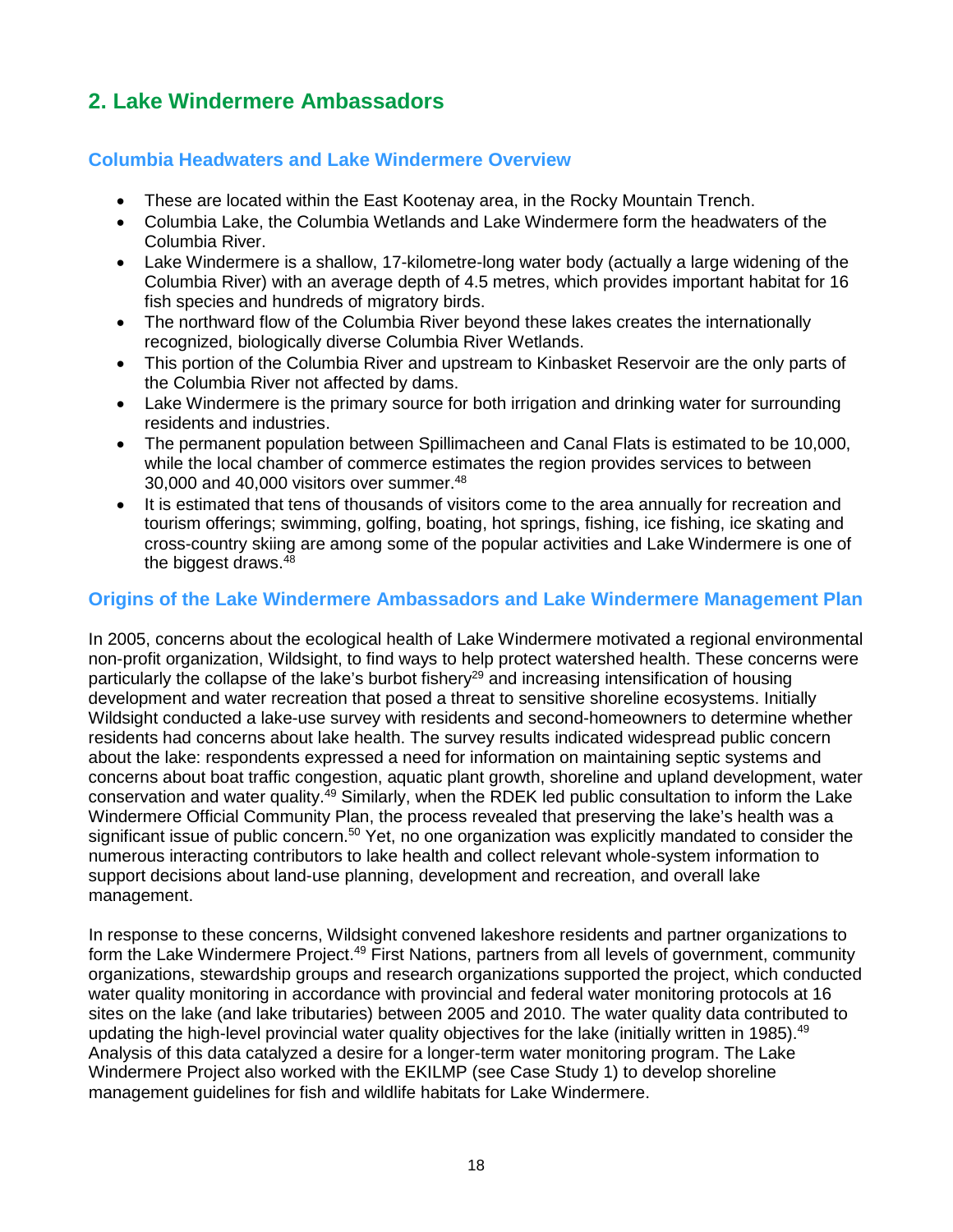The shoreline management guidelines and water quality data informed the development of the LWMP, a planning process to address lake-related issues following the adoption of the Lake Windermere Official Community Plan.<sup>51</sup> The LWMP planning process was initiated by the RDEK in partnership with the District of Invermere, and included meetings with an advisory group, public meetings and consultation with the ?akisq'nuk First Nation.<sup>46</sup> The development of the LWMP was also a precondition for lifting a provincial moratorium on new applications for Crown land tenures (i.e. development proposals) on the Lake Windermere foreshore, including any new docks and marinas. $^{\times}$ 

The LWMP states that "there are concerns that human-caused impacts on the lake may exceed its ecological carrying capacity and degrade drinking water quality"<sup>46</sup> and notes major concerns about the lake (such as habitat loss, water quality deterioration, motorized uses affecting human enjoyment and the environment, and lack of public access to the lake). The LWMP establishes goals, principles and recommendations. Implementation of the LWMP is the responsibility of the RDEK and District of Invermere, with support from all other agencies that have roles in lake management.

The Lake Windermere Project laid the foundation for the Lake Windermere Ambassadors. The Ambassadors formed in 2010 as an independent society to carry out the work and mandate established by the Lake Windermere Project. The Ambassadors continue to be active and lead a number of water initiatives (described below). The Ambassadors also support implementation of the LWMP through their role as a Lake Management Committee (discussed below).

 $\overline{a}$ 

<span id="page-18-0"></span>xi In 2011, the provincial government established a two-year *Land Act* map reserve, which is essentially a moratorium on new applications for Crown land tenures. The moratorium was a response to the expressed concerns of residents and elected officials that development and population growth were overwhelming the lake's capacity to protect traditional uses, fish and wildlife habitat and recreational and water quality values. The development restriction intended to assist new planning processes that were underway by creating time to start building consensus on how to manage regional development. 52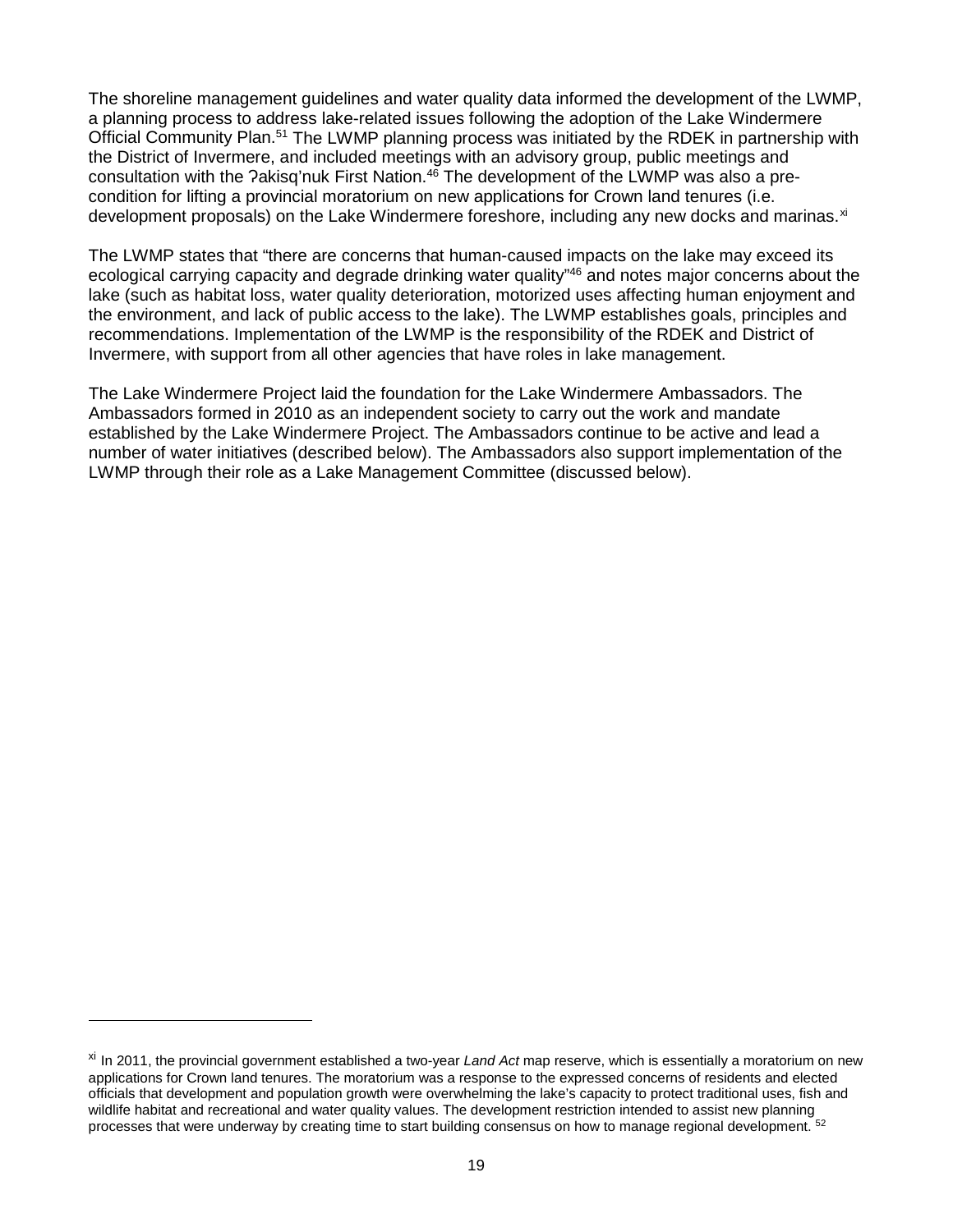#### <span id="page-19-0"></span>**At a Glance… The Lake Windermere Ambassadors**

| <b>Vision</b>                       | "An ecologically healthy Lake Windermere with balanced management<br>approaches that support recreation and traditional uses, high fish and wildlife<br>values, and economic prosperity in the region."53                                                                                                                                                                                                                                                                                                                                                                                                                                        |
|-------------------------------------|--------------------------------------------------------------------------------------------------------------------------------------------------------------------------------------------------------------------------------------------------------------------------------------------------------------------------------------------------------------------------------------------------------------------------------------------------------------------------------------------------------------------------------------------------------------------------------------------------------------------------------------------------|
| <b>Mandate</b>                      | "The protection of Lake Windermere,"54 accomplished through the Lake<br>Windermere Ambassadors. As a "collaboration of representatives of community<br>sectors, the Lake Windermere Ambassadors will serve as a resource for future<br>projects benefiting the health of Lake Windermere."54                                                                                                                                                                                                                                                                                                                                                     |
| <b>Primary</b><br><b>Activities</b> | Primary activities include water quality monitoring, stewardship programs,<br>restoration projects, community outreach and education programs, convening<br>governance dialogues and acting as the Lake Management Committee for the<br>Lake Windermere Management Plan. Events include Lake Windermere<br>Ambassadors Watershed Tours held in 2013 and 2015, and accompanying<br>watershed governance discussions. <sup>55</sup>                                                                                                                                                                                                                |
| Organizational<br><b>Structure</b>  | A non-profit society with charitable status. A volunteer Board of Directors aims to<br>represent a broad cross-section of lake interests in the community, including local<br>business, water stewardship, ecological conservation and restoration, water-<br>based recreational activities, upland and foreshore-based recreational activities,<br>full-time and seasonal residents, commercial and marina boating operations and<br>youth. The Ambassadors Board includes representatives and advisors from the<br>Regional District of East Kootenay (Area F Director), District of Invermere elected<br>council and ?akisq'nuk First Nation. |
| <b>Staff</b>                        | 1 part-time coordinator, 1 summer student.                                                                                                                                                                                                                                                                                                                                                                                                                                                                                                                                                                                                       |
| <b>Funding</b><br><b>Sources</b>    | Project-based funding from a variety of sources (including Columbia Basin Trust<br>and the Real Estate Foundation of British Columbia); operational support from the<br>District of Invermere and Regional District of East Kootenay.                                                                                                                                                                                                                                                                                                                                                                                                            |
| Website                             | lakeambassadors.ca                                                                                                                                                                                                                                                                                                                                                                                                                                                                                                                                                                                                                               |

#### <span id="page-19-1"></span>**Lake Windermere Ambassadors Activities That Contribute to Watershed Governance**

#### *Water Quality Monitoring*

The Ambassadors continue to operate a water quality monitoring program with a dedicated team of volunteer citizen scientists, following recommendations set out by the Province's Ministry of Environment and Climate Change Strategy. Water monitoring results are reported through a weekly newspaper column<sup>56</sup> and annually through a public report<sup>57</sup>, and shared through public events. The Ambassadors' monitoring program has expanded to include bacteria testing at local public beaches and annual aquatic plant surveys.

#### *Formal Advisory Role in Lake Management*

The LWMP established a Lake Management Committee, which was first appointed to the Lake Windermere Ambassadors in 2011 on a five-year term basis. This agreement was renewed for another five years until 2020. The committee "provides comments to local government on applications for alterations to the foreshore,"<sup>58</sup> thus giving input to government decisions (a key aspect of watershed governance) about whether foreshore development will or will not be permitted at certain locations. The committee also supports community education about the LWMP.<sup>59</sup>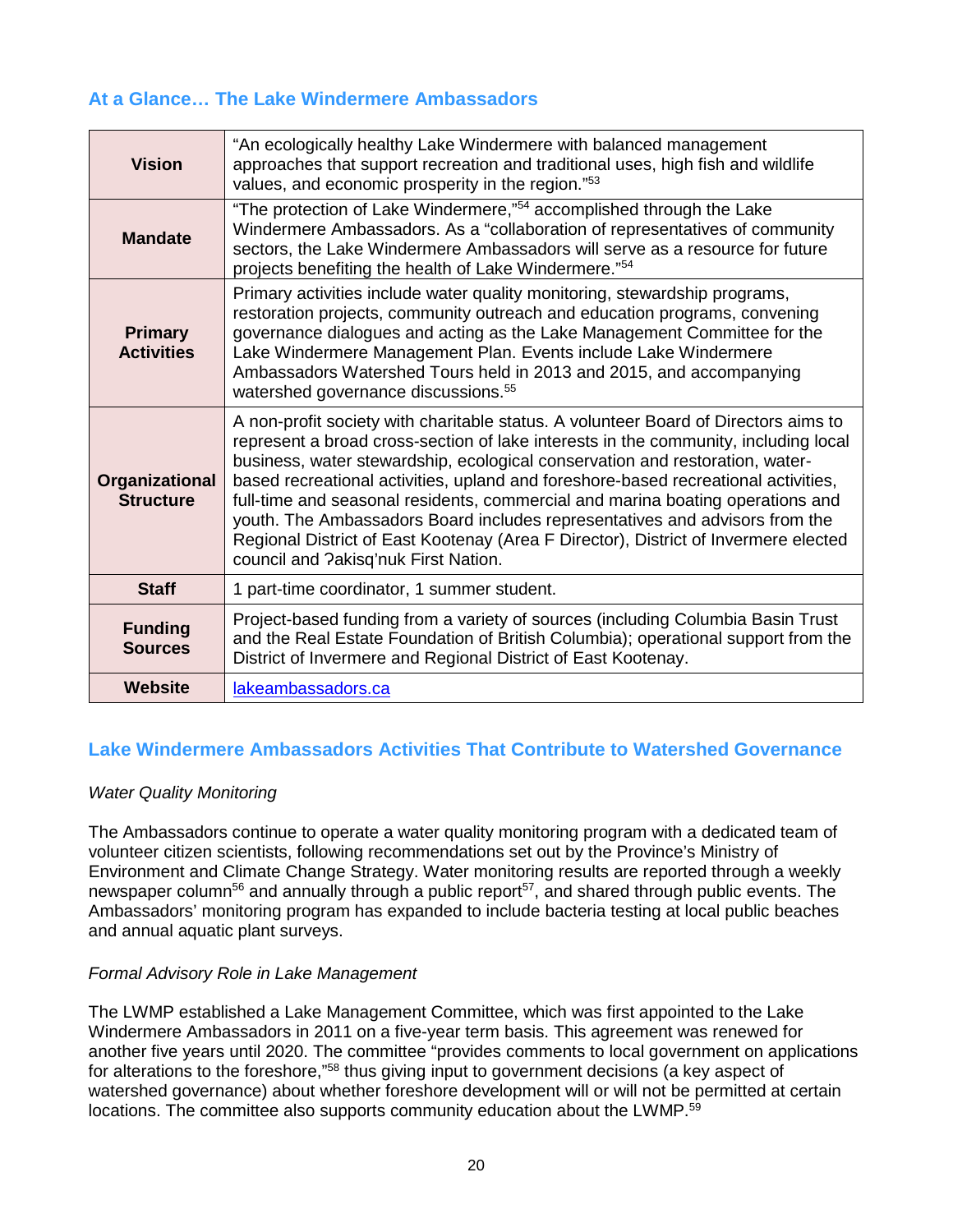The Ambassadors are working with local governments to evaluate the progress and effectiveness of the LWMP in achieving its goals to date, and discuss strategic priorities and actions for their current term to support the LWMP's implementation.

#### *Ongoing Community Outreach and Education*

The LWMP also mandates the committee to continue engaging and educating residents of and visitors to the Invermere and Lake Windermere areas about the watershed. Examples of some of these activities include:

- educational outreach programs, including a green boating guide, watershed-friendly tips for golf courses, school-partnership projects, watershed tours, various lake-focused events, partnering with invasive species expert groups, demonstrating boat washing and mussel inspections, and other public presentations
- monthly watershed educational media articles and weekly "Pulse Check" columns providing public accessibility to water quality information about Lake Windermere
- restoration and maintenance projects (e.g. shoreline restoration or clean-ups).

### <span id="page-20-0"></span>**Lake Windermere Ambassadors Role in Watershed Governance: Summary**

The primary ways the Lake Windermere Ambassadors engage in governance are through:

- contributing to the development of shoreline management guidelines incorporated into the LWMP
- formally advising local decision-makers by providing comments on development referrals
- leading citizen-science water monitoring projects and sharing information with decisionmakers, including industry partners
- engaging citizens through education and water stewardship projects.

# <span id="page-20-1"></span>**3. Kootenay Lake Partnership**

#### <span id="page-20-2"></span>**Kootenay Lake Overview**

- Kootenay Lake is one of the largest freshwater lakes in BC: over 104-kilometres long from north to south, with a maximum depth of 150 metres and over 400 km of shoreline.
- Kootenay Lake is fed from the south by the Kootenay River, which originates in the Rocky Mountains, flows through Koocanusa Reservoir and Libby Dam in the U.S. and then turns back north into Canada near Creston. It is fed from the north by Duncan River, which is regulated by Duncan Dam. Inflows are partially regulated by Duncan and Libby dams and outflows are restricted at the lake outflow at Grohman Narrows and partially regulated at downstream Corra Linn Dam.
- The lake is known for record-size rainbow and bull trout and smaller land-locked kokanee sockeye salmon. Lake shoreline is critical to fish habitat: the kokanee, which is a popular recreational fish and an important food source for trout, spawn in the lake's many tributaries and in the shallow shoals of cobble substrate found around the lake. Kootenay Lake kokanee populations have experienced unprecedented decline since 2012. 60
- Approximately 20,000 people reside within 2.5 km of the lakeshore; the city of Nelson is the largest urban centre. Some communities, such as Balfour, use the lake as a source of drinking water. 60,61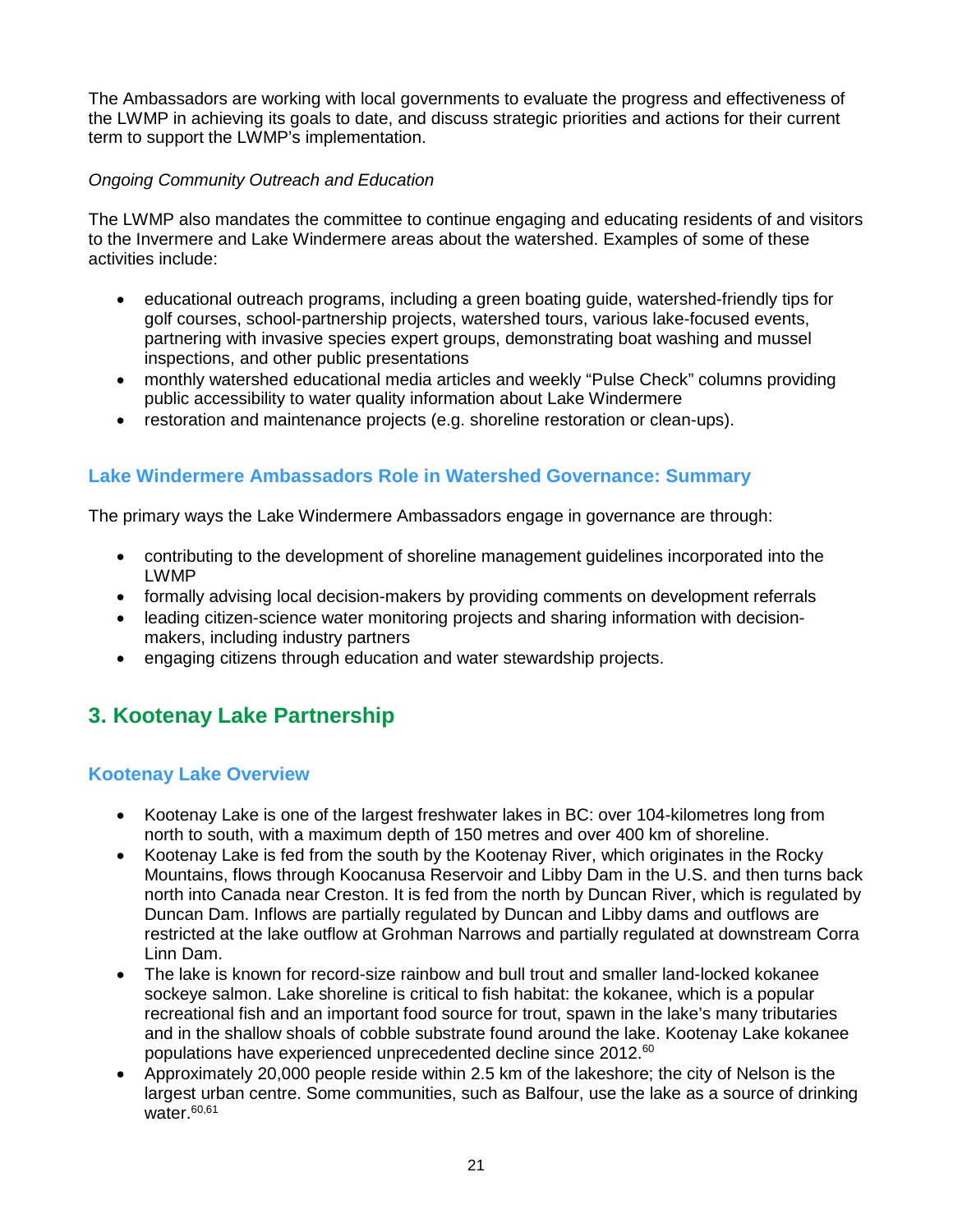• Kootenay Lake is a basis for a flourishing tourism sector, with many recreation offerings, including sport fishing, boating and water sports.

### <span id="page-21-0"></span>**Origins of the Kootenay Lake Partnership**

In January 2010, Fisheries and Oceans Canada staff (with offices in the region at that time) convened First Nations, local governments and other interests in Nelson to discuss the intensification of residential/urban and tourism development around Kootenay Lake. Common concerns and joint responsibilities were discussed, leading to agreement on the desire for a partnership initiative. The KLP was then developed, in part, to avoid a moratorium on further development in foreshore areas.

### <span id="page-21-1"></span>**At a Glance… The Kootenay Lake Partnership**

| <b>Vision</b>                       | "The Kootenay Lake Partnership envisions a healthy lake with balanced land and<br>water uses that sustain environmental, community, recreational, Aboriginal,<br>cultural, traditional and aesthetic values." <sup>62</sup>                                                                                                                                                                                                                                                                                                                                                                                                                                                                                                                                                                                                                                                                           |  |
|-------------------------------------|-------------------------------------------------------------------------------------------------------------------------------------------------------------------------------------------------------------------------------------------------------------------------------------------------------------------------------------------------------------------------------------------------------------------------------------------------------------------------------------------------------------------------------------------------------------------------------------------------------------------------------------------------------------------------------------------------------------------------------------------------------------------------------------------------------------------------------------------------------------------------------------------------------|--|
| <b>Mandate</b>                      | At the time of research, the Kootenay Lake Partnership's mandate was "to<br>develop an integrated approach to lake management planning." <sup>62</sup>                                                                                                                                                                                                                                                                                                                                                                                                                                                                                                                                                                                                                                                                                                                                                |  |
| <b>Primary</b><br><b>Activities</b> | Primary activities include shoreline mapping, archeological assessments and<br>development of a shoreline guidance document. <sup>63</sup>                                                                                                                                                                                                                                                                                                                                                                                                                                                                                                                                                                                                                                                                                                                                                            |  |
| Organizational<br><b>Structure</b>  | A partnership coalition with a terms of reference; no legal status although certain<br>partner agencies do have statutory decision-making authority. Partners include:<br>First Nations: Ktunaxa Nation Council; Yaqan Nukiy, a community within the<br>Ktunaxa Nation, is a separate signatory.<br><b>Federal government:</b> Fisheries and Oceans Canada (has not actively<br>participated since the local office closed in 2013, but is still occasionally available<br>as a resource, for example to review documents)<br>Provincial government: Ministry of Forests, Lands, Natural Resource<br>Operations and Rural Development; Ministry of Transportation and Infrastructure<br>Regional government: Regional District of Central Kootenay<br>Municipalities: City of Nelson, Village of Kaslo<br><b>Other:</b> Friends of Kootenay Lake Stewardship Society (participates as an<br>observer) |  |
| <b>Staff</b>                        | Part-time coordinator on a contract basis with Regional District of Central<br>Kootenay.                                                                                                                                                                                                                                                                                                                                                                                                                                                                                                                                                                                                                                                                                                                                                                                                              |  |
| <b>Funding</b><br><b>Sources</b>    | Seed funding from the participating agencies, which is used to leverage partner<br>funding to acquire additional operational and project-based funding through<br>various supporters; project funding from the Columbia Basin Fish & Wildlife<br>Compensation Program, Real Estate Foundation of British Columbia, Columbia<br>Basin Trust, Teck and FortisBC.                                                                                                                                                                                                                                                                                                                                                                                                                                                                                                                                        |  |
| <b>Website</b>                      | kootenaylakepartnership.com                                                                                                                                                                                                                                                                                                                                                                                                                                                                                                                                                                                                                                                                                                                                                                                                                                                                           |  |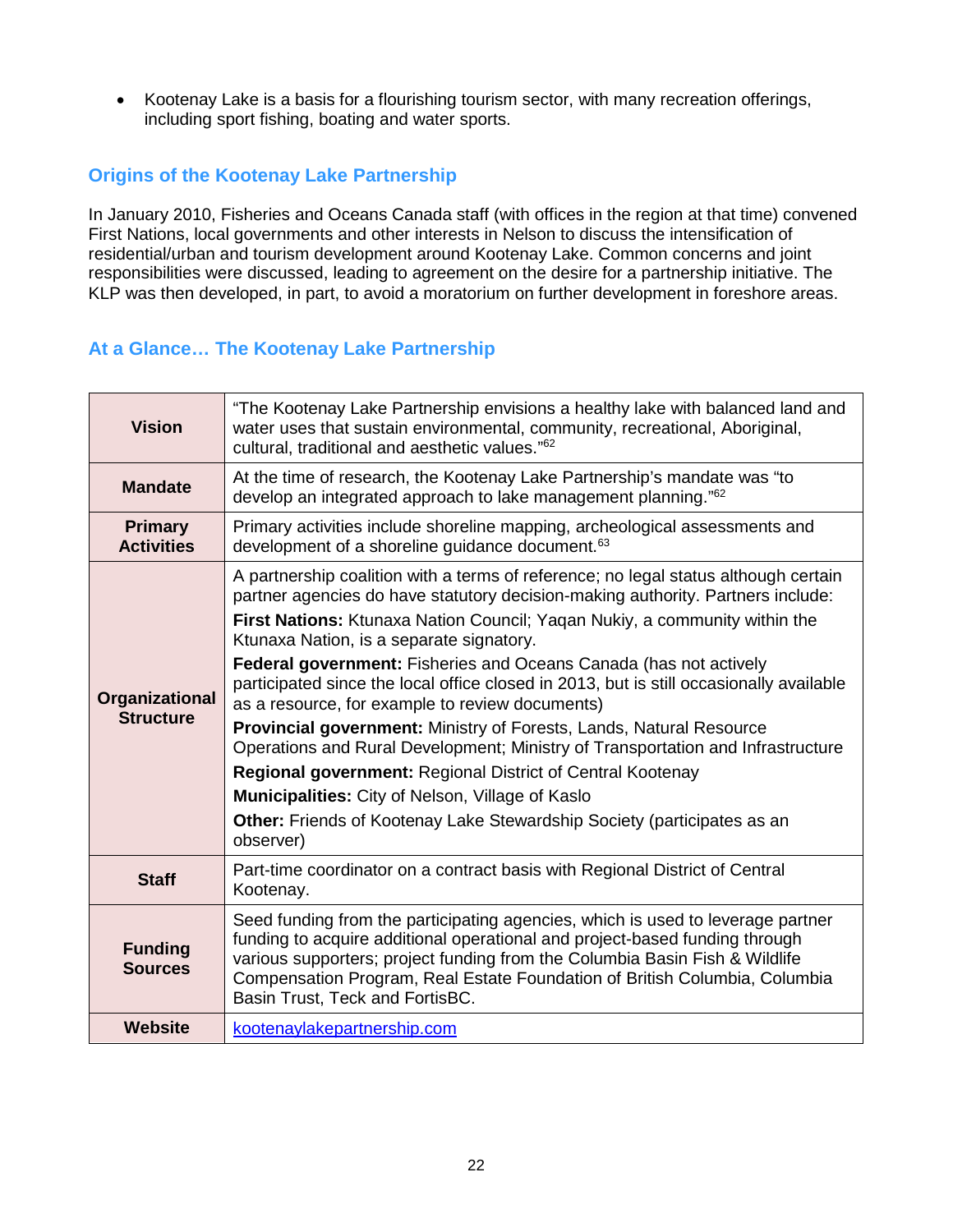#### <span id="page-22-0"></span>**Kootenay Lake Partnership Activities That Contribute to Watershed Governance**

*Increasing Understanding of Lake Health and Pressures*

#### • **Foreshore Inventory and Mapping of Ecological Values**<sup>64</sup>

Following the template set out through the EKILMP and Lake Windermere Project, in 2012 the KLP conducted a foreshore inventory and mapped ecological values around Kootenay Lake. (See text box on page 14 for overview of SHIM)

#### • **Defining Geodetic Lake Level**

The KLP also encouraged the provincial government to define the shoreline: because the highwater mark on Kootenay Lake fluctuates seasonally, it was often unclear where the "foreshore" existed and where provincial, federal and local jurisdiction applied.

#### • **Archaeological Overview Assessment**

The Ktunaxa Nation Council commissioned an Archaeological Overview Assessment in 2014 to inventory and confirm the location of Indigenous archaeological sites and features. A complementary study documented contemporary Indigenous cultural values and uses (e.g. environmental features, important cultural places, lake access areas, important plant harvesting sites and camp sites). Many of these sites are sensitive, so the KLP agreed on protocols developed by the Ktunaxa Nation Council to enable mapping but conceal precise site locations.

#### **Shoreline Guidance Document**<sup>65</sup>

The KLP is currently developing a shoreline guidance document similar to those created for the East Kootenay lakes and Lake Windermere. This guidance document will be uniquely robust because it will incorporate the archeological and cultural values assessments, along with ecological values and historical development impacts.

#### *Developing a Government-to-Government Organizational Structure*

The KLP was explicitly designed to function as a government-to-government forum that prioritizes community concerns, including a significant focus on those of the Ktunaxa Nation. The distinct leadership role of the Ktunaxa, including Yaqan Nukiy, in the KLP's governance structure makes it different from groups like the Lake Windermere Ambassadors or the EKILMP, where a broad range of interests are involved in addition to First Nations and other governments. The partnership has been effective to date because municipal and regional governments, the Ktunaxa Nation Council and the Yaqan Nukiy community have built trust with one another and the KLP process through regularly demonstrating their commitments to implement actions within their respective areas of jurisdiction and expertise and share resources and expertise.

#### *Strong Local Government Champion*

The RDCK is a primary funder of the operational costs of the KLP. The main RDCK representative to the KLP is a senior manager with responsibility for a diverse number of related files, including planning, bylaw enforcement and sustainability services. This individual is recognized by others as a champion of the process because:

- the representative's seniority is symbolic of the RDCK's commitment to the process
- the individual is actively working to incorporate results of the KLPs inventory work into RDCK policies and zoning rules.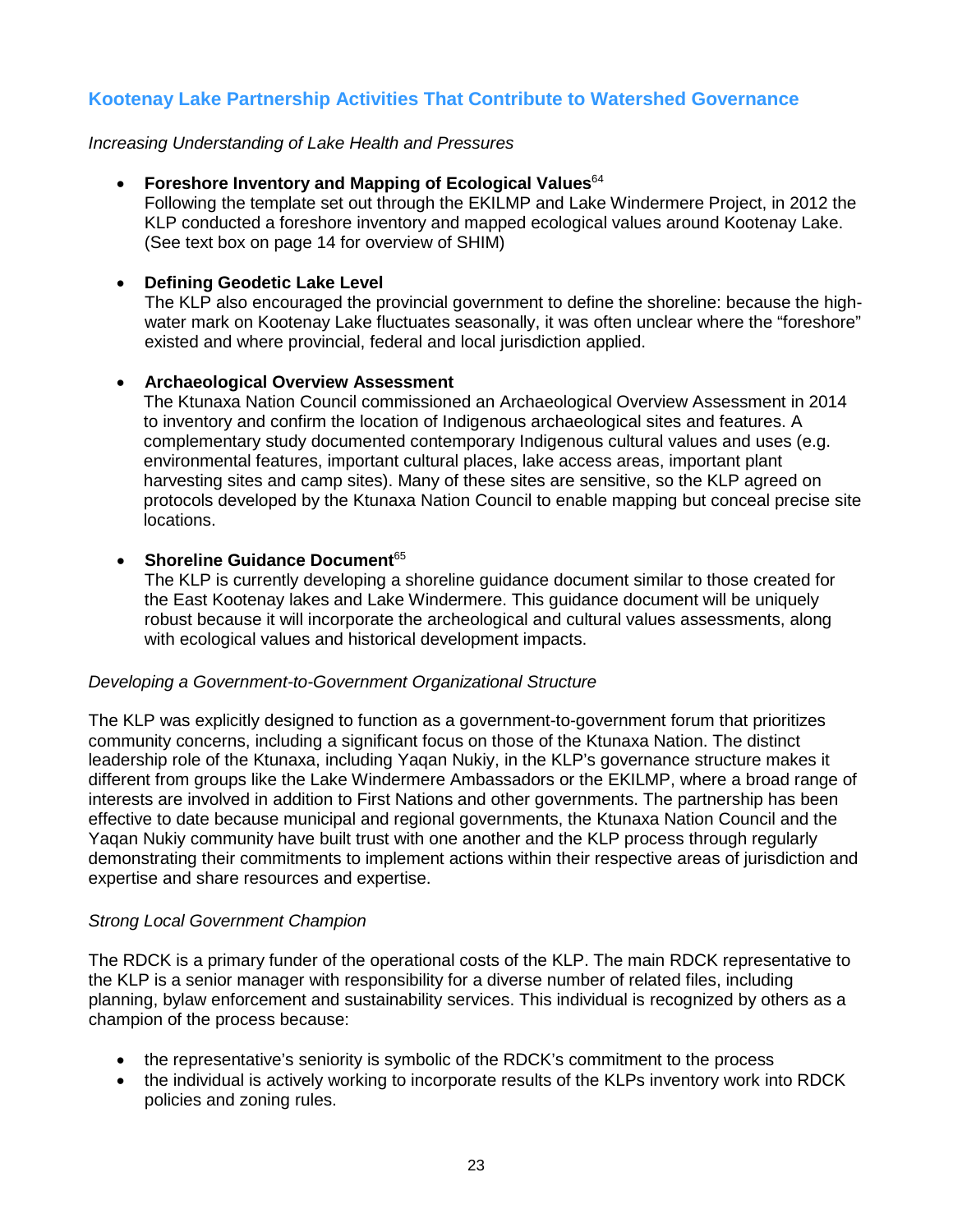The RDCK and other partners recognize that the KLP's work complements their own mandates, such as the RDCK SustainABLE Central Kootenay planning program.<sup>66</sup>

#### *Outreach and Community Engagement: Creating the Friends of Kootenay Lake Stewardship Society*

The KLP recognized the importance of community involvement in shoreline management; without participation and endorsement from property owners and lake users in lake management planning, new guidelines for lake activities might be perceived as unacceptable. In 2012, in collaboration with two environmental organizations—Wildsight and the West Kootenay EcoSociety—and with financial support from the Real Estate Foundation of BC, the KLP helped create a lake stewardship group, Friends of Kootenay Lake Stewardship Society (FOKLSS)<sup>67</sup>, to provide a forum for community involvement in lake management and health. Although the governance structure of the KLP means that the FOKLSS does not participate in the KLP's internal decision-making processes, the KLP is a supporter and partner in FOKLSS projects and the two groups communicate regularly.

### <span id="page-23-0"></span>**Kootenay Lake Partnership Role in Watershed Governance: Summary**

The primary ways the KLP engages in governance are through:

- providing information to fill knowledge gaps about ecological, cultural and archeological values along the shoreline of Kootenay Lake through a partnership-based approach
- offering a forum for the Ktunaxa Nation to collaborate with other levels of government
- supporting integration of new information into local planning and management processes (e.g. municipal bylaws, zoning and policy)
- supporting a clarified and streamlined process for assessing lakeside development applications (which benefits developers, property owners, local governments, the Province and the Ktunaxa Nation)
- supporting the work of a community outreach organization, the FOKLSS, to conduct stewardship activities and research.

# <span id="page-23-1"></span>**4. Elk River Alliance**

### <span id="page-23-2"></span>**Elk River Watershed Overview**

- The Elk River watershed is 4.450 square kilometres, with headwaters in Elk Lakes Provincial Park near the Continental Divide (Alberta/BC border).
- The Elk River is a tributary to the Kootenay River. At the mouth, it drains into Koocanusa Reservoir, a 144-km reservoir created by damming of the Kootenay River at Libby, Montana.
- Bull trout and Westslope cutthroat trout occur in the Elk River; these species are recognized as being of "Special Concern" in BC and under the federal *Species at Risk Act.* 68
- There are substantial coal deposits within the watershed, and metallurgical mountaintop coal mining has a long history in the region. Mining activities have caused a range of complex water quality issues in the region, which are actively monitored and addressed by regulators and industry and remain an ongoing concern. 69
- Coal operations are a primary source of employment in the region; the industry (primarily the company Teck Resources Ltd.) also provides significant tax revenue to local and senior governments, as well as funding for local community organizations and events.
- The region supports a flourishing tourism economy.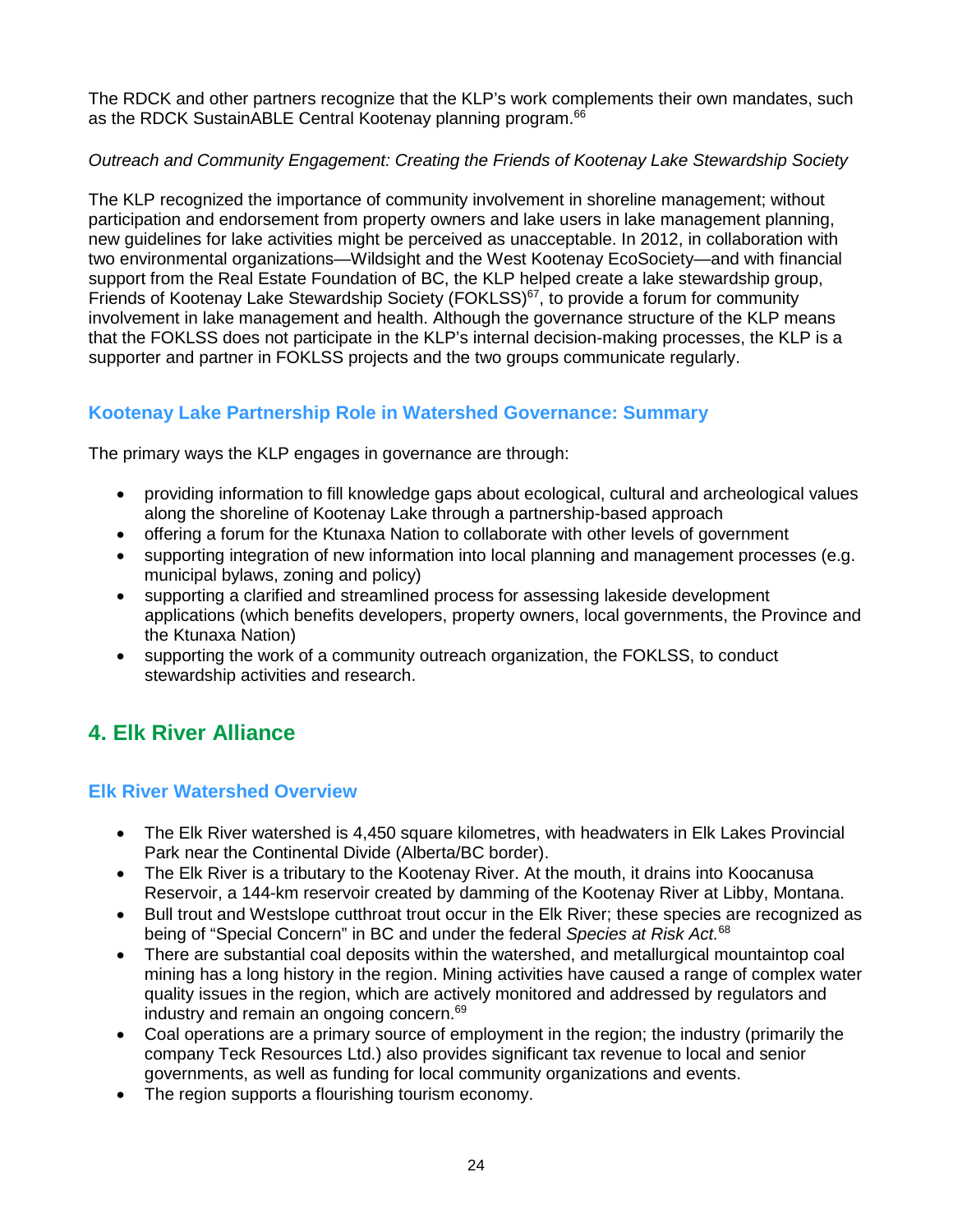• The watershed is home to a population of roughly 14,000 people, most of whom live in Fernie, Sparwood and Elkford, which have an estimated combined population of nearly 11,000. The region has a steady gradual growth rate.<sup>68</sup>

#### <span id="page-24-0"></span>**Origins of the Elk River Alliance**

The Elk River Alliance (ERA) formed in 2010 as an initiative of the Elk Valley branch of Wildsight, a regional non-profit environmental organization. The ERA became an independent non-profit society in 2013 and in 2017 applied for charitable status. Its four key goals are to: $70$ 

- 1. increase watershed literacy
- 2. engage community participation in water decision making
- 3. prioritize and conduct watershed stewardship action
- 4. promote safe and sustainable recreational use of the Elk River.

#### <span id="page-24-1"></span>**At a Glance… The Elk River Alliance**

| <b>Vision</b>                       | "A place where well-managed human activities result in healthy ecosystems and a<br>robust economy."70                                                                                                                                                                                     |
|-------------------------------------|-------------------------------------------------------------------------------------------------------------------------------------------------------------------------------------------------------------------------------------------------------------------------------------------|
| <b>Mandate</b>                      | "The Elk River Alliance is a community-based water group that aims to connect<br>people to the Elk River, ensuring it is drinkable, fishable and swimmable for future<br>generations."70                                                                                                  |
| <b>Primary</b><br><b>Activities</b> | Primary activities include community-based water monitoring, stewardship<br>programs, restoration projects, solutions-oriented research, community outreach<br>and education programs, convening community watershed dialogue and<br>promoting safe recreational use of the river.        |
| Organizational<br><b>Structure</b>  | A non-profit society. A volunteer Board of Directors represents a broad cross-<br>section of community interests. Current directors represent community<br>stewardship interests, local businesses (including fly-fishing and rafting), industry<br>(Teck), education, youth and anglers. |
| <b>Staff</b>                        | Contractors, including a half-time executive director, two part-time program<br>coordinators and an intern/summer student, when funding is available.                                                                                                                                     |
| <b>Funding</b><br><b>Sources</b>    | Funding from Columbia Basin Trust, the Columbia Basin Fish & Wildlife<br>Compensation Program, Fisheries and Oceans Canada, business donations (e.g.<br>from Teck and the Fernie Brewing Company), program fees, fee-for-service<br>contracts and fundraising events.                     |
| <b>Website</b>                      | elkriveralliance.ca                                                                                                                                                                                                                                                                       |

#### <span id="page-24-2"></span>**Elk River Alliance Activities That Contribute to Watershed Governance**

#### *Providing Information, Research and Solutions to Address Watershed Issues*

The ERA produces research documents with the goal of informing sustainable water decision making in the watershed. The group's research and initiatives are based on community priorities and inputs, such as concerns expressed after the 2013 flood. Community members are engaged in workshops throughout the research process to provide input alongside the provincial government, local government and industry decision-makers. Examples include the following: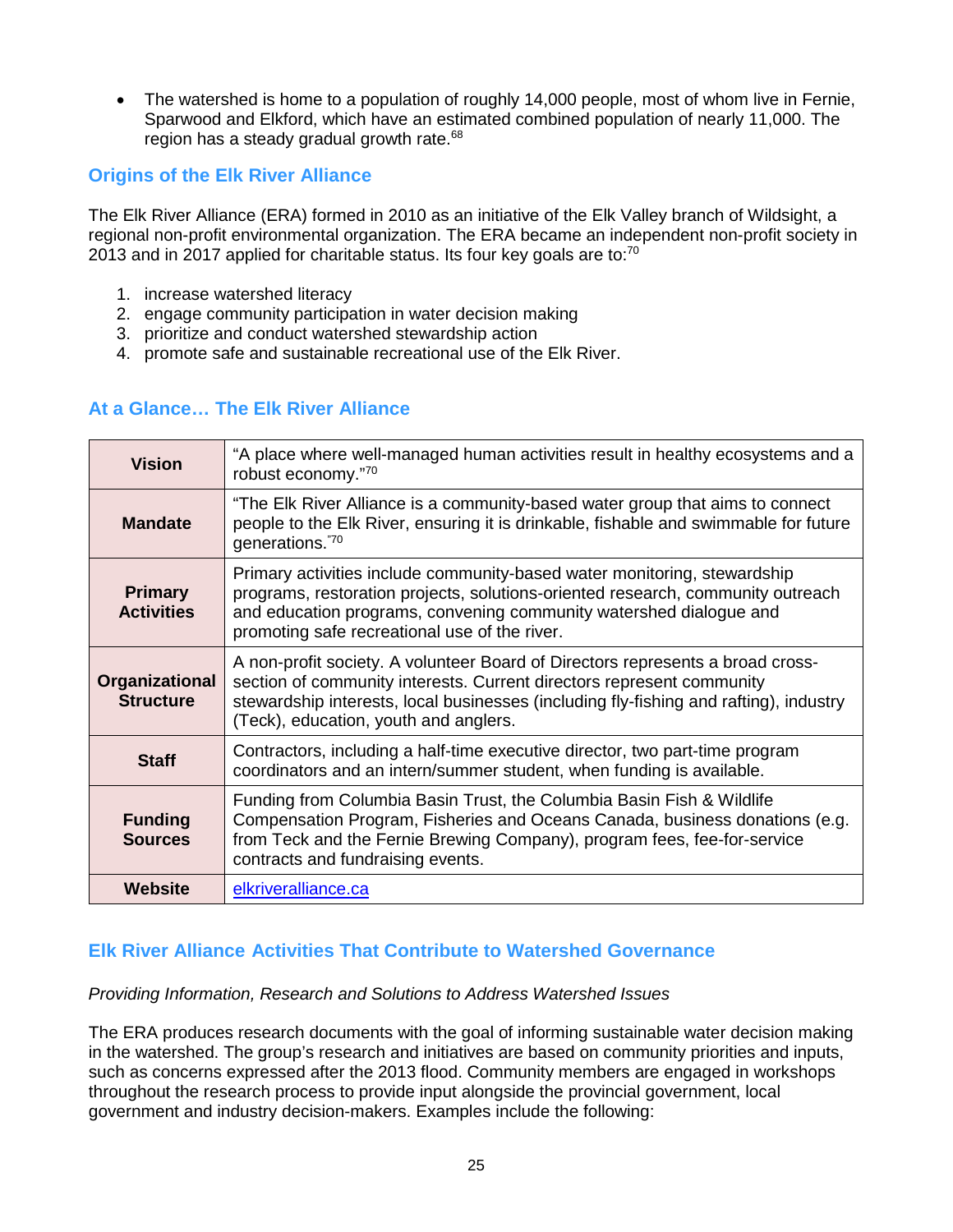- The 2014 Elk River Watershed Valley Bottom Assessment: Report to Residents on River Health rates the health of valley-bottom ecosystems in municipal and rural areas.<sup>68</sup> Through assessing the current land cover of the Elk River valley bottom from Elkford to Elko, the study identifies the current fish and wildlife habitat available, including the extent of natural and disturbed areas. The ERA collaborated with a number of partners to produce the document, including Teck, the RDEK, BC Parks and the Nature Trust of BC. The information from this study is intended to provide baseline data describing current conditions and to be a tool for decision-makers in land use planning (e.g. to help maintain or improve conditions into the future).
- The Elk River Flood Strategy<sup>71</sup> compiles existing flood chronology, reports, hydrologic and climate change modelling and watersheds studies focusing on:
	- 1. how the local watershed functions within the larger environment
	- 2. current and forecasted stream flow and flooding in the Elk Valley
	- 3. effects of flooding on community, fish and wildlife
	- 4. effective measures available to help mitigate against future flood risk.
- Development of the flood strategy involved extensive public education and outreach throughout the watershed to provide information about flooding and seek public input on suggested flood mitigation strategies (e.g. through a Solutions Symposium on Flooding held in Fernie in 2016).<sup>72</sup> The report is intended to benefit community members and local governments interested in options to mitigate against future floods.<sup>71</sup> At the time of research, a local Elk River Flood Committee was being developed with representatives from the provincial and local governments, industry and community members, to explore options for implementing the recommendations from the flood strategy.

#### *Collaborating With Partners to Leverage Funding and Expertise*

 $\overline{a}$ 

The ERA aims to align its work with other planning processes, such as the Elk Valley Cumulative Effects Management Framework<sup>[xii](#page-25-0)</sup> and local government official community plan processes. The ERA leverages funding and in-kind support from multiple sources and, through coordinating the pooling of resources, does valuable work that likely could not have been completed by any one organization on its own. The ERA completes fee-for-service projects like the Flood Mitigation Options for Priority Sites with the RDEK Area A as part of the Elk River Flood Strategy.<sup>74</sup>

The ERA has positive working relationships with the coal mining industry in the watershed and partners with Teck in various projects on Teck's land, like the Alexander Creek streamside restoration. The ERA is also a founding member of Teck's Community of Interest panel and represents the environmental sector. Receiving funding, in-kind data like LiDAR and orthophotos, and expertise from Teck has helped the ERA build knowledge, expertise, community relationships and science-based programs, and develop collaborative solutions for watershed challenges. Teck's local manager of environmental compliance sits on the ERA Board.

<span id="page-25-0"></span><sup>&</sup>lt;sup>xii</sup> The purpose of the valley-wide initiative the Elk Valley Cumulative Effects Management Framework is to develop an approach to understand cumulative effects from various industries operating in the watershed.<sup>73</sup>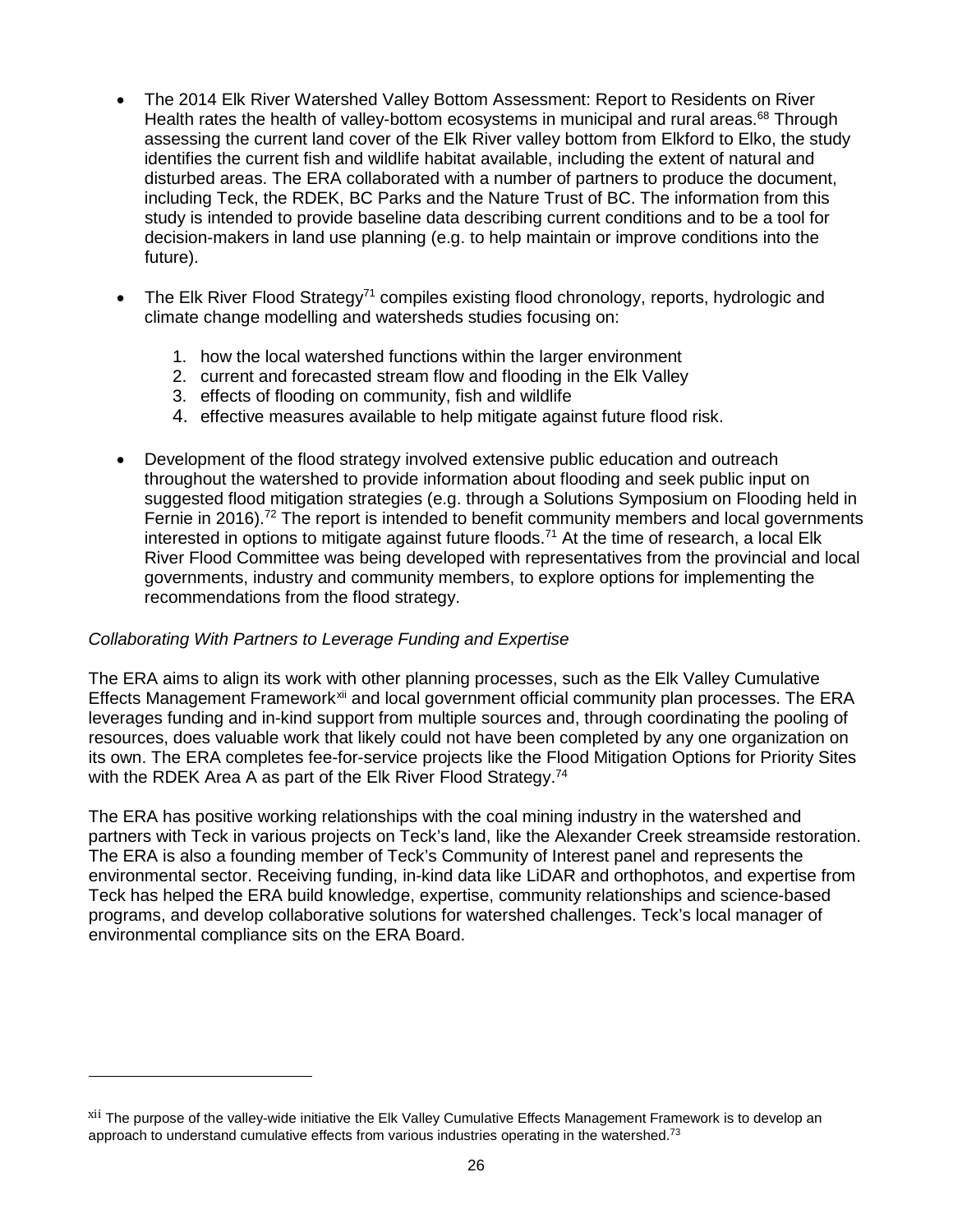#### *Providing a Community "Water Voice" in Decision-making and Engagement Processes*

Through its growth in knowledge, expertise and partnerships, the ERA has increased its capacity to participate in and contribute to municipal and regional governance processes, including the Elk Valley Water Quality Plan process<sup>[xiii](#page-26-1)</sup> and Provincial Cumulative Effects Management Framework initiative.<sup>76</sup> In these processes, the ERA aims to act as a "community water voice" and provide a watershed-wide perspective to decision processes.

#### <span id="page-26-0"></span>**Elk River Alliance Role in Watershed Governance: Summary**

The primary ways the ERA engages in watershed governance are through:

- providing watershed knowledge and perspectives through participation in watershed planning and management initiatives, as well as local planning and policy processes
- developing solutions-oriented research reports (e.g. the Valley Bottom Assessment, Elk River Flood Strategy and Silver Springs Stewardship) designed to meet community needs and interests
- leading citizen-science water monitoring projects and sharing information with decisionmakers, including industry partners
- working to engage citizens in water issues through education, engagement and water stewardship action projects.

 $\overline{a}$ 

<span id="page-26-1"></span>xiii The Elk Valley Water Quality Plan was the result of an order from the provincial Minister of Environment in 2013. The plan was required to address immediate, medium-term and long-term remediation of water quality effects from past activities and prevent future contamination. Plan development involved extensive community consultation and engagement.<sup>75</sup>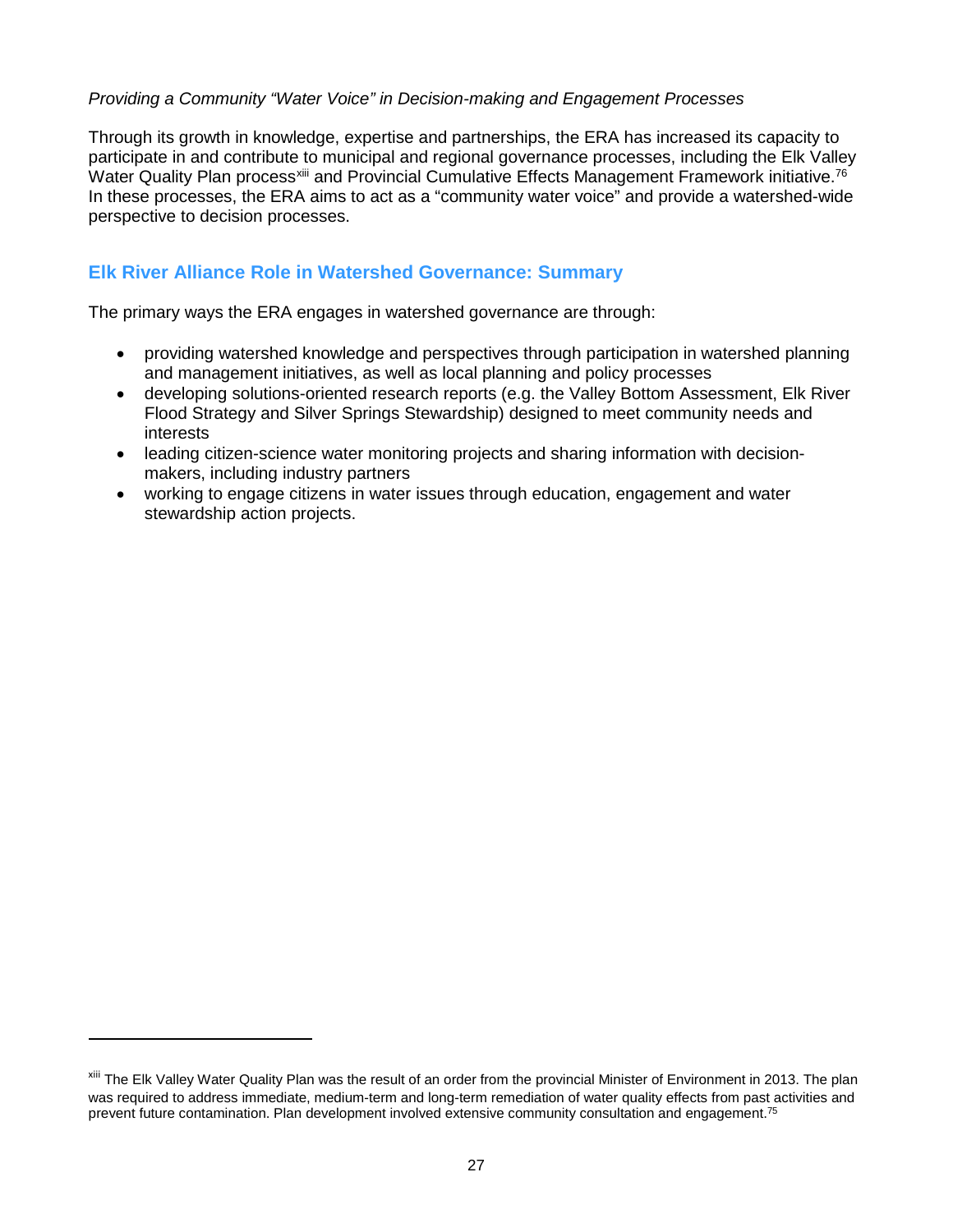# <span id="page-27-0"></span>**PART III: FOUR CROSS-CUTTING GOVERNANCE INSIGHTS AND CONCLUSIONS**

These case studies, coupled with an understanding of how watershed governance is evolving and changing across BC, provides insights about the potential for and opportunities associated with community engagement in the Basin to promote stewardship, conservation and healthy functioning watersheds.<sup>7,77</sup> Taking a more comprehensive and integrated approach to watershed management and governance offers opportunities to develop solutions to complex issues especially when multiple interests, perspectives and decision-makers collaborate and share information, resources and responsibilities.

In all four of the case studies explored in this report, groups tend to strive for broad representation to establish and convey a credible "community water voice" in an effort to build local legitimacy. Consequently, the membership and organizational structure of each group attempts to reflect varied social, ecological, political and economic interests of the communities in those local watersheds. A challenge often faced by these local initiatives is achieving inclusive, legitimate representation from a broad range of interests. For example, some groups reflect that when a specific local organization or interest is unable to participate (or not interested in participating), or when involving organizations with divergent objectives or points of view—for example, in some cases, industry and environmental advocacy focused organizations—it can raise questions as to whether the group can maintain an inclusive community-based perspective. In some cases, this results in a tension related to the ability to maintain objectivity and credibility.

Four cross-cutting insights from this research are outlined below. These insights reinforce some basic conclusions about what conditions can help advance watershed governance in the Basin and more generally in BC.<sup>10</sup>

# <span id="page-27-1"></span>**1. Community-based Watershed Groups Generate Local Benefits That Enhance Watershed Governance**

These case studies reveal the range of achievements and the local benefits provided by these groups including:

- engaging a broad spectrum of interests in specific watersheds to facilitate dialogue, joint learning and collaboration on decisions related to shoreline development and broader watershed stewardship actions
- collecting and synthesizing data and information (often using provincial and federal protocols), to increase understanding about the local watershed that might not otherwise occur
- supporting ecological conservation of lakeshores by developing shoreline information and development guidance documents (to support decision-makers)
- informing local stewardship priorities and initiatives
- supporting dialogue and promoting integrated watershed decision making between levels of government and various local watershed interests
- engaging community to better understand and care for their local waters (e.g. through citizen science and education initiatives)
- supporting decision-makers to better incorporate Indigenous, community and ecosystem knowledge and objectives into plans and approvals
- providing integration and a "whole of watershed" perspective in decision-making processes.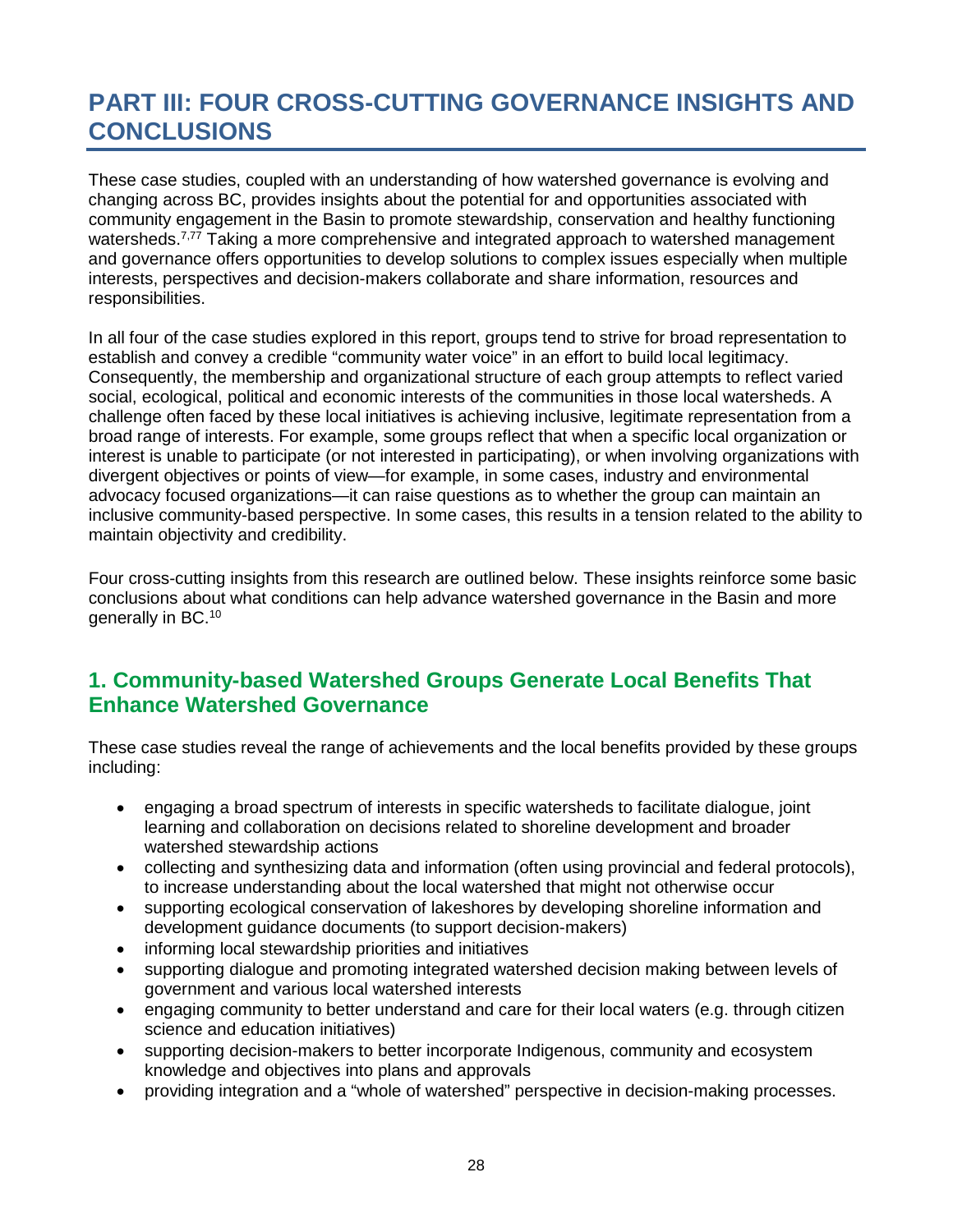# <span id="page-28-0"></span>**2. Community-based Watershed Groups Provide Critical Information to Inform Watershed Decision Making**

The recent research report Water Monitoring and Climate Change in the Upper Columbia Basin<sup>31,78</sup> underscores the importance of good data in understanding how to address the interactions between climate change, water supply and demand, and land use at the community level. The report provides a summary of the current status of water monitoring by all agencies and organizations in the Basin (including community-based groups) and identifies opportunities to enhance knowledge of the Basin's water resources.

The case studies in this report reinforce how watershed monitoring and knowledge generation initiatives can provide a practical starting point for local governments and community organizations wishing to deepen their engagement in water governance and establish collaborative partnerships.

# <span id="page-28-1"></span>**3. Community-based Watershed Groups Are More Effective When They Include Representatives From Various Levels of Government, Including Indigenous Governments**

When the groups included representation from various levels of government, including explicit attention to engagement with Indigenous governments, it enhanced their abilities to effectively support and steward a broad range of watershed values. These kinds of working relationships enhance the groups' ability to:

- be organizationally stable and find resources
- build legitimacy and be champions and leaders of watershed initiatives
- develop credible information and be effective knowledge-holders
- support effective decision-making processes.

Local governments are involved as partners in all the case studies explored in this report, and in the KLP example, local government played a lead role in helping resource the initiative and implement actions. The insight from these Basin examples are consistent with the experience of other community-based water groups across BC, which demonstrate that those initiated through broad community-wide collaboration and involving a range of organizations and decision-making agencies on an ongoing basis tend to have greater organizational sustainability and steadier access to a diverse range of funding and other supports.<sup>10,77,79,80</sup>

### <span id="page-28-2"></span>**4. Navigating the Complex Governance System Can Be Challenging for Watershed Groups**

The governance of water and watersheds is complex, with a range of formal and informal processes and players involved in planning and decision making. Many of the case study groups indicated the challenge in trying to understand roles and responsibilities and which levels of government and agencies have authority to make decisions, and how those decisions interact to ultimately affect local watershed health. Specific common concerns include questions about who is responsible for each decision, through what mechanism or process, and when and what accountability mechanisms are in place. This lack of clarity contributes to the fear voiced by some groups that they are missing opportunities to effectively engage in supporting good governance and raise concerns related to local watersheds.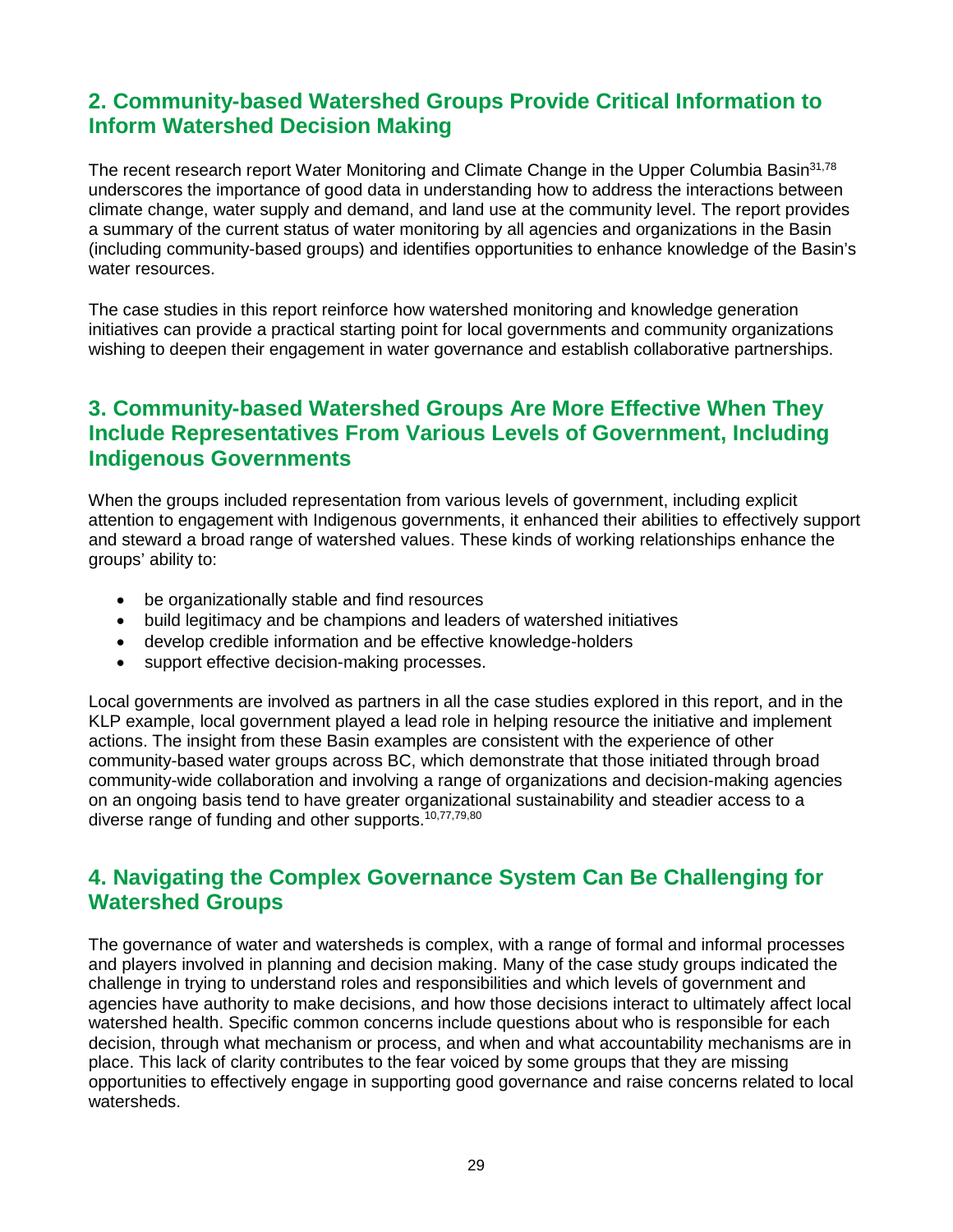In conclusion, the case studies explored in this report demonstrate that community-based watershed groups are well situated to help develop locally appropriate solutions and provide important information to decision-makers concerning the status of local water and watersheds. Information provision and convening capacities are important foundations to effective watershed governance. They offer potentially important areas to build on for future opportunities in more formalized advisory roles, shared authority and even delegated decision making that might arise from the implementation of the new WSA, other legislation or various planning and decision-making processes as the new emerging water and land use management regime takes hold in BC.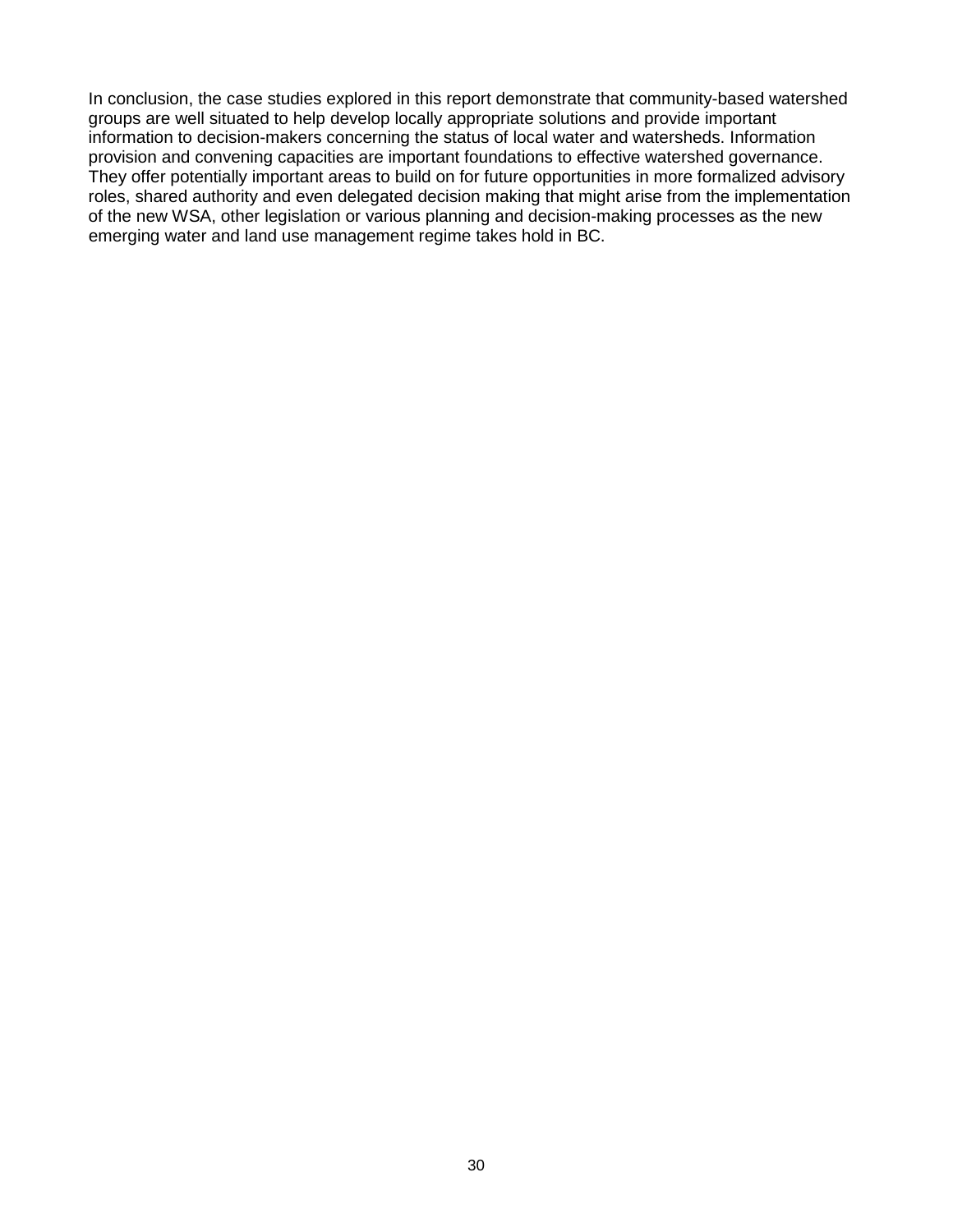# <span id="page-30-0"></span>**APPENDIX A: JURISDICTIONAL ROLES AND RESPONSIBILITIES FOR WATER IN THE CANADIAN COLUMBIA BASIN**

Watersheds and ecosystems are nested, overlapping and complex, and not surprisingly so are the human systems created to manage them sustainably and for the benefit of the broader public interest. The legal landscape for water and watersheds in Canada is complex, with nested and overlapping jurisdictions and authorities.

Formal responsibility for managing water is shared between federal, provincial, territorial, Indigenous and local governments, although not all governments operate in all spheres or locations. This shared responsibility often requires cooperation and collaboration among many parties and interests. Numerous agencies within all levels of government are actively involved in a wide range of management, operations and governance activities related to water. Water licence holders, nongovernmental organizations, business and industry are also often involved and may carry out specific duties and requirements.

This graphic provides a simplified overview of the range of roles and responsibilities for water across all levels of government in the Columbia Basin context. It also introduces some of the roles for other key stakeholders and interests such as licensees, improvement districts and small water systems.

| <b>Governments</b>                                                                                                                                                                                                                                                                                                                                                                                                                                         |                                                                                                                                                                                                                                                     |  |
|------------------------------------------------------------------------------------------------------------------------------------------------------------------------------------------------------------------------------------------------------------------------------------------------------------------------------------------------------------------------------------------------------------------------------------------------------------|-----------------------------------------------------------------------------------------------------------------------------------------------------------------------------------------------------------------------------------------------------|--|
| <b>Indigenous</b>                                                                                                                                                                                                                                                                                                                                                                                                                                          | <b>Federal</b>                                                                                                                                                                                                                                      |  |
| Indigenous governments hold rights and<br>responsibilities related to water and engage in and<br>shape water governance in various ways,<br>including:                                                                                                                                                                                                                                                                                                     | Under the Constitution Act, 1867, <sup>81</sup> federal<br>jurisdiction that affects fresh water includes<br>fisheries, navigable waters, management of<br>trans-boundary waters and international shared<br>waters. The federal government is also |  |
| managing reserve lands<br>collaboratively managing traditional<br>$\overline{\phantom{0}}$<br>territories (where willing partners exist)<br>through joint planning and decision-making<br>processes<br>exerting their own inherent (Indigenous<br>-                                                                                                                                                                                                        | constitutionally responsible under Canadian law<br>for managing water on Indigenous reserve lands<br>and waters-in partnership with Indigenous<br>government—and on federal lands such as<br>national parks and facilities.                         |  |
| law) jurisdiction and authority in their<br>reserves and titled lands and waters: for<br>example by declaring water policies, laws<br>and strategies<br>having nation-to-nation relationships and<br>agreements with Canadian (Crown)                                                                                                                                                                                                                      | The federal government supports science and<br>research as it relates to aquatic and fish habitat<br>and drinking water, with Health Canada<br>publishing the Guidelines for Canadian Drinking<br><b>Water Quality.</b>                             |  |
| governments and collaborating with other<br>non-Indigenous entities.                                                                                                                                                                                                                                                                                                                                                                                       | The federal government is also responsible for<br>trans-boundary governance and therefore has an<br>important role in the Columbia River Treaty (see                                                                                                |  |
| Section 35(1) of the Constitution Act 1982, 81<br>recognizes and affirms existing Aboriginal and<br>treaty rights. Supreme Court rulings, starting with<br>Calder (1973) <sup>82</sup> and more recent decisions like<br>Delgamuukw (1997) <sup>83</sup> , Haida (2004) <sup>84</sup> and<br>Tsilhqot'in (2014), <sup>20</sup> provide further clarity by<br>emphasizing that s. 35-and the Honour of the<br>Crown—creates a duty for the Crown to consult | Appendix B).                                                                                                                                                                                                                                        |  |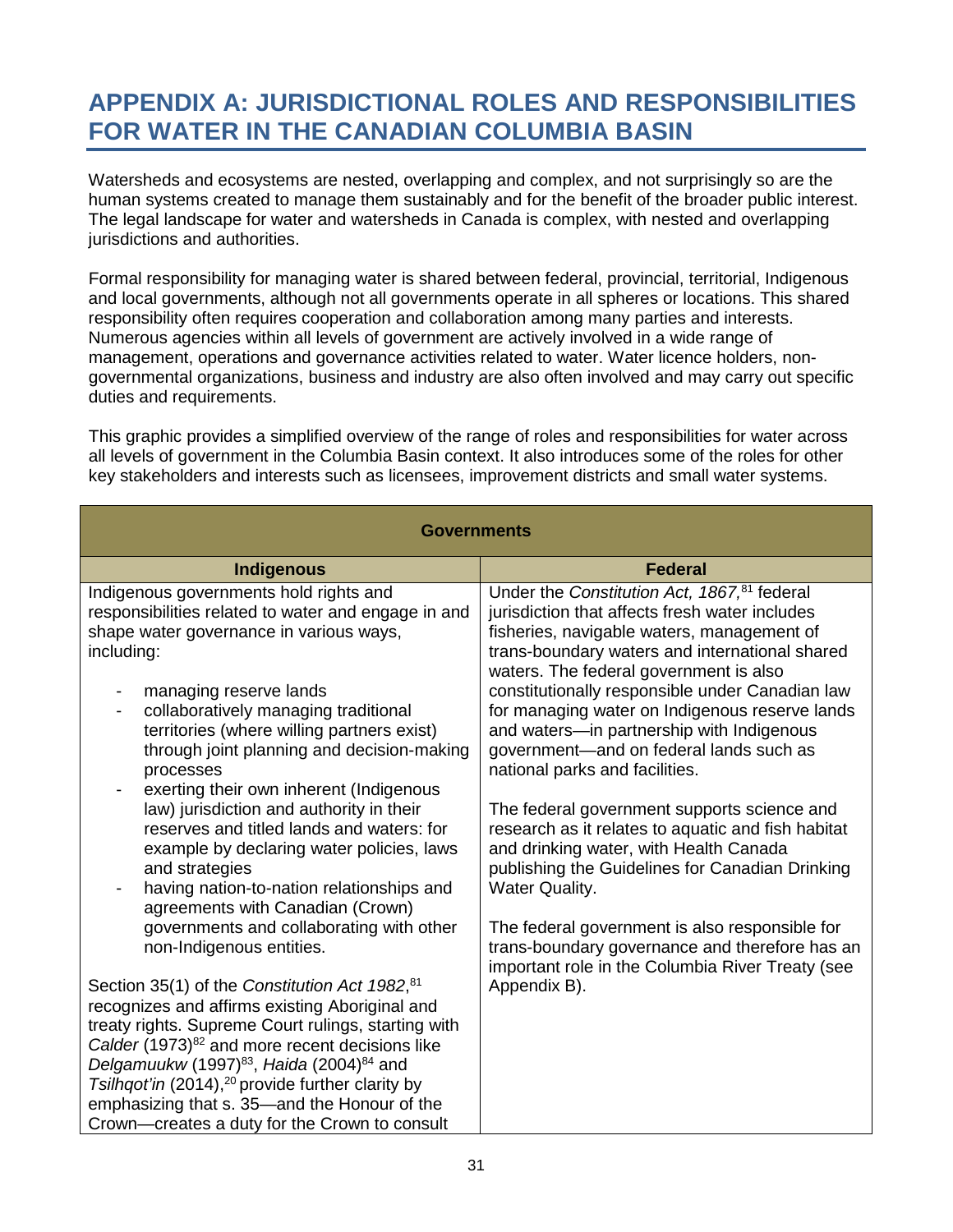| and accommodate potential or established<br>Aboriginal or treaty rights where a proposed<br>activity could adversely impact those rights. The<br>pre-existence of First Nations, and the recognition<br>of their rights under s. 35, work with the<br>Constitution Act, 1867, to support a nation-to-<br>nation approach to governance.<br>Reinforcing this collaborative approach is the May<br>2016 announcement by Canada for support of the<br>United Nations Declaration on the Rights of<br>Indigenous People, which emphasizes the need<br>for free prior and informed consent of Indigenous<br>peoples. <sup>85</sup>                                                                                                                                                               |                                                                                                                                                                                                                                                                                                                                                                                                                                                                                                                                                                                                                                                             |
|---------------------------------------------------------------------------------------------------------------------------------------------------------------------------------------------------------------------------------------------------------------------------------------------------------------------------------------------------------------------------------------------------------------------------------------------------------------------------------------------------------------------------------------------------------------------------------------------------------------------------------------------------------------------------------------------------------------------------------------------------------------------------------------------|-------------------------------------------------------------------------------------------------------------------------------------------------------------------------------------------------------------------------------------------------------------------------------------------------------------------------------------------------------------------------------------------------------------------------------------------------------------------------------------------------------------------------------------------------------------------------------------------------------------------------------------------------------------|
| <b>Provincial/Territorial</b>                                                                                                                                                                                                                                                                                                                                                                                                                                                                                                                                                                                                                                                                                                                                                               | Local                                                                                                                                                                                                                                                                                                                                                                                                                                                                                                                                                                                                                                                       |
| Under the Constitution Act, 1867, <sup>81</sup> provinces and<br>territories hold the bulk of the responsibility for<br>natural resources, including freshwater<br>management and protection (including safe<br>drinking water and source water protection), water<br>allocation and licensing, regulating discharges into<br>water bodies and management of Crown lands.<br>These responsibilities do not extend to Indigenous<br>reserve or titled lands.<br>Provincial legislation covers critical areas such as<br>land use and forestry operations, surface and<br>groundwater protection and public health. In BC,<br>numerous provincial ministries hold authority<br>related to fresh water <sup>86</sup> including the Ministry of<br>Environment and Climate Change Strategy; the | Local governments include municipalities and<br>regional districts. Many decisions related to water<br>resources are made by local governments<br>primarily through their provincially delegated<br>responsibilities related to drinking water source<br>and supply management.<br>Local governments often have an explicit role<br>through water utilities management, land-use<br>zoning and development, zoning of flood plains<br>and subdivision approvals.<br>The Basin includes the entire area of two<br>regional districts as well as portions of three<br>others. <sup>xiv</sup>                                                                  |
| Ministry of Forests, Lands, Natural Resource                                                                                                                                                                                                                                                                                                                                                                                                                                                                                                                                                                                                                                                                                                                                                | <b>Improvement Districts and Small Water</b>                                                                                                                                                                                                                                                                                                                                                                                                                                                                                                                                                                                                                |
| Operations and Rural Development; Ministry of                                                                                                                                                                                                                                                                                                                                                                                                                                                                                                                                                                                                                                                                                                                                               | <b>Systems</b>                                                                                                                                                                                                                                                                                                                                                                                                                                                                                                                                                                                                                                              |
| Health; the Ministry of Energy, Mines and<br>Petroleum Resources.<br>The Water Sustainability Act <sup>17</sup> came into force in<br>February 2016 and extends water licensing to<br>include non-domestic groundwater users and<br>emphasizes sustainable water management<br>through attention to environmental flow needs<br>protection and opportunities for better water<br>planning. <sup>87</sup> Water use (allocations) is authorized<br>through water licences and approvals by the<br>Ministry of Forests, Lands, Natural Resource<br>Operations and Rural Development. Regional<br>offices are located in Cranbrook and Nelson, with                                                                                                                                            | Improvement districts are incorporated public<br>bodies designed to provide local services such<br>as water and fire protection to residents within a<br>specified boundary. They share some of the<br>characteristics of local government, such as their<br>method of incorporation, representation by locally<br>elected officials and the powers to borrow,<br>charge and regulate the services they provide.<br>However, they do not have the same powers as<br>municipalities to deal with broad community<br>issues such as land use planning. <sup>88</sup><br>The most common service offered by<br>improvement districts is drinking water supply. |

<span id="page-31-0"></span>xiv The Regional District of Central Kootenay and Regional District of East Kootenay are entirely within the Columbia Basin. Portions of the Columbia-Shuswap, Kootenay Boundary and Fraser-Fort George Regional Districts are located in the Basin.

 $\overline{a}$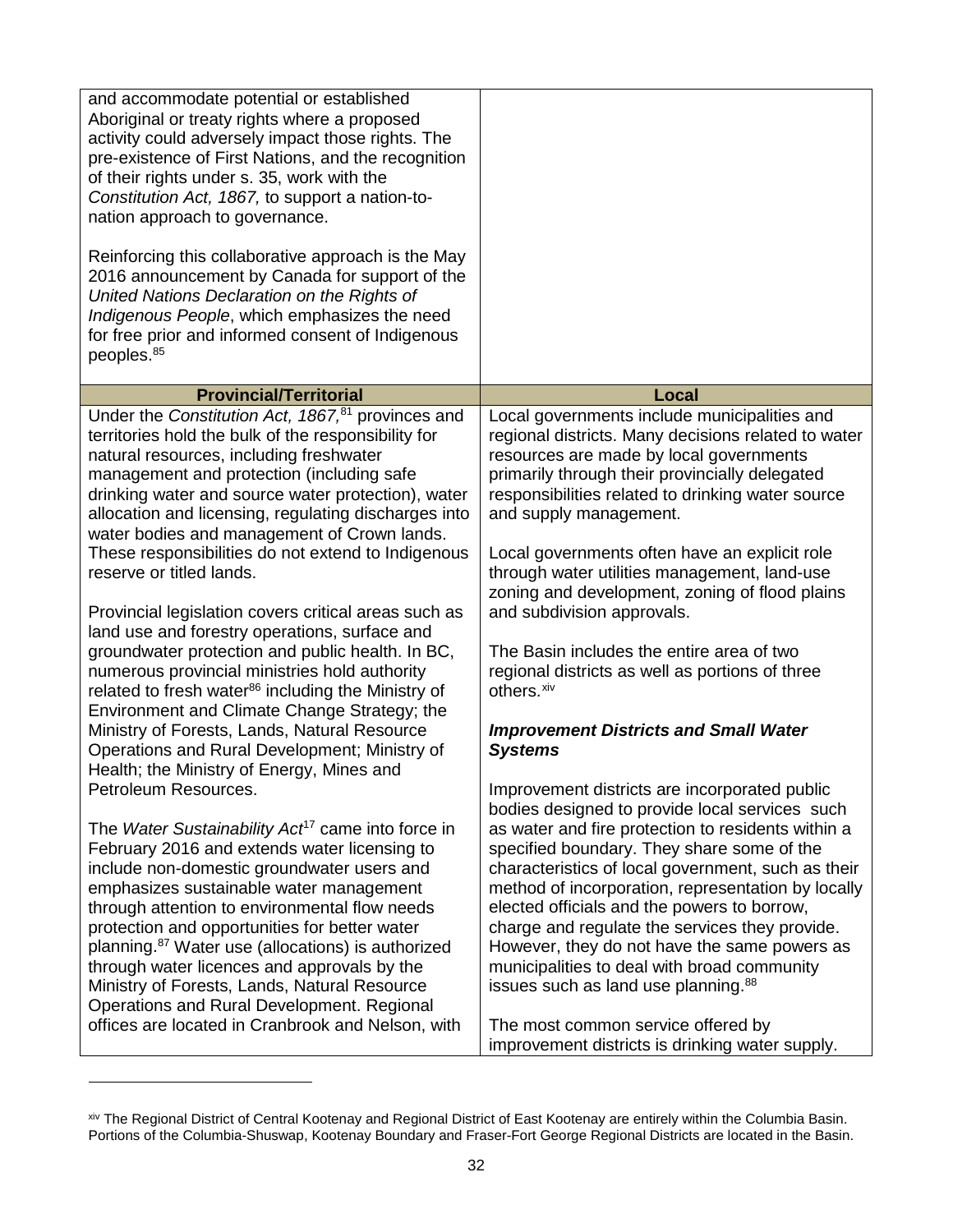| District offices in larger communities within the<br>Basin.                                                                                                                                                                                                                                             | The Drinking Water Protection Regulation <sup>89</sup><br>defines a small water system as "a water supply<br>system that serves up to 500 individuals during<br>any 24-hour period." Numerous improvement<br>districts and unincorporated small water systems<br>that supply water for communities exist in the<br>Basin, creating local approaches for managing<br>water and delivering drinking water. |  |
|---------------------------------------------------------------------------------------------------------------------------------------------------------------------------------------------------------------------------------------------------------------------------------------------------------|----------------------------------------------------------------------------------------------------------------------------------------------------------------------------------------------------------------------------------------------------------------------------------------------------------------------------------------------------------------------------------------------------------|--|
|                                                                                                                                                                                                                                                                                                         |                                                                                                                                                                                                                                                                                                                                                                                                          |  |
| <b>Water Licences and Approvals</b>                                                                                                                                                                                                                                                                     |                                                                                                                                                                                                                                                                                                                                                                                                          |  |
| Water licences and approvals (use approvals and change approvals) allow for the diversion, use or<br>storage of surface water or groundwater, or allow changes to be made in and about a stream. Water<br>licences and use approvals are issued for specific water use purposes, including agriculture, |                                                                                                                                                                                                                                                                                                                                                                                                          |  |

commerce, domestic household requirements (surface water only), habitat conservation, industry, natural resources development, power production, water storage and water supply, and natural gas and oil development. 87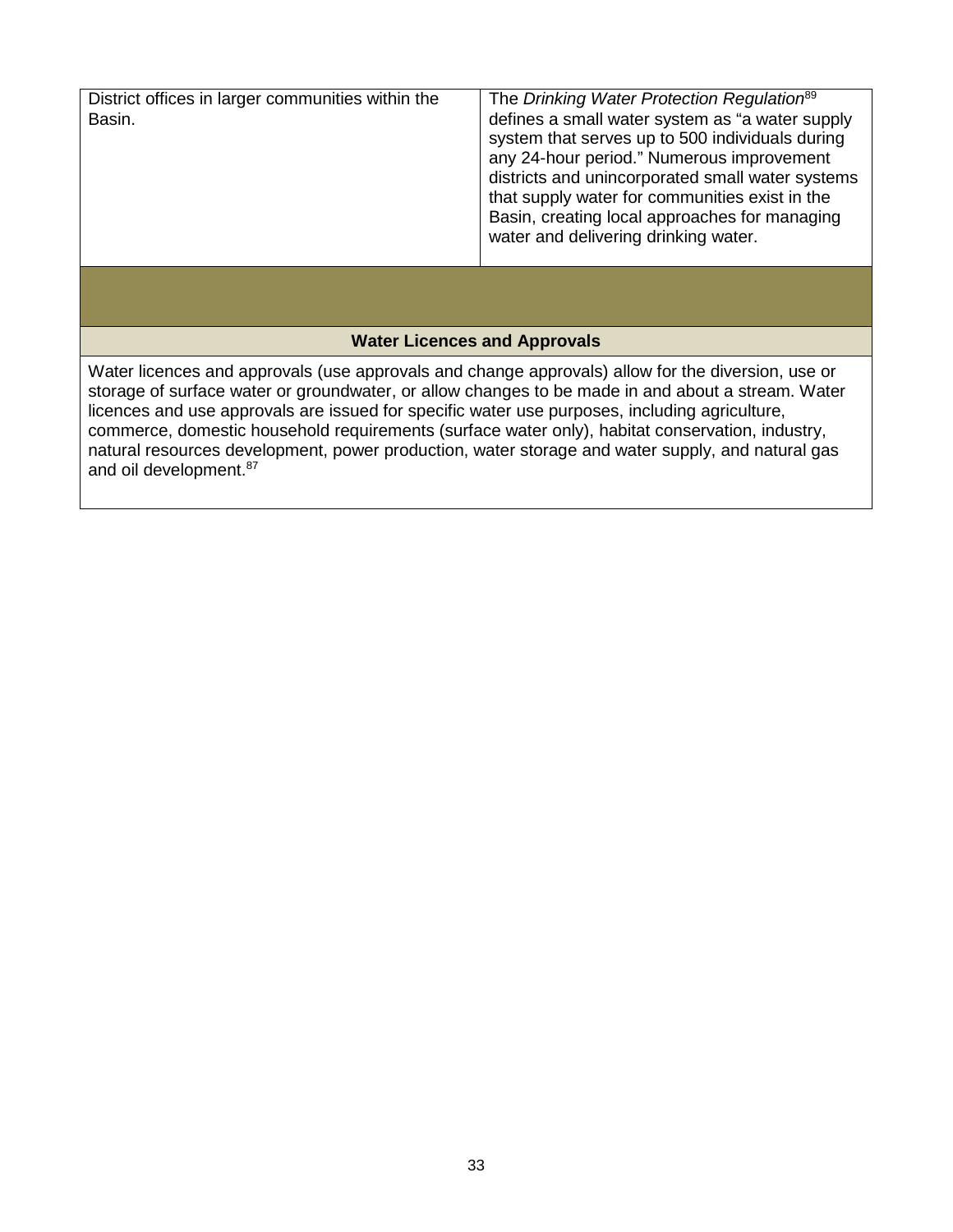# <span id="page-33-0"></span>**APPENDIX B: THE COLUMBIA RIVER TREATY**

The Columbia River Treaty (CRT)<sup>90</sup> is a crucial element of broader water governance in the Basin, and in the entire international Columbia River Basin. The CRT is primarily concerned with hydropower and flood control and does not explicitly provide a mechanism for addressing more local watershed issues and decision-making processes, and is therefore not the focus of this report. However, given its water governance role in the Basin, we provide a brief overview.

The CRT was ratified in 1964 by Canada and the United States to coordinate flood control and optimize hydroelectric energy production on both sides of the border. Under the terms of the CRT, BC Hydro built and operates Mica, Hugh Keenleyside and Duncan dams and the resulting reservoirs. The CRT also authorized the construction of Libby Dam on the Kootenay River in Montana, which flooded 68 kilometres into BC, forming Koocanusa Reservoir. In 1963, the CRT Canada-BC Agreement transferred most of the responsibilities, obligations and benefits of the CRT to the Province.

Flooding the reservoirs in the late 1960s changed regional watershed conditions by inundating valuable low-elevation terrestrial and aquatic ecosystems and eliminating long sections of free-flowing rivers. In addition, reservoir water levels fluctuate significantly over the year to meet flood management and power generation requirements (e.g. up to 50 metres in elevation in Kinbasket Reservoir upstream of Mica Dam). These fluctuations affect the health and function of regional watersheds and lead to broader economic and social impacts.<sup>91</sup>

In November 2011, the Province initiated a multi-year intensive Columbia River Treaty Review process to evaluate future decision options, including possible continuation, amendment or termination of the treaty. The Ministry of Energy, Mines and Petroleum Resources led this review in collaboration with other provincial and federal agencies, First Nations and local governments. At the end of the review, the provincial government concluded that the CRT should be continued but should seek improvements within its existing framework. The decision includes 14 principles to guide BC in any discussions on the future of the CRT with Canada and the United States.<sup>92</sup>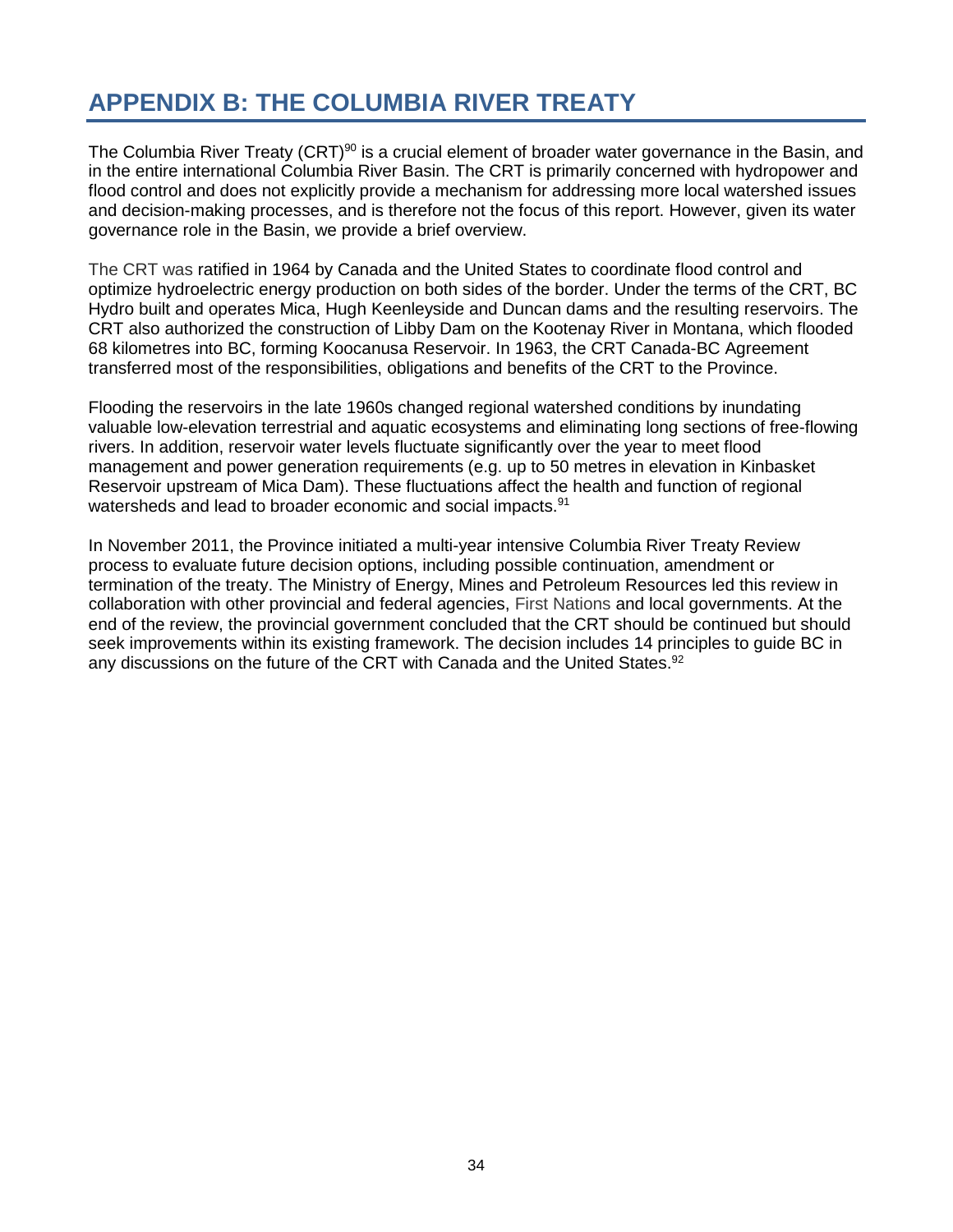# <span id="page-34-0"></span>**ENDNOTES**

- 1. Columbia Basin Watershed Network Watershed Symposium: Think Like a Watershed [Internet]. 2013 [cited 2018 Mar 31]. Available from: https://events.r20.constantcontact.com/register/eventReg?oeidk=a07e831p19058402d56&oseq= &c=&ch=
- 2. Universities Consortium on Columbia River Governance. A Sacred Responsibility: Governing the Use of Water and Related Resources in the International Columbia Basin Through the Prism of Tribes and First Nations [Internet]. 2015 Jun [cited 2018 Apr 2]. Available from: http://www.columbiarivergovernance.org/A\_Shared\_Responsibility\_2015\_FINAL.pdf
- 3. Northwest Power and Conservation Council, Columbia Basin Trust. Learning From Our Past to Shape Our Future. In Spokane, Washington; 2014 [cited 2018 Apr 2]. Available from: https://www.nwcouncil.org/news/blog/transboundary-collaboration-report/
- 4. Columbia Basin Trust. Columbia Basin Trust [Internet]. [cited 2018 Mar 31]. Available from: https://ourtrust.org/
- 5. POLIS Water Sustainability Project. POLIS Water Sustainability Project [Internet]. [cited 2018 Mar 31]. Available from: https://poliswaterproject.org/
- 6. Living Lakes Canada. Living Lakes Canada [Internet]. [cited 2018 Mar 31]. Available from: http://www.livinglakescanada.ca/
- 7. Brandes O, Morris T, Archer J, Brandes L, Moore M-L, O'Riordan J, et al. Illumination: Insights and Perspectives for Building Effective Watershed Governance in B.C. [Internet]. 2016 Jun [cited 2018 Mar 31]. Available from: https://poliswaterproject.org/polis-research-publication/illuminationinsights-perspectives-building-effective-watershed-governance-b-c/
- 8. RBC Blue Water Project. RBC Canadian Water Attitudes Study [Internet]. [cited 2018 Apr 2]. Available from: http://www.rbc.com/community-sustainability/environment/rbc-blue-water/waterattitude-study.html
- 9. Oliver Brandes, Simms R. Top 5 Water Challenges That Will Define British Columbia's Future [Internet]. 2016 Sep [cited 2018 Mar 31]. Available from: https://poliswaterproject.org/polisresearch-publication/top-5-water-challenges-will-define-british-columbias-future/
- 10. Brandes O, O'Riordan J. A Blueprint for Watershed Governance in British Columbia [Internet]. 2014 Jan [cited 2018 Apr 2]. Available from: https://poliswaterproject.org/polis-researchpublication/blueprint-watershed-governance-british-columbia/
- 11. Moore M-L, von der Porten S, Plummer R, Brandes O, Baird J. Water policy reform and innovation: A systematic review. Environ Sci Policy [Internet]. 2014 Apr 1 [cited 2018 Apr 2];38:263–71. Available from: http://www.sciencedirect.com/science/article/pii/S1462901114000203
- 12. Baird J, Plummer R, Moore M-L, Brandes O. Introducing Resilience Practice to Watershed Groups: What Are the Learning Effects? Soc Nat Resour [Internet]. 2016 Oct 2 [cited 2018 Apr 2];29(10):1214–29. Available from: https://doi.org/10.1080/08941920.2015.1107788
- 13. Krievins K, Baird J, Plummer R, Brandes O, Curry A, Imhof J, et al. Resilience in a Watershed Governance Context: A Primer [Internet]. 2015 Oct [cited 2018 Apr 2]. Available from: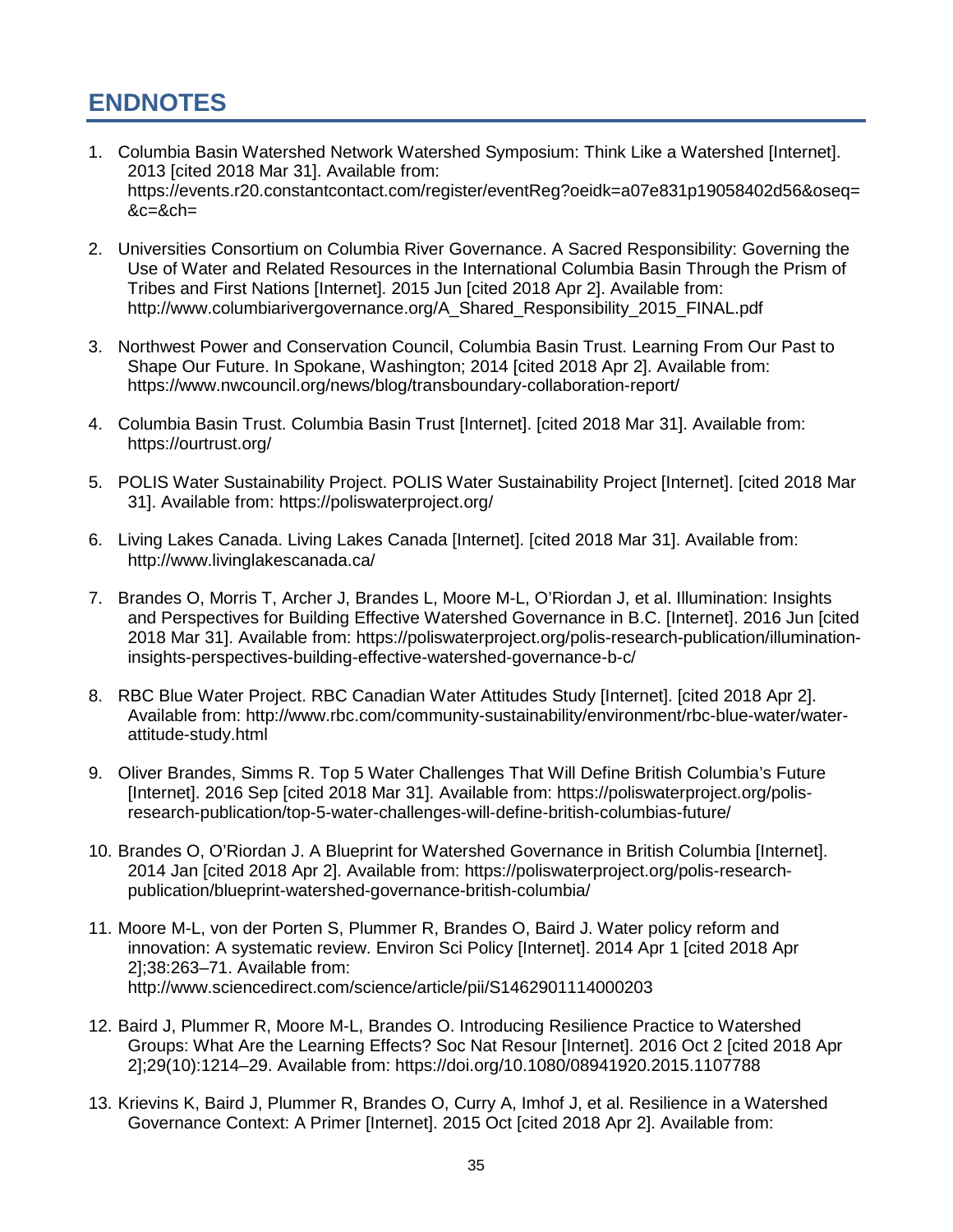https://poliswaterproject.org/polis-research-publication/resilience-watershed-governance-contextprimer/

- 14. Joe N, Bakker K, Harris L. Perspectives on the BC Water Sustainability Act : First Nations Respond to Water Governance Reform in British Columbia [Internet]. University of British Columbia; 2017 [cited 2018 Apr 2]. Available from: https://open.library.ubc.ca/cIRcle/collections/facultyresearchandpublications/52383/items/1.0347 525
- 15. BC Assembly of First Nations. Legal Analysis of the Legislative Proposal: Water Sustainability Act [Internet]. 2013 [cited 2018 Apr 2]. Available from: https://engage.gov.bc.ca/app/uploads/sites/71/2013/12/BC-Assembly-of-First-Nations.pdf
- 16. First Nations Summit. A Water Sustainability Act for BC: Legislative Proposal [Internet]. 2013 Dec [cited 2018 Apr 2]. Available from: https://engage.gov.bc.ca/app/uploads/sites/71/2013/12/First-Nations-Summit.pdf
- 17. Government of British Columbia. Water Sustainability Act [Internet]. Feb, 2016. Available from: http://www.bclaws.ca/civix/document/id/complete/statreg/14015
- 18. Wilson J. BCAFN Governance Toolkit. 2016 Jun 30;688–715. Available from: http://bcafn.ca/wpcontent/uploads/2016/06/Governance-Toolkit.pdf
- 19. Hoekstra G. Nadleh Whut'en and Stellat'en hereditary leaders proclaim B.C.'s first aboriginal water laws. Vancouver Sun [Internet]. 2016 Mar 30 [cited 2018 Apr 2]; Available from: http://vancouversun.com/business/energy/nadleh-whuten-and-stellaten-hereditary-leadersproclaim-b-c-s-first-aboriginal-water-laws
- 20. Mandell Pinder LLP. Tsilhqot'in Nation v. British Columbia 2014 SCC 44 Case Summary [Internet]. 2014 [cited 2018 Apr 2]. Available from: http://www.mandellpinder.com/tsilhqotinnation-v-british-columbia-2014-scc-44-case-summary/
- 21. Morris T, Brandes O. The State of the Water Movement in British Columbia: A Waterscape Scan & Needs Assessment of B.C. Watershed-Based Groups [Internet]. 2013 Jul [cited 2018 Apr 2]. Available from: https://poliswaterproject.org/polis-research-publication/state-water-movementbritish-columbia-waterscape-scan-needs-assessment-b-c-watershed-based-groups/
- 22. Clapp T-L. Personal communication. 2016.
- 23. Columbia Basin Watershed Network. Members [Internet]. [cited 2018 Apr 13]. Available from: http://cbwn.ca/about/members-list/
- 24. City of Nelson ushers in Level Four water restrictions. The Nelson Daily [Internet]. 2015 Sep 11 [cited 2018 Apr 2]; Available from: http://thenelsondaily.com/news/city-nelson-ushers-level-fourwater-restrictions-39162
- 25. Nelson imposes water restrictions. Nelson Star [Internet]. 2015 Jul 14 [cited 2018 Apr 2]; Available from: https://www.nelsonstar.com/news/nelson-imposes-water-restrictions/
- 26. Ministry of Forests, Lands, Natural Resource Operations and Rural Development. Fishing closures announced for south Kootenays [Internet]. 2015 [cited 2018 Apr 2]. Available from: https://news.gov.bc.ca/releases/2015FLNR0236-001303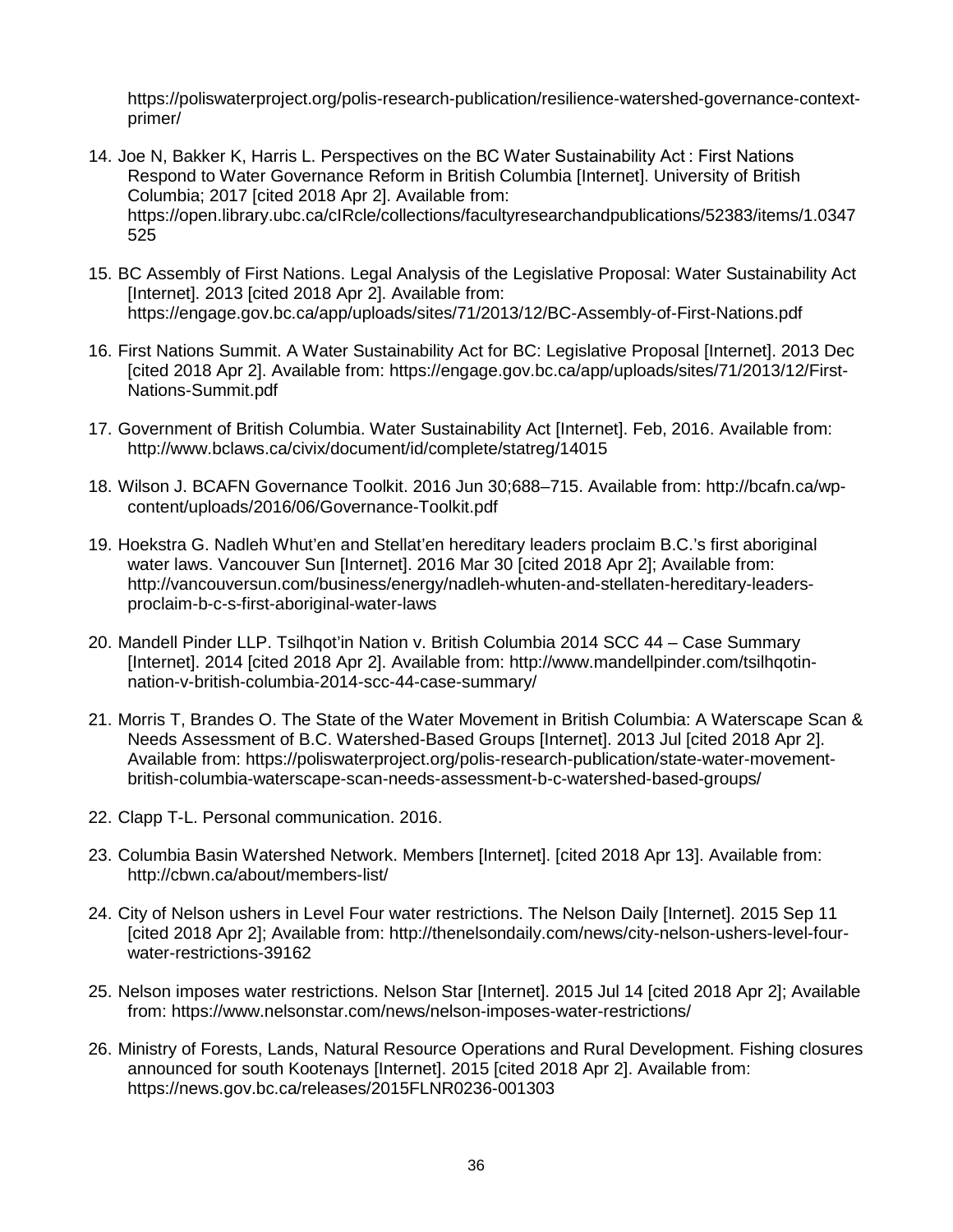- 27. Hume M. Teck Coal facing serious water pollution in Elk Valley. The Globe and Mail [Internet]. 2013 Mar 21 [cited 2018 Apr 2]; Available from: https://www.theglobeandmail.com/news/britishcolumbia/teck-coal-facing-serious-water-pollution-in-elk-valley/article10131510/
- 28. Nesteroff G. Balfour slide report criticized. Nelson Star [Internet]. 2013 Mar 19 [cited 2018 Apr 2]; Available from: https://www.nelsonstar.com/news/balfour-slide-report-criticized/
- 29. Prince A, Westslope Fisheries Ltd. East Kootenay Burbot Population Assessment [Internet]. 2007 Mar [cited 2018 Apr 3]. Available from: http://a100.gov.bc.ca/pub/acat/public/viewReport.do?reportId=9720
- 30. Shore R. Race on to save Kootenay Lake's crashing kokanee population. Vancouver Sun [Internet]. 2015 Aug 10 [cited 2018 Apr 3]; Available from: http://www.vancouversun.com/Race+save+Kootenay+Lake+crashing+kokanee+population/1142 5169/story.html
- 31. Carver M. Water Monitoring and Climate Change in the Upper Columbia Basin: A Summary of Current Status and Opportunities. [Internet]. 2017 Jan [cited 2018 Apr 3]. Available from: https://ourtrust.org/learn-more-water-resources-basin/
- 32. Hot and Bothered in the Kootenays. Nelson Star [Internet]. 2016 Apr 6 [cited 2018 Apr 3]; Available from: https://www.nelsonstar.com/community/register-now-for-hot-and-bothered-in-thekootenays/
- 33. Government of British Columbia. Water Sustainability Act: 2016 Initial Regulations [Internet]. Water. 2016 [cited 2018 Apr 3]. Available from: https://engage.gov.bc.ca/watersustainabilityact/regulations/
- 34. Government of British Columbia. Licensing Groundwater in BC [Internet]. 2018. Available from: https://www2.gov.bc.ca/assets/gov/environment/air-land-water/water/lawsrules/gw\_licensing\_brochure.pdf
- 35. Ministry of Forests, Lands, Natural Resource Operations and Rural Development. Status of Aquifer Mapping 2013 [Internet]. 2013. Available from: https://www2.gov.bc.ca/assets/gov/environment/air-land-water/water/sciencedata/aquifer\_mapping\_index\_map2013.pdf
- 36. Ministry of Forests, Lands, Natural Resource Operations and Rural Development. Environmental Flow Needs Policy [Internet]. Mar 1, 2014 p. 13. Available from: https://www2.gov.bc.ca/assets/gov/environment/air-land-water/water/waterrights/efn\_policy\_mar-2016\_signed.pdf
- 37. Brandes O, Carr-Wilson S, Curran D, Simms R. Awash with Opportunity: Ensuring the Sustainability of British Columbia's New Water Law [Internet]. 2015 Nov [cited 2018 Apr 3]. Available from: https://poliswaterproject.org/polis-research-publication/awash-opportunityensuring-sustainability-british-columbias-new-water-law/
- 38. Government of British Columbia. Water Quality Objectives [Internet]. 2013 [cited 2018 Apr 3]. Available from: https://www2.gov.bc.ca/gov/content/environment/air-land-water/water/waterquality/water-quality-objectives
- 39. Ministry of Environment. Living water smart: British Columbia's water plan. [Internet]. British Columbia Ministry of Environment; 2008 [cited 2018 Apr 3]. Available from: http://www.deslibris.ca/ID/217996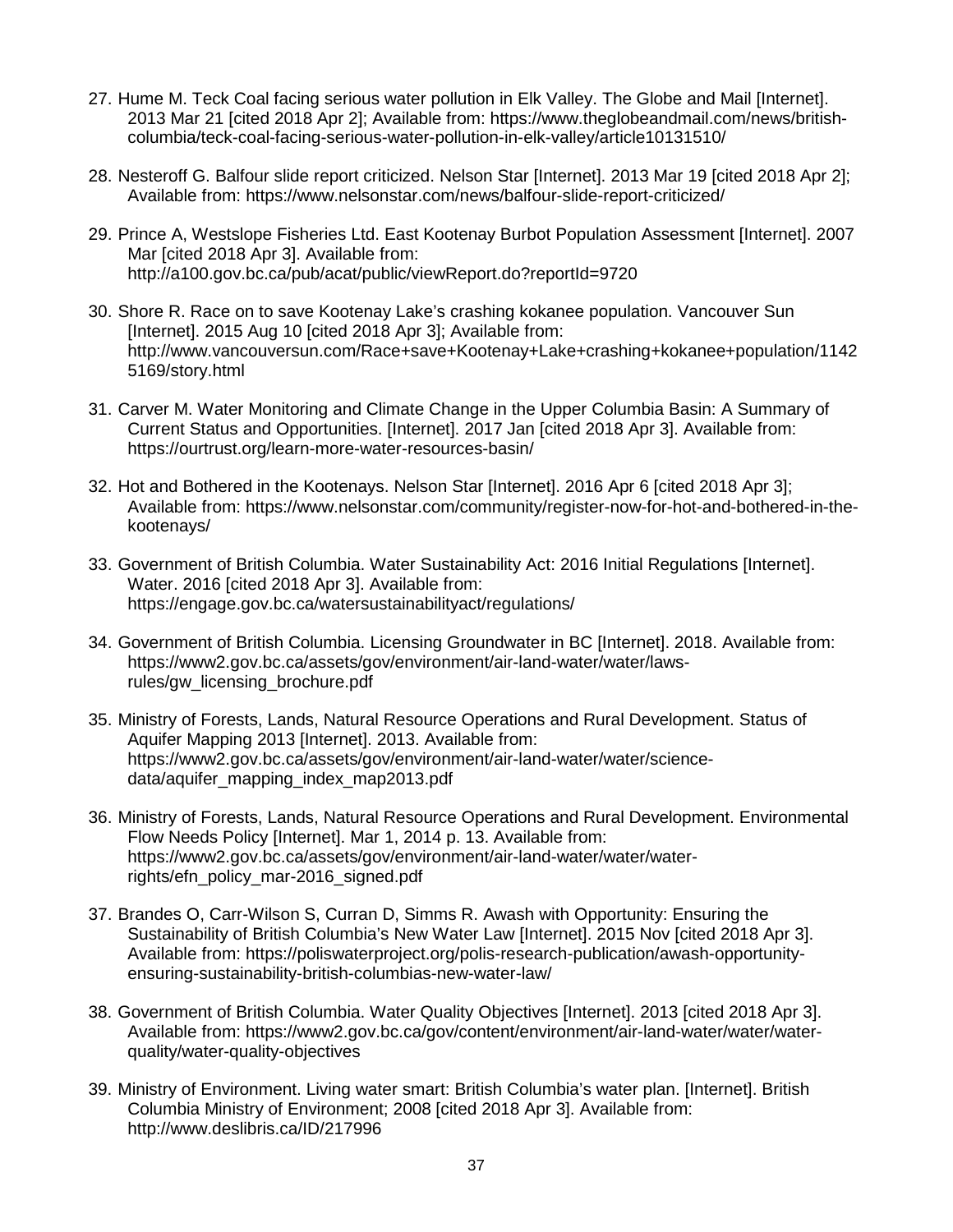- 40. Mattison J, Nowlan L, Lebel M, Orr C. Water for Power, Water for Nature: The Story of BC Hydro's Water Use Planning Program [Internet]. WWF Canada; 2014 Oct. Available from: http://awsassets.wwf.ca/downloads/wup\_report\_r04.pdf
- 41. Government of British Columbia. Water Planning & Strategies [Internet]. [cited 2018 Apr 2]. Available from: https://www2.gov.bc.ca/gov/content/environment/air-land-water/water/waterplanning-strategies
- 42. Regional District of East Kootenay. 2011 Census Population & Dwelling Count [Internet]. 2011 [cited 2018 Apr 4]. Available from: ftp://ftp.rdek.bc.ca/pdf/2011CensusPopulation\_DwellingCount\_Feb12.pdf
- 43. Regional District of East Kootenay. Regional Profile [Internet]. 2014 Nov [cited 2018 Apr 4]. Report No.: 7. Available from: ftp://ftp.rdek.bc.ca/planningfiles/RDEK%20PROFILE%20Issue%207.pdf
- 44. East Kootenay Integrated Lake Management Partnership. East Kootenay Integrated Lake Management Partnership [Internet]. East Kootenay Integrated Lake Management Partnership. [cited 2018 Apr 5]. Available from: http://www.ekilmp.com/
- 45. Koocanusa Recreation Steering Committee. Koocanusa Recreation [Internet]. [cited 2018 Apr 5]. Available from: http://koocanusarecreation.ca/
- 46. Regional District of East Kootenay. Lake Windermere Management Plan [Internet]. 2015 [cited 2018 Apr 5]. Available from: http://www.rdek.bc.ca/departments/planning/plans/lwmp/
- 47. Regional District of East Kootenay. Wasa and Area Official Community Plan Environmentally Sensitive Development Permits [Internet]. 2018 [cited 2018 Apr 5]. Available from: http://www.rdek.bc.ca/departments/planning/plans/wasa\_and\_area\_official\_community\_plan/
- 48. Invermere Chamber of Commerce. Personal communication. 2016.
- 49. Leschied H. Lake Windermere Project: Healthy Water for Healthy Communities [Internet]. 2011 Feb [cited 2018 Apr 4]. Available from: http://www.lakeambassadors.ca/lwawp/wpcontent/uploads/2014/06/Lake\_Windermere\_Project\_Final\_Report\_LWA\_sm.pdf
- 50. Regional District of East Kootenay. Lake Windermere OCP [Internet]. 2018 [cited 2018 Apr 5]. Available from: http://www.rdek.bc.ca/departments/planning/plans/lake\_windermere\_ocp/
- 51. Local government staff. Personal communication. 2016.
- 52. Ministry of Agriculture and Lands. Planning Process to Begin for Lake Windermere [Internet]. Government of British Columbia News Feed. 2008 [cited 2018 Apr 5]. Available from: https://archive.news.gov.bc.ca/releases/news\_releases\_2005-2009/2008AL0036-001369.htm
- 53. Leschied H, Pruden K. Lake Windermere Ambassadors Terms of Reference [Internet]. 2010 [cited 2018 Apr 4]. Available from: http://www.lakeambassadors.ca/documents/#lake\_windermere\_management\_committee
- 54. Lake Windermere Ambassadors. Lake Windermere Ambassadors [Internet]. Healthy Water for Healthy Communities. [cited 2018 Apr 5]. Available from: http://www.lakeambassadors.ca/
- 55. Lake Windermere Ambassadors Society. Knowing Our Watershed [Internet]. [cited 2018 Apr 5]. Available from: http://www.lakeambassadors.ca/stewardship/watershed/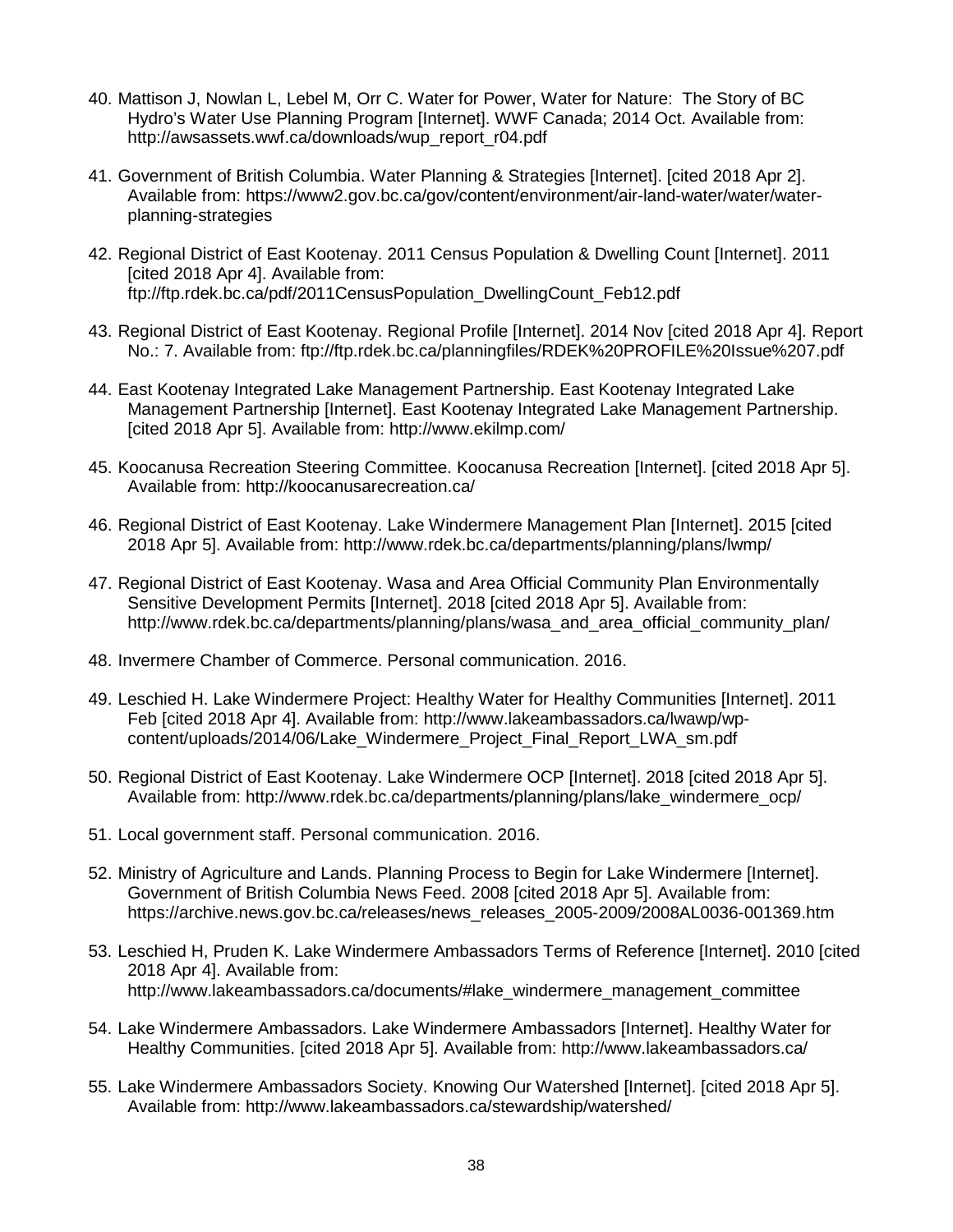- 56. Lake Windermere Ambassadors. Weekly Pulse Check on Lake Windermere. The Columbia Valley Pioneer [Internet]. 2017 Jul 6 [cited 2018 Apr 6]; Available from: https://www.columbiavalleypioneer.com/community/weekly-pulse-check-on-lake-windermere/
- 57. Lake Windermere Ambassadors. Lake Monitoring Results [Internet]. [cited 2018 Apr 6]. Available from: http://www.lakeambassadors.ca/stewardship/lake-monitoring-results/
- 58. Lake Windermere Ambassadors. Lake Windermere Management Committee [Internet]. [cited 2018 Apr 6]. Available from: http://www.lakeambassadors.ca/stewardship/lake-windermeremanagement/
- 59. Regional District of East Kootenay, District of Invermere, Lake Windermere Ambassadors Society. Lake Management Committee Terms of Reference [Internet]. 2011 [cited 2018 Apr 5]. Available from: http://www.lakeambassadors.ca/lwawp/wpcontent/uploads/2013/01/LakeManagementCommittee\_TOR\_FINAL.pdf
- 60. Redfish Consulting. Kootenay Lake Action Plan [Internet]. Ministry of Forests, Lands and Natural Resource Operations; 2016 [cited 2018 Apr 5]. Available from: http://www.env.gov.bc.ca/kootenay/fsh/main/pdf/KLAP%20Kootenay%20Lake%20Action%20PLa n%20final%209\_May\_2016.pdf
- 61. Regional District of Central Kootenay. RDCK Water Systems [Internet]. 2018 [cited 2018 Apr 6]. Available from: http://www.rdck.ca/EN/main/services/water/rdck-water-systems.html
- 62. Kootenay Lake Partnership. Vision [Internet]. [cited 2018 Apr 6]. Available from: http://kootenaylakepartnership.com/
- 63. Kootenay Lake Partnership. What We Do [Internet]. Kootenay Lake Partnership. [cited 2018 Apr 6]. Available from: http://kootenaylakepartnership.com/resources/
- 64. Schleppe J, Cormano A. Kootenay Lake Foreshore Inventory and Mapping and Aquatic Habitat Index [Internet]. Kootenay Lake Partnership & Fisheries and Oceans Canada; 2013 [cited 2018 Apr 5]. Available from: http://www.rdck.ca/assets/Services/Sustainability~and~Environmental~Initiatives/Documents/201 7-05-16-KLP\_FIM%20AHI%20Report.pdf
- 65. Ktunaxa Nation Council, Regional District of Central Kootenay, Ministry of Forests Lands Natural Resource Operations, Ecoscape Environmental Consultants Ltd., Tipi Mountain Eco-Cultural Consultants Ltd., The Firelight Group Ltd., et al. Kootenay Lake Shoreline Guidance Document [Internet]. Kootenay Lake Partnership; 2018 [cited 2018 Apr 5]. Available from: http://kootenaylakepartnership.com/wp-content/uploads/2018/01/Kootenay-Lake-Guidance-Document-January-16-2018-2.pdf
- 66. Regional District of Central Kootenay. SustainABLE Central Kootenay [Internet]. 2017 [cited 2018 Apr 6]. Available from: http://www.rdck.ca/EN/main/services/sustainability-environmentalinitiatives.html
- 67. Friends of Kootenay Lake Stewardship Society. Friends of Kootenay Lake Stewardship Society [Internet]. Friends of Kootenay Lake Stewardship Society. [cited 2018 Apr 6]. Available from: http://www.friendsofkootenaylake.ca/
- 68. McPherson S, Duke G, Robinson M, Grant K, Walker L. Elk River watershed, valley bottom assessment: Report to residents on river health, phase 1. Lotic Environmental Ltd., GranDuke Geomatics Ltd., Elk River Alliance for Columbia Basin Trust; 2014.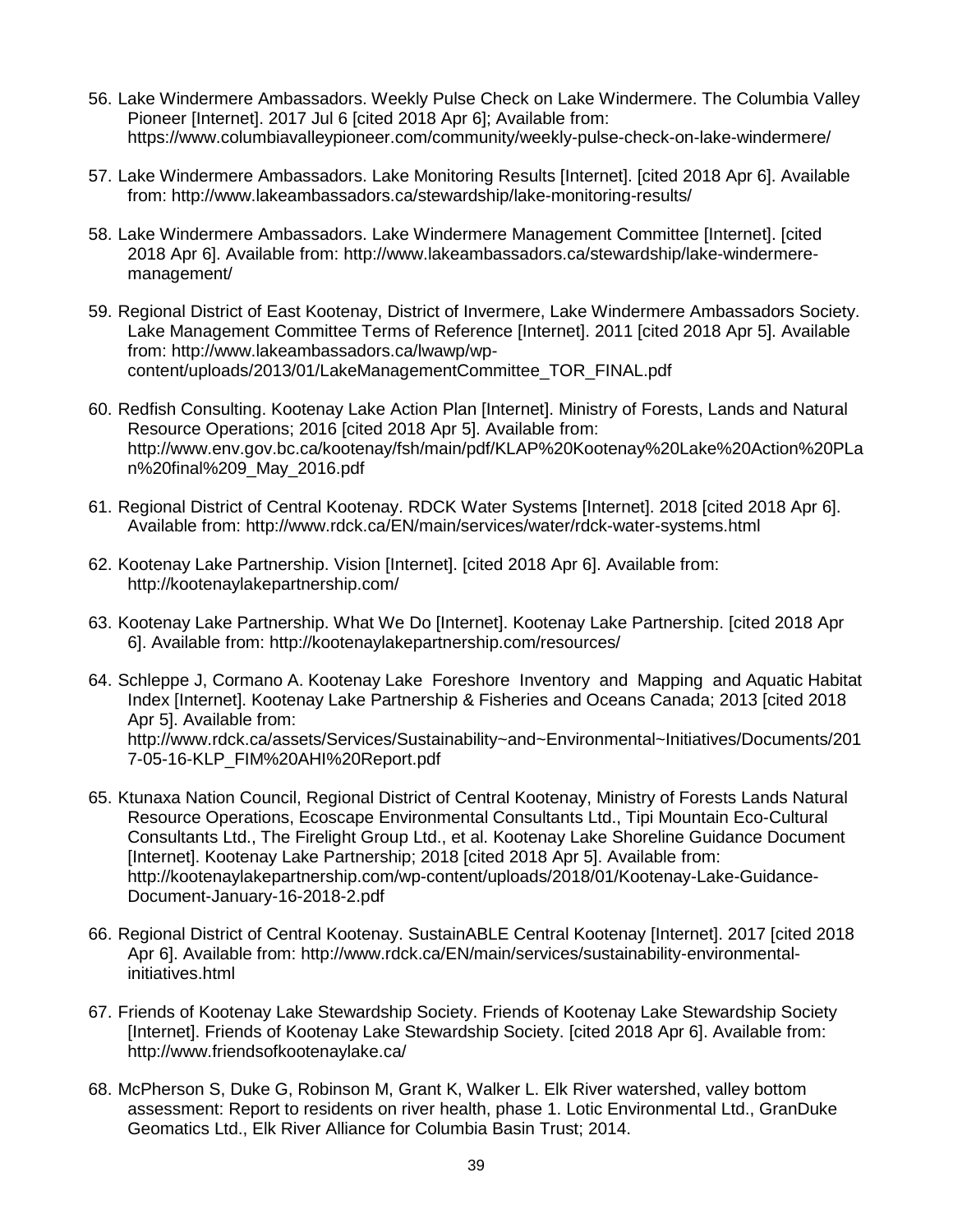- 69. Swanson S. The Way Forward: A Strategic Plan for the Management of Selenium at Teck Coal Operations [Internet]. Strategic Advisory Panel on Selenium Management; 2010 [cited 2018 Apr 6]. Available from: https://d3n8a8pro7vhmx.cloudfront.net/elkriveralliance/pages/50/attachments/original/140373265 7/Strategic Advisory Panel Final Report June 30 2010.pdf?1403732657.
- 70. Elk River Alliance. About Us [Internet]. [cited 2018 Apr 6]. Available from: http://www.elkriveralliance.ca/about
- 71. Walker L, MacDonald R, McPherson S, Barnes C, Cipriano C, Preston G, et al. Elk River Flood Strategy [Internet]. Regional District of East Kootenay, Real Estate Foundation of BC, Columbia Basin Trust, Teck Coal; 2016 Jun [cited 2018 Apr 6]. Available from: https://d3n8a8pro7vhmx.cloudfront.net/elkriveralliance/pages/149/attachments/original/14659414 78/Elk\_River\_Flood\_Strategy\_June10\_Final\_Report.pdf?1465941478.
- 72. Bennett A. Elk River Flood Solutions Symposium [Internet]. Elk River Alliance. 2016 [cited 2018 Apr 6]. Available from: http://www.elkriveralliance.ca/solutions\_symposium\_sign\_up
- 73. Millions B. Elk Valley Cumulative Effect Management Framework [Internet]. Elk River Alliance. 2017 [cited 2018 Apr 6]. Available from: http://www.elkriveralliance.ca/cumulative\_effect\_management\_framework\_fall\_2017\_newsletter
- 74. Robinson MD, MacDonald RJ, McPherson SJ. RDEK Elk River Priority Flood and Erosion Mitigation Sites – Conceptual Design Report. Lotic Environmental Ltd. and Elk River Watershed Alliance for Regional District of East Kootenay; 2016.
- 75. Teck Coal Ltd. Elk Valley Water Quality Plan [Internet]. 2014 Jul [cited 2018 Apr 6]. Available from: https://www.teck.com/media/2015-Water-elk\_valley\_water\_quality\_plan\_T3.2.3.2.pdf
- 76. Government of British Columbia. Province of British Columbia Cumulative Effects Framework [Internet]. [cited 2018 Apr 6]. Available from: https://www2.gov.bc.ca/gov/content/environment/natural-resource-stewardship/cumulativeeffects-framework
- 77. Moore M-L, Baltutis WJ. Assessing capacity in watershed organizations in British Columbia: A study of reliability and resilience in organizational processes. Can Water Resour J [Internet]. 2016 Jul 2 [cited 2018 Apr 6];41(3):385–97. Available from: https://doi.org/10.1080/07011784.2015.1137230
- 78. Schreier H, Hamstead M, Paré E, Klassen N. Evaluation of Community Water Conservation Efforts in the Columbia Basin, 2009 to 2015 [Internet]. 2016 Jul [cited 2018 Apr 6]. Available from: https://ourtrust.org/wp-content/uploads/downloads/WaterSmart\_Evaluation\_FINAL.pdf
- 79. Fraser Basin Council. Funding and Delivery Models for Watershed Sustainability [Internet]. 2014 [cited 2018 Apr 6]. Available from: https://www.fraserbasin.bc.ca/\_Library/Water\_BCWF/Funding\_and\_Delivery\_Models-Discussion\_Paper-1May-2014.pdf
- 80. Carlson T, Cohen A, Hartwig K. A Snapshot of Community Based Water Monitoring in Canada [Internet]. 2017 [cited 2018 Apr 6]. Available from: http://act-adapt.org/wpcontent/uploads/2011/05/CBM-Snapshot-Report.pdf
- 81. Legislative Services Branch. Constitution Act [Internet]. 2015 [cited 2018 Apr 8]. Available from: http://laws-lois.justice.gc.ca/eng/const/